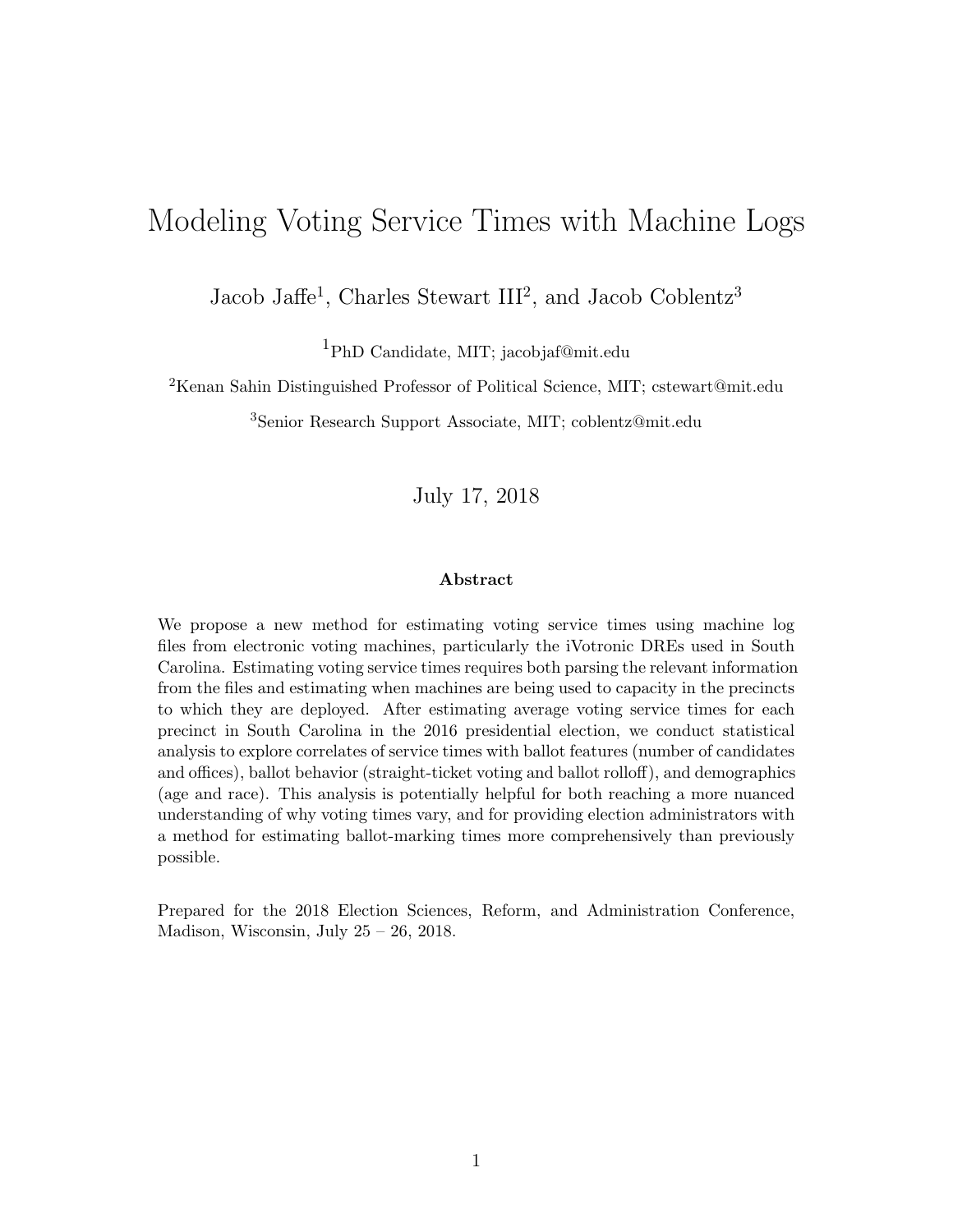How long does it take a voter to mark a ballot, and what affect does the ballotmarking time have on the wait to vote at a polling place? These questions gained greater currency following the 2012 election, when polling place line lengths were singled out by President Barack Obama as a target for reform.

Estimating the average ballot-marking time and then tying those estimates to features of the ballot — how many offices are on the ballot, how long are the referendum questions, etc.  $\overline{\phantom{a}}$  is more complicated than it might seem at first. Some election officials attempt to estimate the average ballot-marking time ahead of an election by collecting a sample of individuals and asking them to fill out ballots under the watchful eyes of election staff with stop watches. This method rarely has enough observations to produce statistically reliable results, and relies on samples of convenience that may not mimic the voting public. Researchers have sent observers to polling places, again with stop watches, to time voters as they mark their ballots (Spencer and Markovits, 2010; Herron and Smith, 2016; Stein et. al., 2017). While this method can result in more statically reliable results, it is very labor intensive, and thus is unlikely to be used very often, or at scale.

In this paper we explore an alternative method of measuring ballot-marking times that relies on the log files of computerized voting machines. The log files are of two types. The first are logs that record "events" executed by the machine's computer, including the time of day when a vote was cast. The second are logs that record the choices that voters make on their ballots, which have alternatively been called "cast vote records" (CVRs) and "ballot image files." The log files allow us to measure the time between votes cast on a voting machine, thus providing the most basic piece of information we need. The CVRs allow us to characterize what is on the ballot of every voter in every precinct we examine here, and also characterize important behavioral patterns on the ballots, such as the extent of ballot roll-off and straight-party voting.

This paper focuses on one particular state, South Carolina, which uses one particular voting machine, the iVotronic, manufactured by Election Systems & Software (ES&S). There are advantages and disadvantages of developing this method in a single state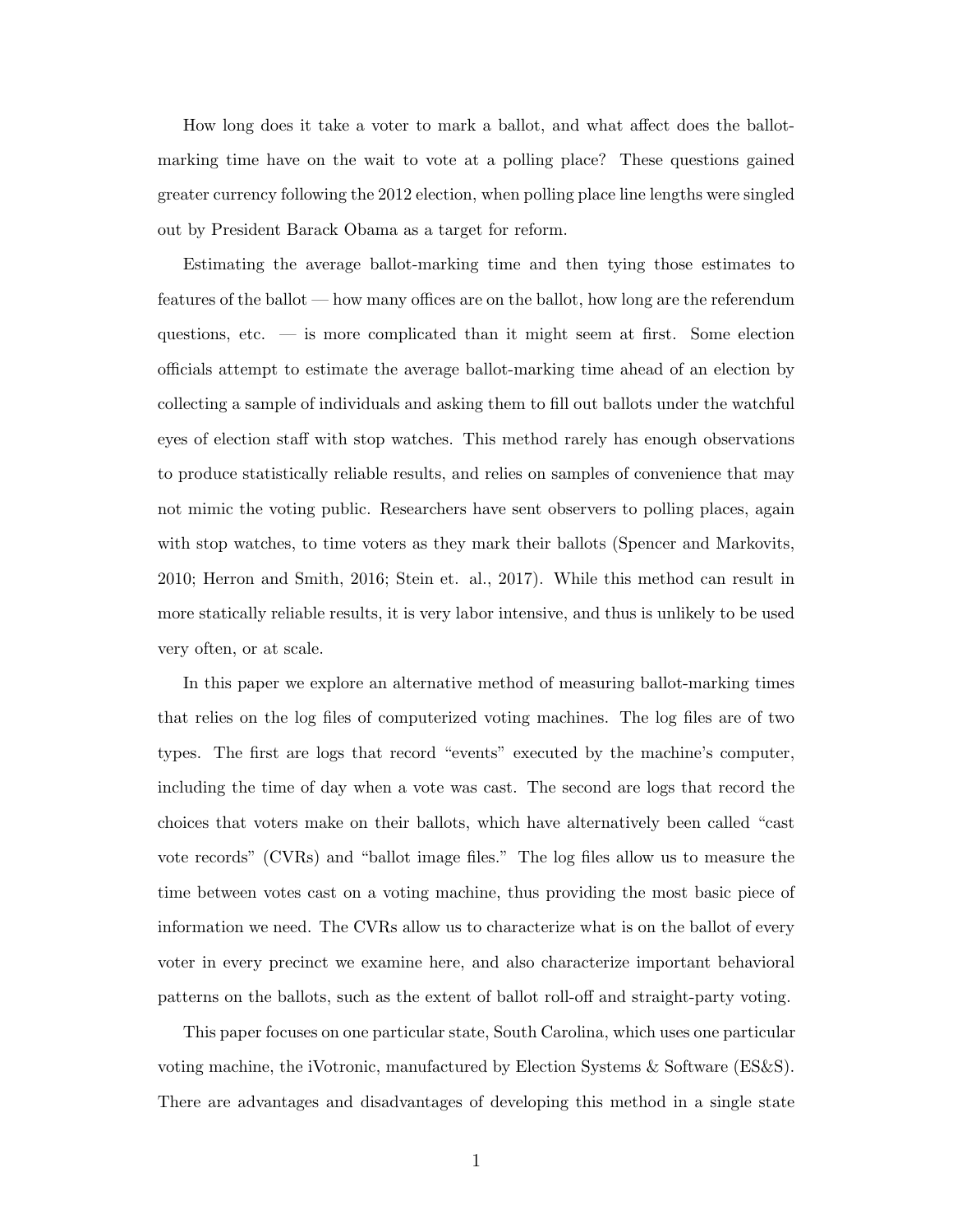and on a particular voting machine. Among the advantages is the ability to hold voting technology constant within a state, allowing us to leverage observations from a wide variety of voting situations in exploring the method. The disadvantage is that the specific method may not be applicable to other machines with different log file formats. Also, the iVotronic system, despite being widespread, is old and likely to be replaced in the coming years, both in South Carolina and the other states where it is currently used. Furthermore, as we discuss below, the information available on the iVotronic machine logs is less-than-optimal from the perspective of estimating average ballot-marking times.

However, we believe the techniques developed here will become even more useful to administrators and scholars as newer voting technologies come onto the market with more complete machine records. For one thing, newer voting technologies are being designed with even more thorough logging records. The case we explore here is a "hard case," from the perspective of inferring ballot-marking times from the machine records. Future extensions of our method will undoubtedly be more accurate, as log files contain more service information.

The rest of this paper proceeds as follows. First, we describe the type of pollingplace set-up that is the subject of investigation in this paper, and how information on the event logs relates to the behavior of voters in polling places. Second, we describe the data files in more detail. Third, we describe how we subset the complete dataset of voting service times down to a smaller dataset that was purged, as much as possible, of data from idle machines. Fourth, we discuss our findings, which explore the relationship between voting service times, on the one hand, and election administration and demographic factors, on the other. Finally, we discuss the implications of this analysis for the practice of election administration and for further academic and applied research.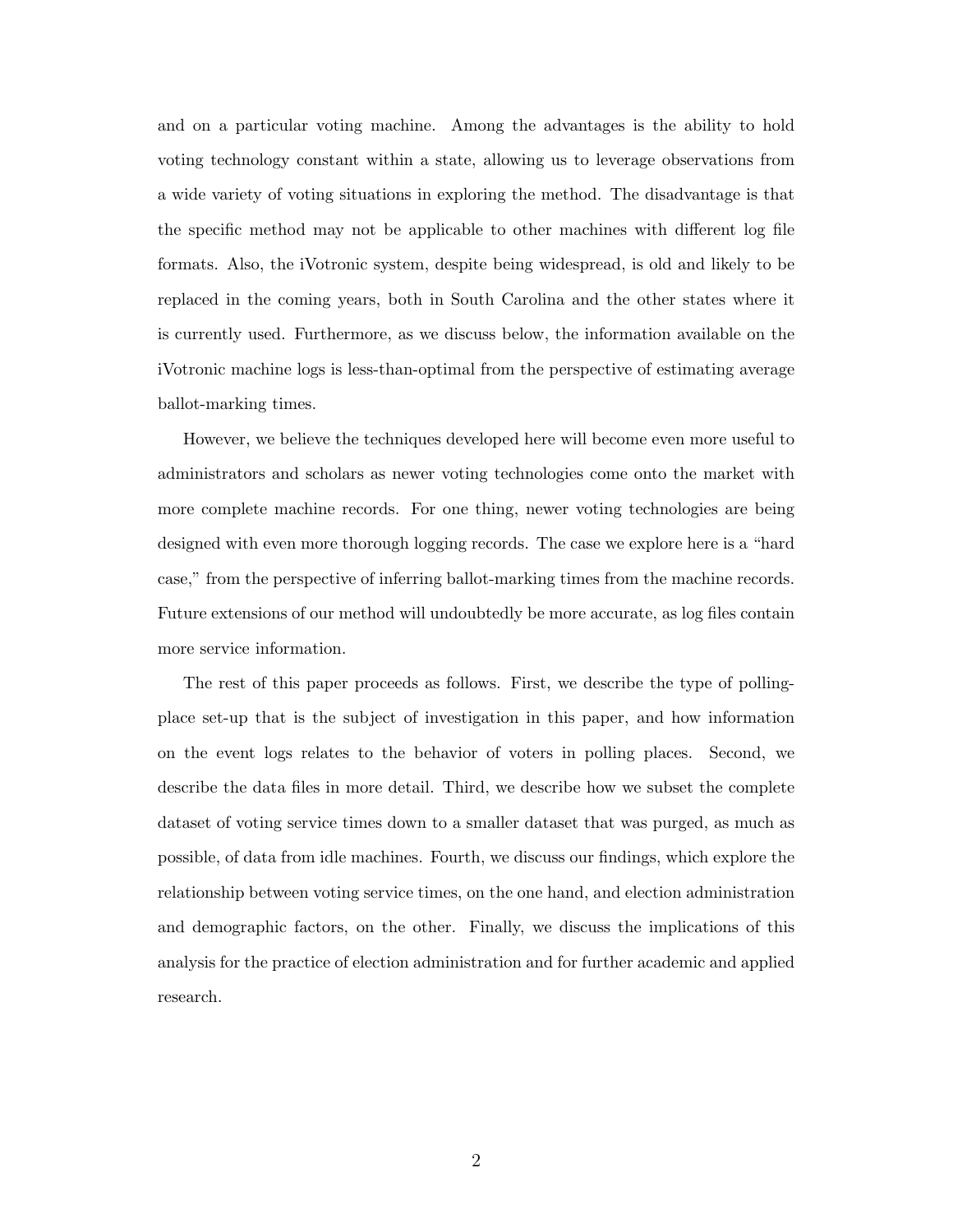# Measuring Ballot-Marking Times Using Machine Records

The polling place set-up we examine here is common throughout the election administration landscape in the United States, and is illustrated in Figure 1. Voters come to a polling place, check in, cast their ballots at a machine located in a voting booth, and then leave the booth. Because the case we consider involves direct-recording electronic (DRE) devices, there is no ballot to be scanned, allowing the voter to leave the polling place after casting a ballot.



A single line forms in front of the check-in table, where there may be one or more stations at which a voter can be checked in. After checking in, if there is a vacancy at the voting booth(s), the voter immediately goes to an available booth and marks the ballot. If all the voting booths are occupied, the voter joins another line and waits for a booth to become vacant.

We focus here on the second queue, between the check-in table and the voting machines, and the process that gives rise to it. In the argot of queuing theory, this can be modeled as an  $M/M/c$  queuing system, where "M" denotes the nature of the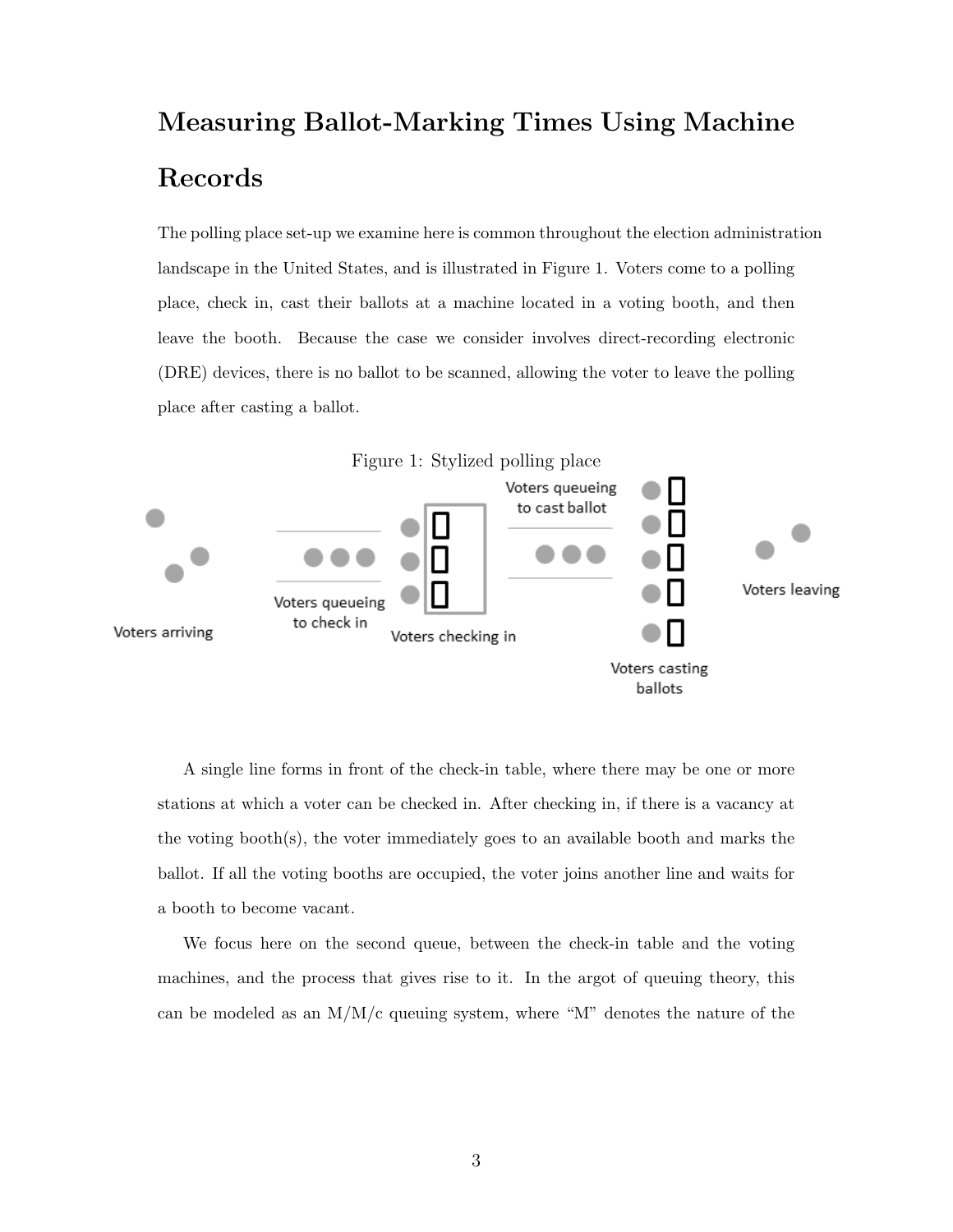arrival process and the distribution of the service time (Markovian, in this case) and "c" denotes the number of servers (the number of voting booths, 5 in this example).<sup>1</sup>

The service time we are interested in is the time when a voting booth is monopolized by a voter. This time can be decomposed into three parts. The first is the ballot marking time, which is the time that begins when the voter starts marking the ballot and ends when the voter completes the ballot. This is the quantity that is traditionally captured whenever ballot marking is measured in a laboratory or office environment. However, there are two other components of the service time. One starts when the voter begins to move toward the machine from the top of the queue (or the check-in table) and ends when the voter starts to mark the ballot. We will call this the "booth travel time." The other component starts when the voter has completed marking the ballot, but has yet to vacate the voting booth. We will call this the "booth vacating time." Both of these additional components of the service time consist of "business" the voter engages in while still monopolizing the voting booth, such as putting down and picking up a purse. This additional time is unlikely to be captured in laboratory methods, but should be accounted for if the purpose of the timing is to allocate resources effectively.

The total voting service time can be stated using the following accounting identity:

#### $V \text{oting service time} = \text{Book}h \text{ travel time} + \text{Ballot marking time} + \text{Book}h \text{ vacation}$

How to measure these quantities? In observational studies, it is possible to instruct researchers to measure any or all of these times directly. Typically, there has been little intrinsic interest in the booth travel and vacating times, so observational studies have tended to measure either the total voting service time or the ballot marking time.

<sup>&</sup>lt;sup>1</sup>Because entry into the voting booth queue is regulated by the process at the check-in station, arrivals may not in fact be Markovian, and may be more regular and autocorrelated than the Markovian process assumes. It is also possible that arrivals into the voting booth queue will be regulated by the check-in table, depending on the length of the voting booth queue. Because this paper is not about the complete dynamics of the voting booth queue, only the measure of the voting booth service times, we leave the implications of the voting machine queue dynamics to future research. The important thing here is that a queue forms when all the voting machines are occupied.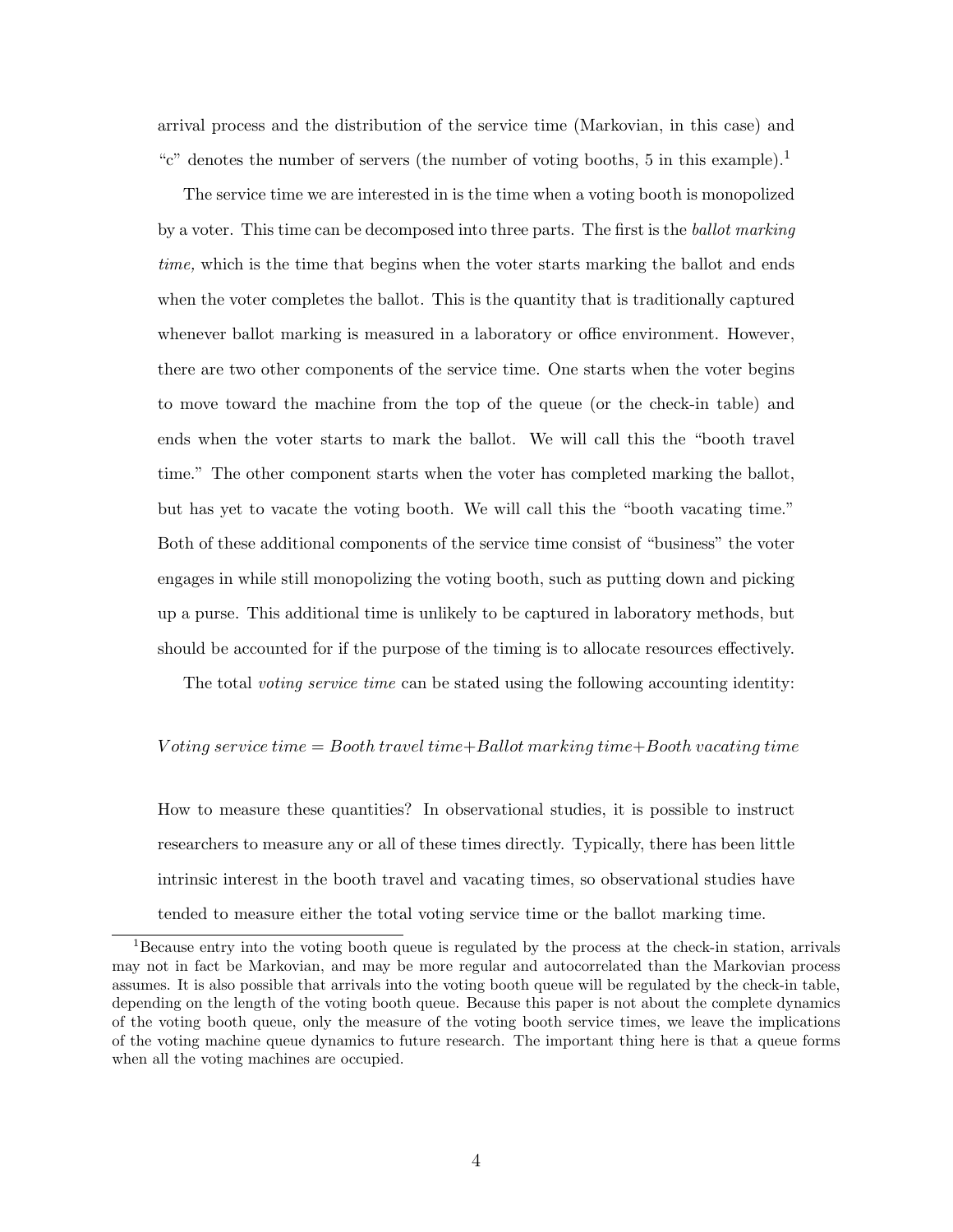Using machine records, it may be possible to capture either the ballot marking time or the total voting service time, although this depends on the details of the machine being studied and (perhaps) on assumptions made about the queue.

If a voting machine log file records both the specific time the machine is engaged by a voter and the specific time the voter completed the transaction, then the machine log can be used to measure the ballot-marking time of each voter.<sup>2</sup> The ES&S ExpressVote Ballot Marking Device records both times, as well as the new voting system being developed by Los Angeles County.<sup>3</sup>

Furthermore, if there is a queue in front of the voting machines — that is, the machines are being used to capacity — then the time between successive ballot castings can be used to measure the total voting service time, but not the ballot marking time. If there is no queue, then the time between successive ballot castings will be contaminated by the amount of idle time a machine might (or might not) experience when the polling place's machines are used at less than capacity.

To clarify the situation, consider the following scenario. In this hypothetical, there is a polling place with eight iVotronic DRE machines. All the machines are being occupied with voters. A queue has formed to wait for machines to become vacant. Voter  $A$  casts her vote at time  $t_1$  and immediately leaves the voting booth. The voter at the top of the voting machine queue, Voter B, goes to the vacated machine and starts voting. When finished, he casts his vote at time  $t_2$ . The total voting service time in this situation is simply  $t_2 - t_1$ . On the other hand, if Voter A casts her vote at time  $t_1$  and leaves the voting booth at a moment when there is no queue waiting for a free machine, and then Voter B starts voting at some later time, the quantity  $t_2 - t_1$ is no longer a measure of the total voting service time, but rather, the voting service time plus the idle time.

<sup>&</sup>lt;sup>2</sup>Depending on whether the machine in question is a DRE or a ballot-marking device, the time interval may be more or less contaminated by non-marking time. We leave that consideration aside for the moment. <sup>3</sup>This latter point has been verified by the authors through personal communication with the Program Manager of the Voting Solutions for All People (VSAP) program of the Los Angeles County Registrar-Recorder County Clerk.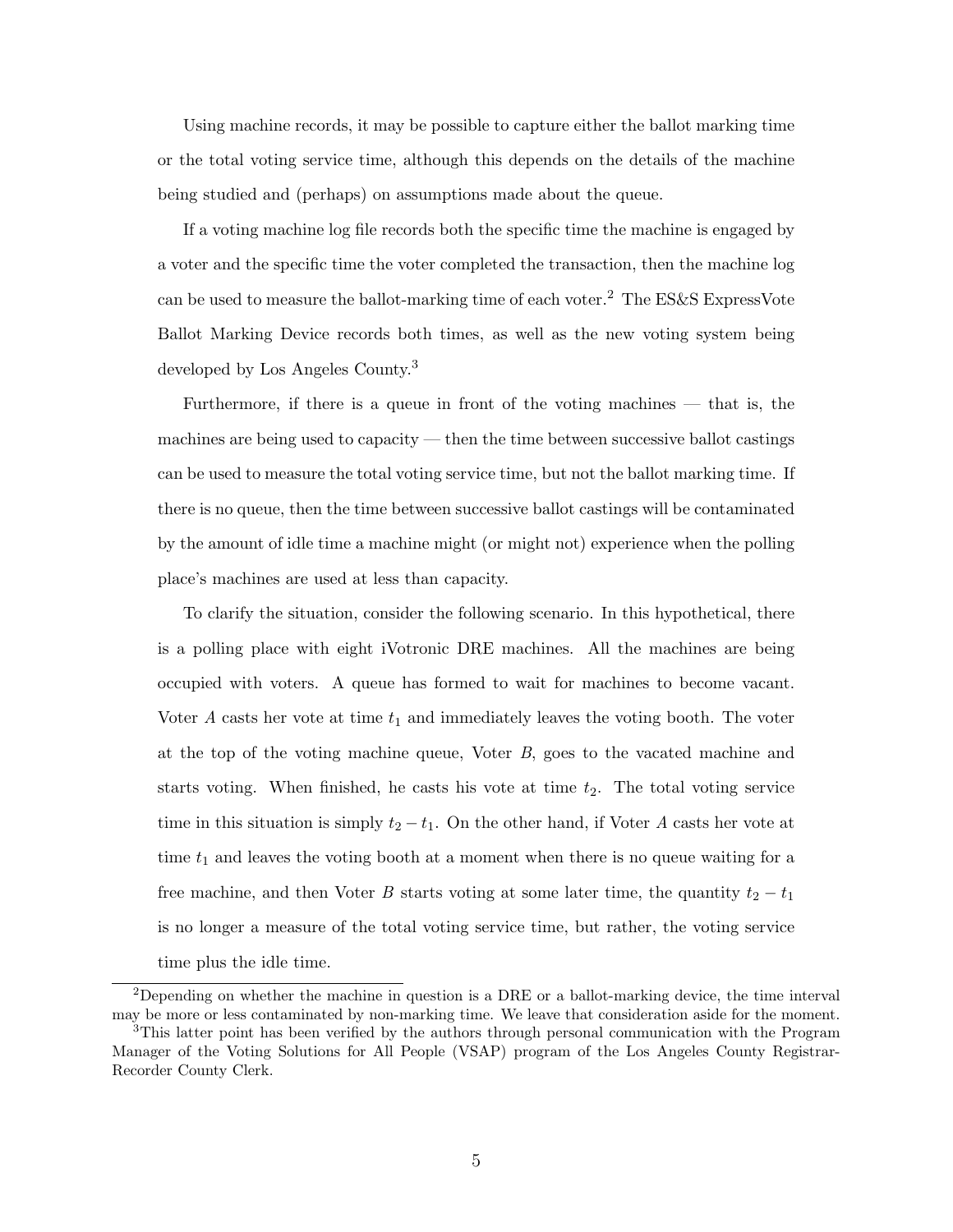The iVotronic machines used in South Carolina do not record when a voter begins voting on the machine, only when the ballot is cast. Therefore, South Carolina fits into the case where we are able to measure only the voting service time, and only able to measure it accurately if we know there is a queue waiting for access to machines.

The critical issue, then, is knowing when the machines are fully occupied — that is, when there is a queue.

Previous research has addressed the issue of knowing there is a queue by focusing on the end of the voting day, after the polls have closed, but voters in line are allowed to remain and eventually cast a ballot. In theory, the only reason voting should continue past the poll closing times is that there is a line of voters waiting to cast ballots. Because the polls close when all voters have cast a ballot, and poll workers have incentives to close the polls as early as possible (constrained by the law), it is reasonable to assume that all available machines are being utilized, and that slack time in the use of machines is as close to zero as practicable. In other words, it is reasonable to assume that if a voting machine is used after the poll-closing time, there is a queue to access the machines.

Buell (2013) used votes cast after the listed closing time in South Carolina in 2012 precisely in this fashion. Additionally Herron and Smith (2016) also used polling place closing times in Florida during the 2012 presidential election to study the predictors of long polling-place lines.

The logic associated with this strategy is solid, and yet comes with significant costs. The cost is related to the fact that measuring vote service times, and other voter queue dynamics, based on post-closing data significantly limits the number of precincts brought into the analysis, and may additionally bias the sample of precincts analyzed. In South Carolina in 2012, for instance, Buell (2013) was able to analyze data associated with 14,790 voters who cast ballots after 7pm, out of the 121,206 votes cast on Election Day throughout Richland County. In 2016, when wait times were much shorter in South Carolina, only 6,467 voters, or 0.40% of the 1,605,407 votes cast statewide on Election Day, cast their ballots after 7pm.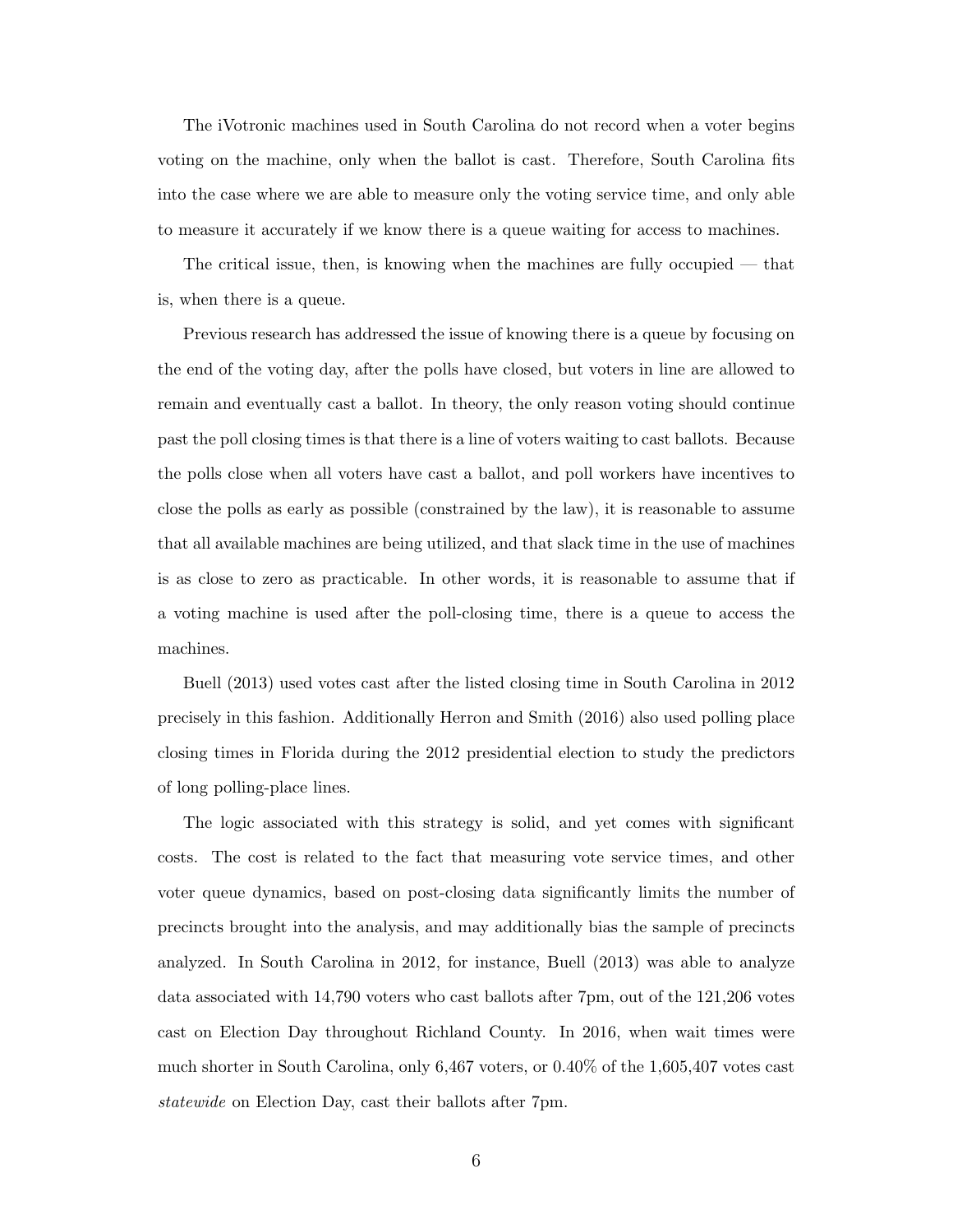Furthermore, the interest fostered in polling place wait times after the 2012 election led to a series of studies that measured wait times more systematically and directly. This research tended to show that the greatest congestion in polling places occurred at the beginning of the day, not the end of the day. Polling places rarely have lines at the end of the day, even when average wait times for voters have been relatively high. In most elections, when a polling place has a long line at poll-closing time, something went wrong early in the voting day. This means that the sample of polling places studied after the polls have closed may be atypical of polling places in a particular jurisdiction.

The prevalence of early morning congestion is shown in the following figures. First, research jointly conducted by the Bipartisan Policy Center and the Caltech/MIT Voting Technology Project enlisted the assistance of local election officials from 88 localities throughout the country in 2016, to count line lengths on an hourly basis in all polling places from the participating jurisdictions (Fortier et al; 2017). While this is not a random sample of polling places, it is broadly dispersed geographically.

Figure 2 shows the average line length at the start of each hour of the voting day among the 1,719 precincts involved in this project for which there was complete line-length and check-in data. Because the precincts studied varied significantly in the number of voters who turned out at each, the y-axis has been normalized to the average number of voters who cast ballots in each precinct each hour during the day. The  $x$ -axis is also normalized, so that the "zero hour" is the hour when the polls opened at each jurisdiction.

Of the 1,719 precincts analyzed, 1,144, or 67%, had a queue when the polls opened or immediately developed one, and the average queue amounted to nearly 45 minutes worth of voters. After one hour, 60% of precincts still had a queue. After both twelve and thirteen hours of voting, which are the typical voting day lengths, only 1.2% and 0.12% of precincts, respectively, had queues.

Another perspective on when congestion is most likely to arise in polling places is offered by responses to the Survey of the Performance of American Elections (SPAE), which asked voters what time they went to vote, and how long they waited. As Figure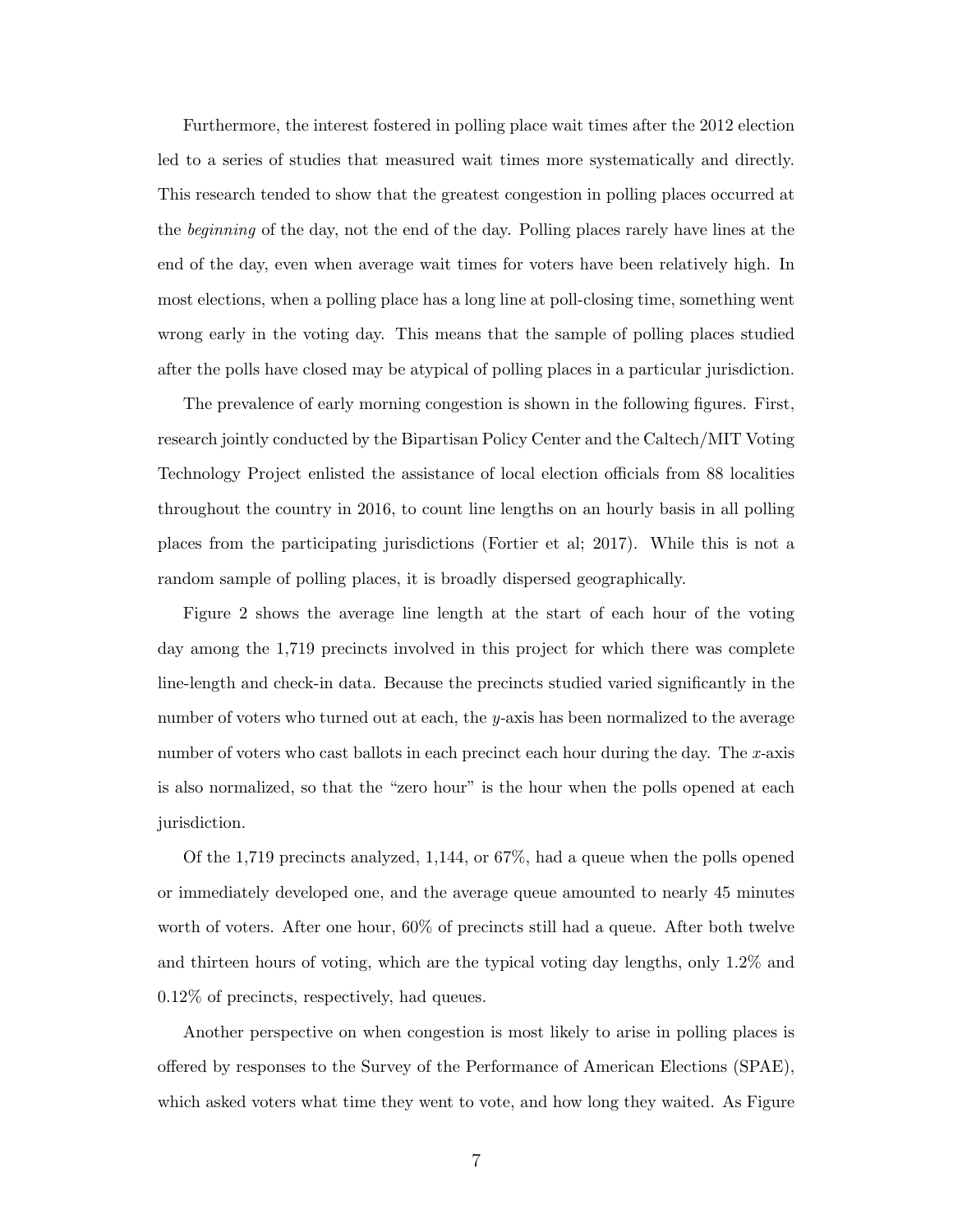

Figure 2: Length of polling place lines on Election Day 2016

Source: Fortier (2018).

3 suggests, morning is the preferred time for in-person voting on Election Day in both midterm and presidential elections. A majority of voters reported at least some queuing to vote at almost every hour of the day in 2016, although those numbers exceeded twothirds in the hours before 10am. In 2014, there was a spike in the report of voters waiting in the late afternoon, but the overall amount of waiting was significantly lower than in 2016.

We do not have sufficient data in the SPAE to separate out wait-time patterns in South Carolina on an hourly basis. However, if we divide the voting day into quarters, we see a pattern that issues the nationwide result — arrivals are most likely to occur in the morning, and the overwhelming majority of morning voters experience at least a minimal wait (See Table 1).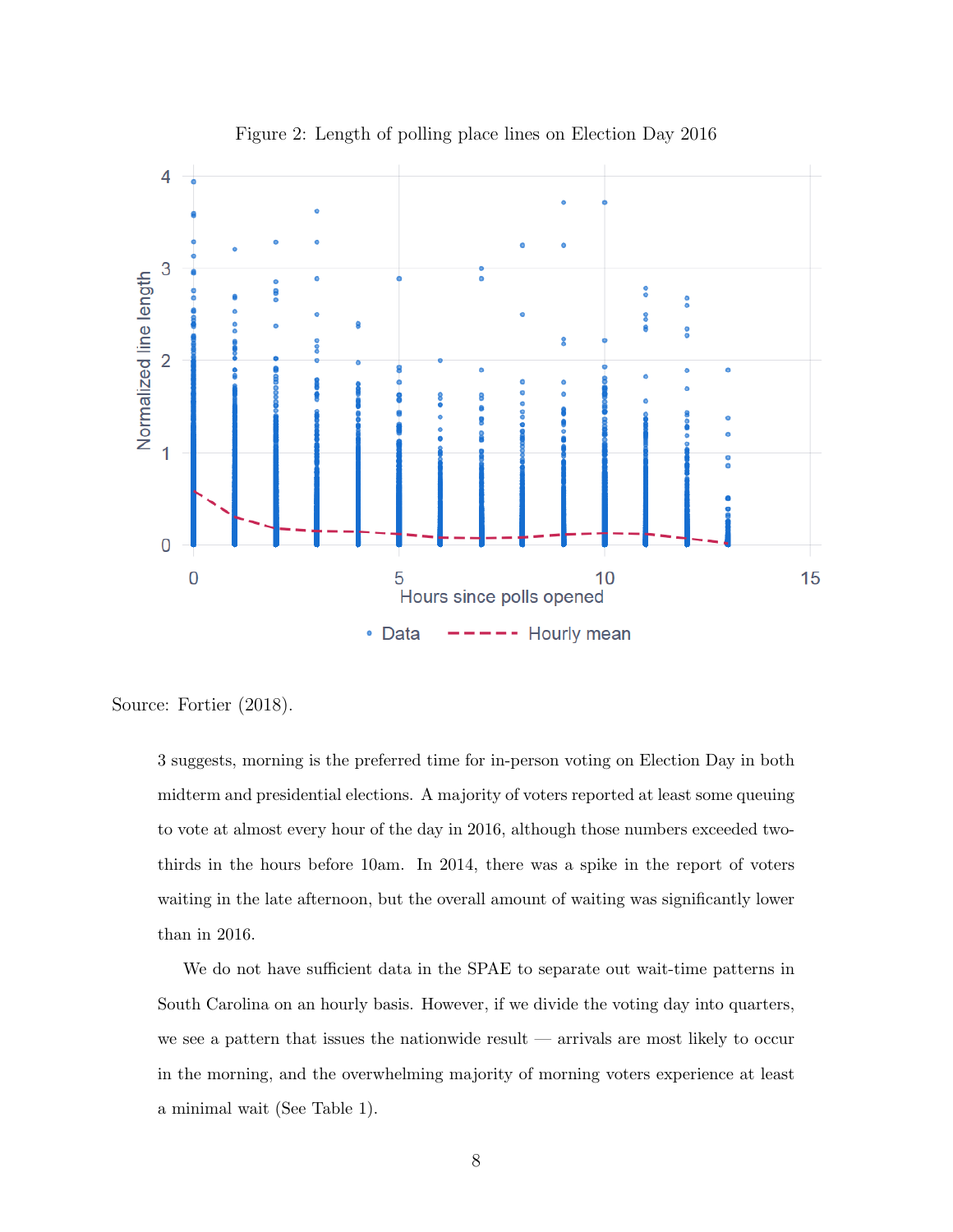

Figure 3: Arrival times to vote, 2014 and 2016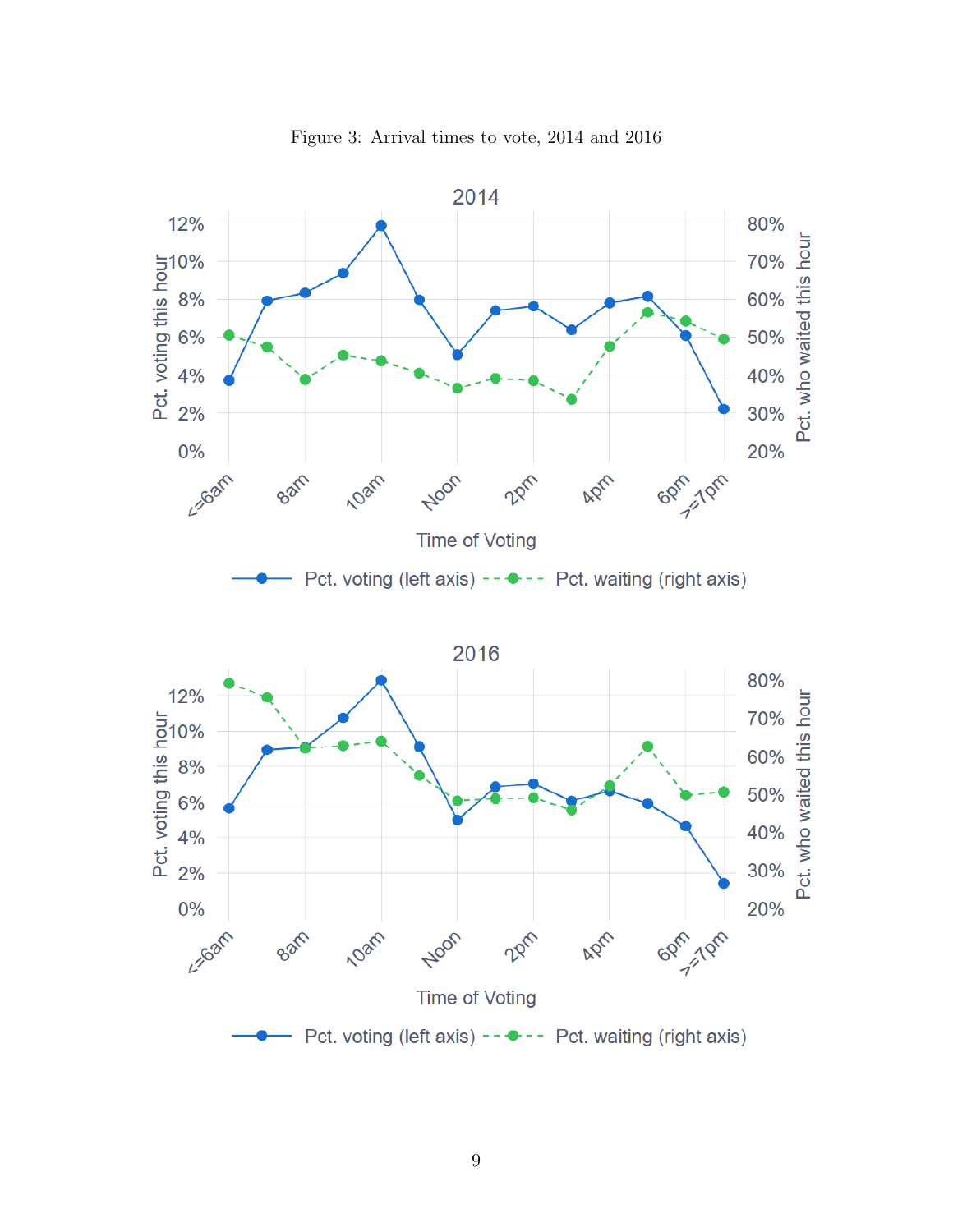| Time period Pct. voting |       | Ptc. who waited |
|-------------------------|-------|-----------------|
| $6am-10am$              | 32.6% | 96.8%           |
| $10am-1pm$              | 25.5% | 83.7%           |
| $1pm-5pm$               | 26.7% | 56.8%           |
| $5pm-7pm$               | 15.2% | 69.5%           |

Table 1: South Carolina Voting and Arrival Patterns, 2016

Source: Survey of the Performance of American Elections, 2016

Finally, if we examine the times when ballots were cast in South Carolina, using the machine log files, it is clear that the number of early morning ballots swamp the number of post-closing ballots in the Palmetto State. This is illustrated in Figure 4, which shows the ballot-casting times from 2012 and 2016. An above-average number of ballots are cast in each of the morning hours, and a tiny number were cast after closing.

Thus, if researchers are interested in using machine-log files during times of the day when the voting equipment is fully occupied, they would be well served by shifting their attention to the beginning of the day. However, once we do this, we can no longer rely on the assumption that all machines are fully occupied.

One assumption we could make is that all voting machines are fully occupied for the first  $n$  minutes after the polls open. Because most precincts nationwide open with a line out the door, this is a reasonable assumption, at least for reasonable value of  $n$ . Under this assumption, we could then capture all the vote-casting times on all voting machines used during this period, and then calculate voting service times for individual voters as simply the difference in the recorded times of sequential votes cast during the chosen period.

This is the strategy we employ. Before working through how this method works in the case of South Carolina, we must first discuss some details related to the data file.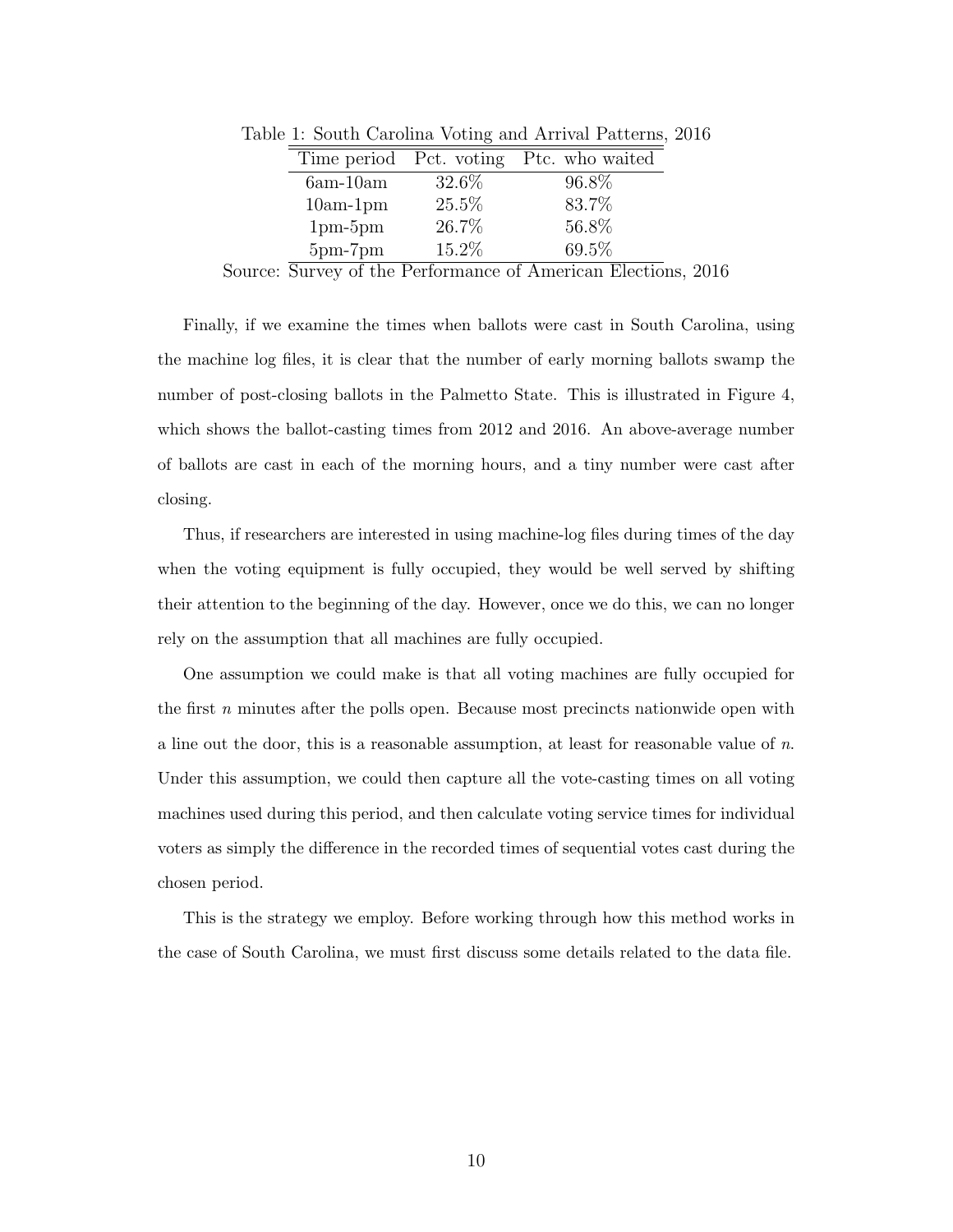

Figure 4: Vote-casting times in South Carolina, 2012 and 2016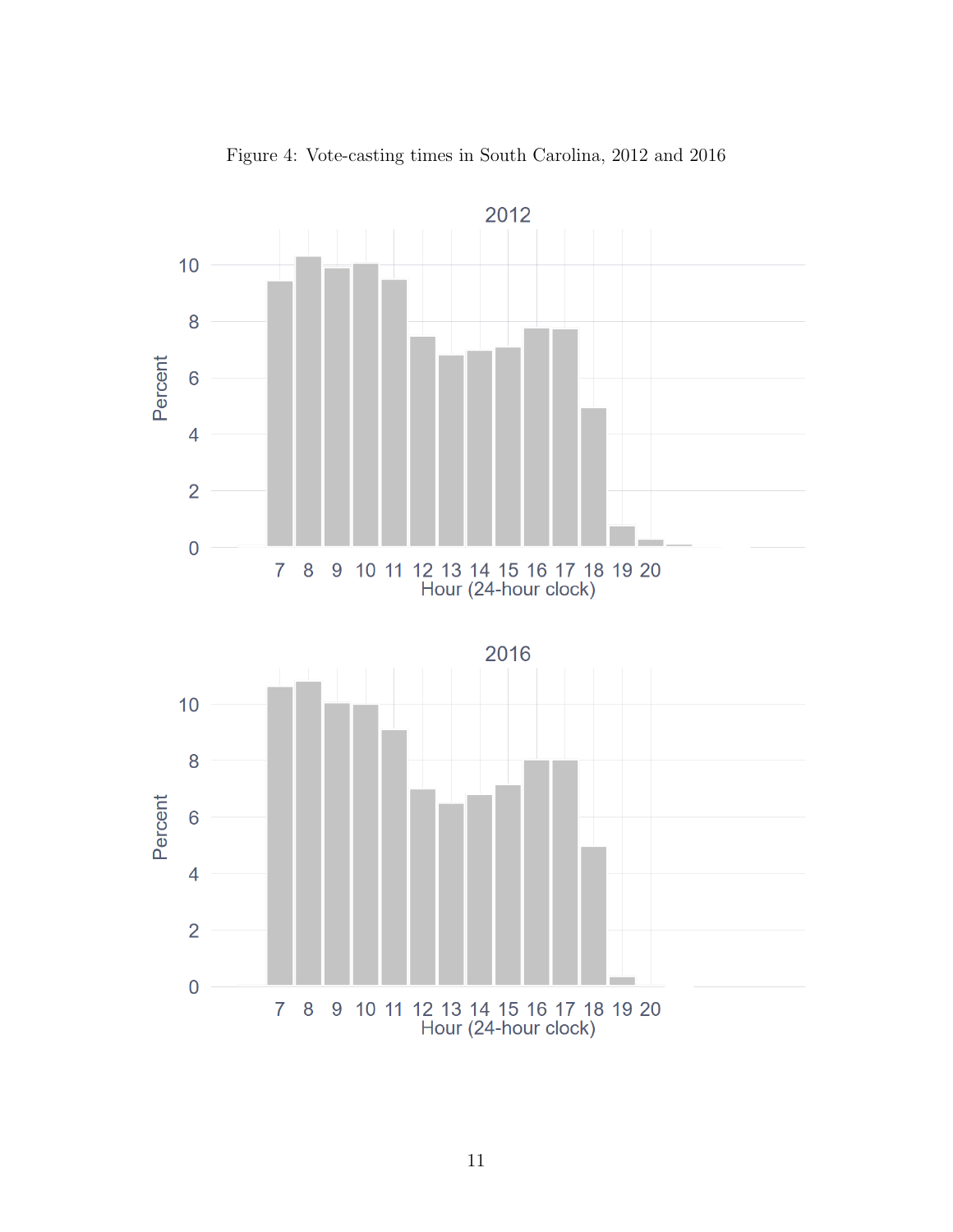# Data Files

The primary source for the data used here is the machine logs from the ES&S iVotronic voting machines used throughout South Carolina during the 2016 election. South Carolina uses these machines only for in-person voting (absentee voting is done with paper ballots and are beyond the scope of this paper). South Carolina reported 2,123,584 ballots cast in the 2016 election. Of these, 502,819 of were cast as absentee ballots, leaving 1,620,765 cast in person. The in-person ballots were cast in 1,719 precincts throughout the state. The number of iVotronics deployed to these precincts ranged from 1 machine to 23, as is reported in Table 2. The typical polling place had between four and six machines.

| $\mathrm{Count}$ |
|------------------|
|                  |
| 18               |
| 16               |
| 11               |
|                  |
| 3                |
| 3                |
|                  |
| 6                |
|                  |
|                  |
|                  |

Table 2: Distribution of iVotronic Machines

One function of the machine logs is to serve as input into post-election audits that are conducted to confirm the fidelity of an election. A successful audit must be completed before each individual county can certify its election. After the certification, another audit is performed, either by the county or the state. Both audits are performed using ballots stored in each iVotronic machine separate from the tabulation records.<sup>4</sup>

The audits generate two machine files that are used in this paper. Examples of the files are attached as part of Appendix I.

<sup>4</sup>The absentee paper ballots are not done in such a way, and are instead separately scanned.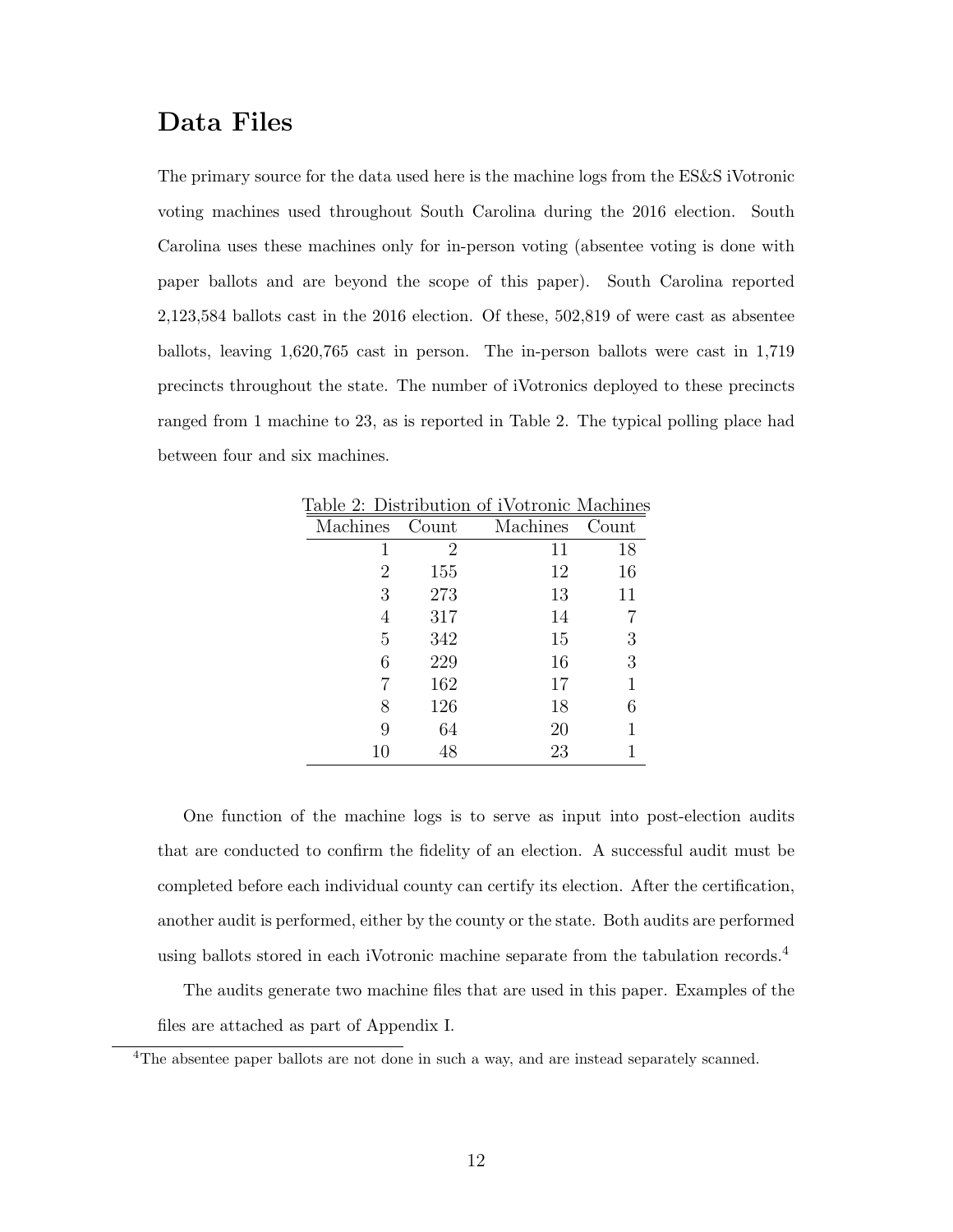The first machine files are EL155 files, which are the Vote Image Logs, and contain a copy of each ballot cast on an iVotronic. This contains the precinct and machine number on which the ballot was cast, but does not indicate the time of casting or the voter. In other words, the EL155 records are completely randomized within the larger file.

The EL155 files were used to reconstruct the ballot styles associated with each precinct and to construct statistics associated with ballots, such as the fraction of ballots on which the straight party choice was made. A discussion of how the ballot styles were constructed is contained in Appendix II. To aid in discussion, we will refer to the EL155 files as the "cast-vote record" (CVR) or "ballot image file."

Table 3 reports basic statistics describing the typical ballot reconstructed from the CVRs. The average ballot contained 27.8 candidates running in 14.5 offices. Nearly 40% (39.5%) of ballots utilized the straight-ticket vote, and nearly one-quarter (24.7%) of offices on all the ballots went unmarked, that is, they were under-voted.

| Statistic            | Mean   | St. Dev. | Min   | Max   |
|----------------------|--------|----------|-------|-------|
| Undervote pct.       | 0.247  | 0.091    | 0.036 | 0.581 |
| Straight-ticket pct. | 0.395  | 0.105    | 0.150 | 0.799 |
| Offices on ballot    | 14.476 | 2.467    | 9     | 25    |
| Candidates on ballot | 27 773 | 5.475    | 14    | 55    |

Table 3: Summary Statistics for Ballot Styles

The second machine files are the EL152 files, which are the iVotronic Event Logs. These files contain a detailed list of each event that occurred on each machine. It has the machine number, personal electronic ballot (PEB) used for the event, as well as the date and time, but not the precinct. The EL152 files contain the information necessary to calculate the voting times. To aid in discussion, we will refer to the EL152 files as the "machine log files."

These files are extremely useful, but they also present some major challenges. The only time record offered in the machine log file is the time at which the vote is actually cast. This does not give, for instance, the time when a poll worker opened the terminal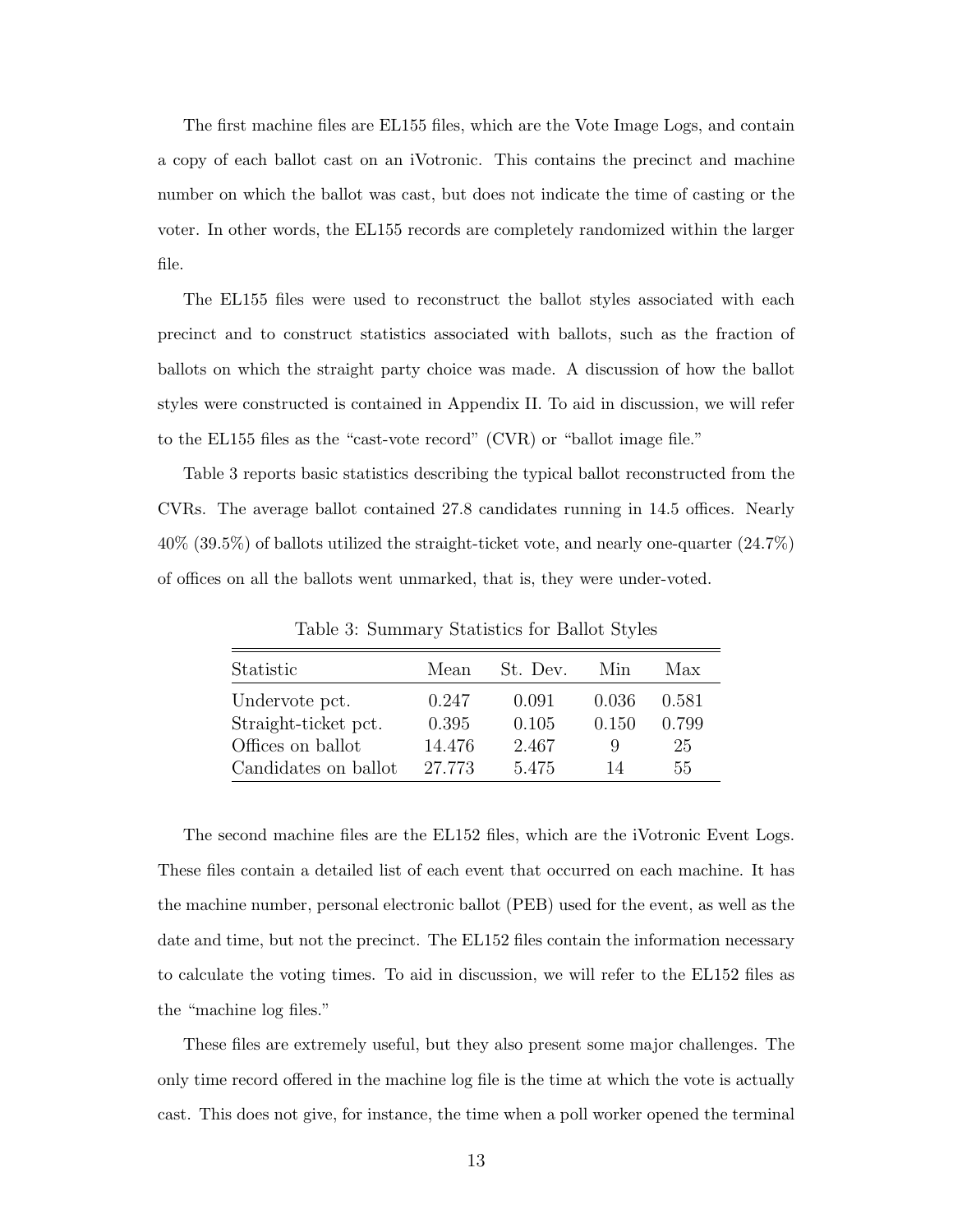so that the voter could cast their vote. As discussed above, the interval between the two sequential timings in the log file may not be the exact amount of time it takes to cast a ballot, both because of the travel time that surrounds the ballot marking and because machines may simply go idle. An important part of our method is ascertaining when a voting machine is being used by a non-stop sequence of voters.

There is another detail of the CVR files that must be dealt with in the following analysis. Once we have calculated the average voting service time for ballots cast in a precinct, we will conduct a series of analyses in which the service times are regressed on demographic characteristics of the precincts. In those cases where a polling place only houses a single precinct, there is no problem in merging demographic data with the timing data. However, in those cases in which a polling place hosts multiple precincts, it is not always possible to associate a ballot-marking time with the precinct of the voter.

In 2016, there were 11,343 total voting machines used throughout South Carolina, each identified by their unique voting machine number. Out of those 11,343 machines, 1,524 (13.4%) appear to be located in polling places that hosted multiple precincts. To avoid confusion and mistakes in the analysis that follows, records from these 1,524 scanners located in multi-precinct polling places are dropped.

# Methodology for Ascertaining Polling Place Congestion

We now turn our attention to ascertaining when a polling place is likely to be congested. As noted previously, if we know for certain when there is a queue to gain access to a precinct's voting machines, then we can use the machine-log time-stamps as the basis for calculating service times. There is a strong argument to be made that queues are most likely to form at the beginning of the day, but what constitutes "the beginning of the day?" Although focusing on the beginning of the day gives us more data to work with than focusing on the period after the polls have closed, we also know there will be periods during the middle of the day when there are queues and the machines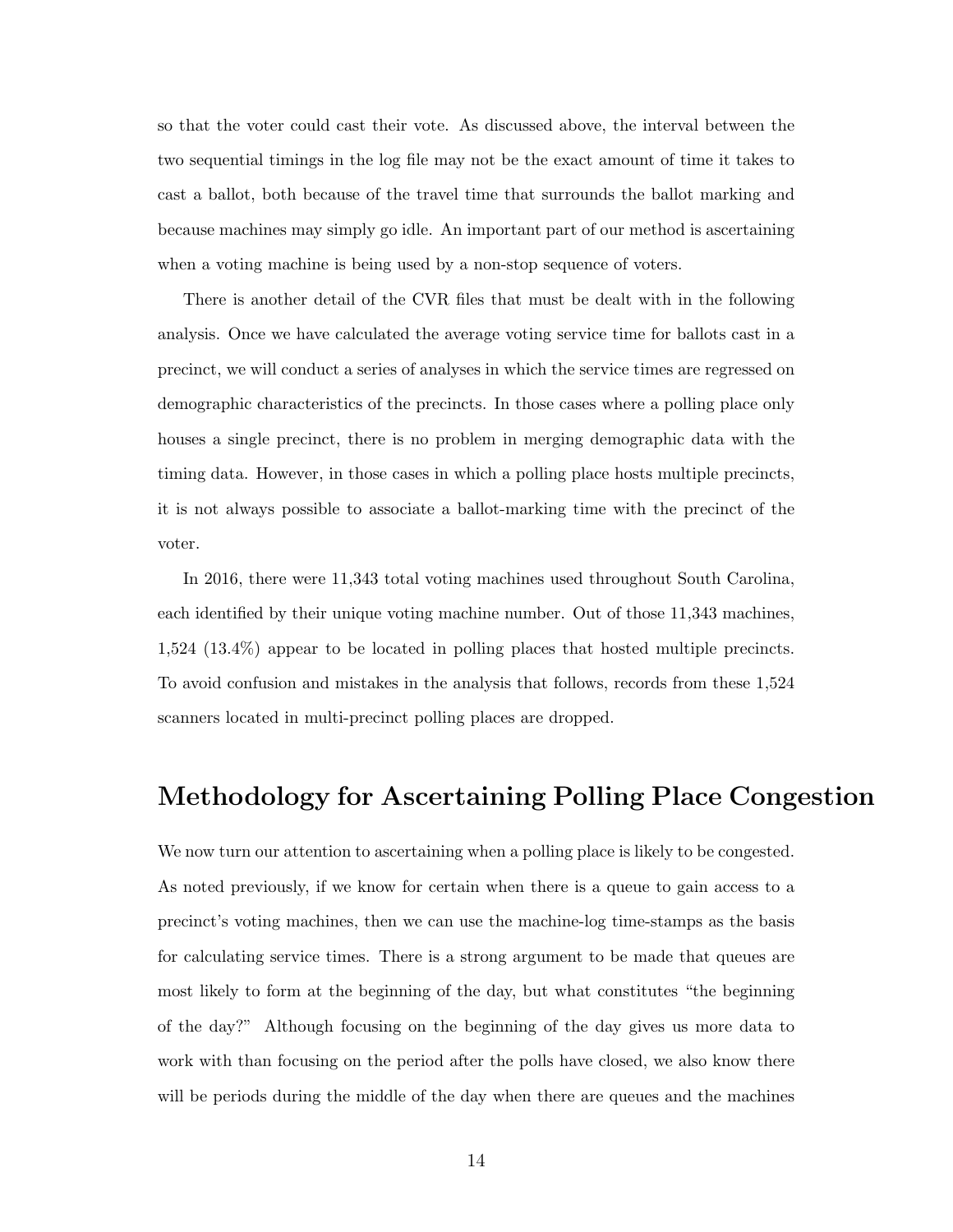are being used to capacity. Are there ways to bring in observations from these periods later in the day?

Honing in on the appropriate time period is an inductive process. How do we know the "right" time when we see it? To answer this question, we take a step back and ask another question: If we knew the starting and stopping time of each ballot-marking session, what would the distribution of calculated ballot-marking times look like? The answer is, it would probably have a right-skew, because ballot-marking times cannot be less than zero, and it is well-known that some voters simply take much longer to vote than others. This distribution would also have a mean,  $\bar{m}$ , and variance,  $s_m^2$ . If, as is actually the case, we only know the stopping time, but there is a queue to use the voting machines, the distribution of the voting times (calculated as the difference between the times when successive ballots were cast) would also be right-skewed. The mean of this distribution,  $b$ , would be greater than the mean of the ballot-marking times, and the variance,  $s_b^2$ , would be greater, too. Finally, if there is no queue, then the calculated difference in ballot-casting times would the sum of the voting times and the average period between arrivals to each voting machine. This distribution would have a larger-still mean,  $\bar{t}$ , and a larger variance,  $s_t^2$ , compared to either of the distributions just discussed.

Thus, we can assume that  $\bar{m} < \bar{b} < \bar{t}$  and  $s_m^2 < s_b^2 < s_t^2$ . At least conceptually, this suggests that the time of day with the most congestion will tend to have the lowest average voting-service times and the lowest variance of the service times, as well.

If we look at the data, the earliest voting service times in South Carolina in 2016 tend to fit this bill. Figure 5 graphs the average calculated voting service times on each voting machine in the state for fifteen-minute intervals throughout Election Day. The shaded interval represents the range between the 10th and 90th percentiles.

Leaving aside observations past 7:00pm, the fifteen-minute intervals with the lowest means and smallest variances are all before 8:00am. The smallest variance occurs between 7:15 and 7:30, and then begins to march steadily upward (we assume the first fifteen-minute interval has a larger variance because the start-up period right after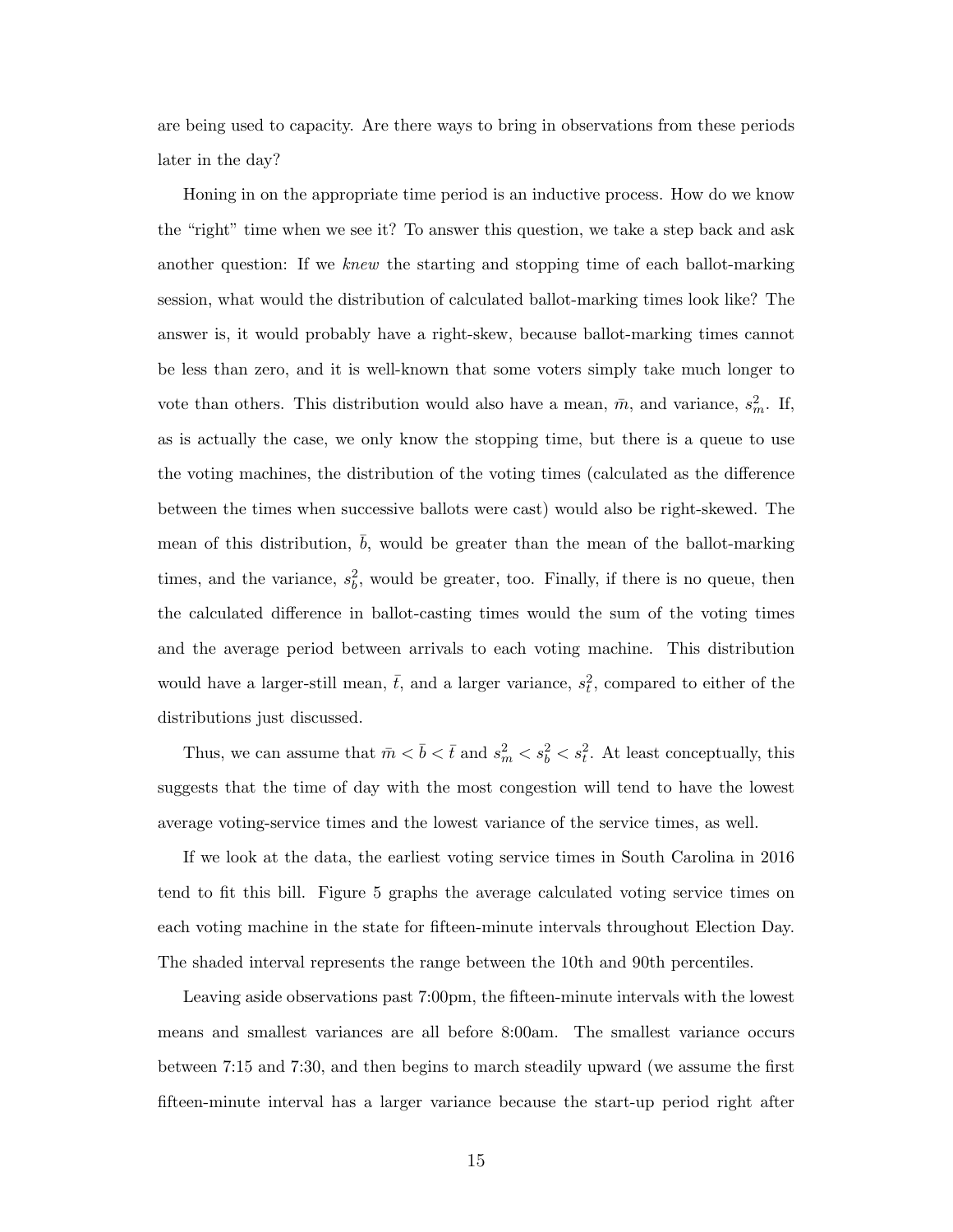

Figure 5: Estimating voting times, 15-minute bins, no machine restrictions

the polls open induces some additional variation into the voting behavior during this period). While we are certain that not all voting machines were occupied during the first 15 or 30 minutes of voting in every precinct, it is this early period of voting that behaves the most like things would if all machines were so occupied.

Turning our attention to the end of the day, the period after 7:00pm does not reliably have the lowest average calculated vote times — sometimes it does and sometimes it does not — and for most fifteen-minute periods after 7:00pm, the measures are quite variable. Furthermore, the number of machines and precincts represented by the post-7:00pm period is quite small compared to the early-morning period. The data in Figure 5 is based on observations from 7,700 machines in 1,577 precincts during the 7:00 – 7:15am period, whereas this drops down to 322 machines from 123 precincts from 7:00 to 7:15pm.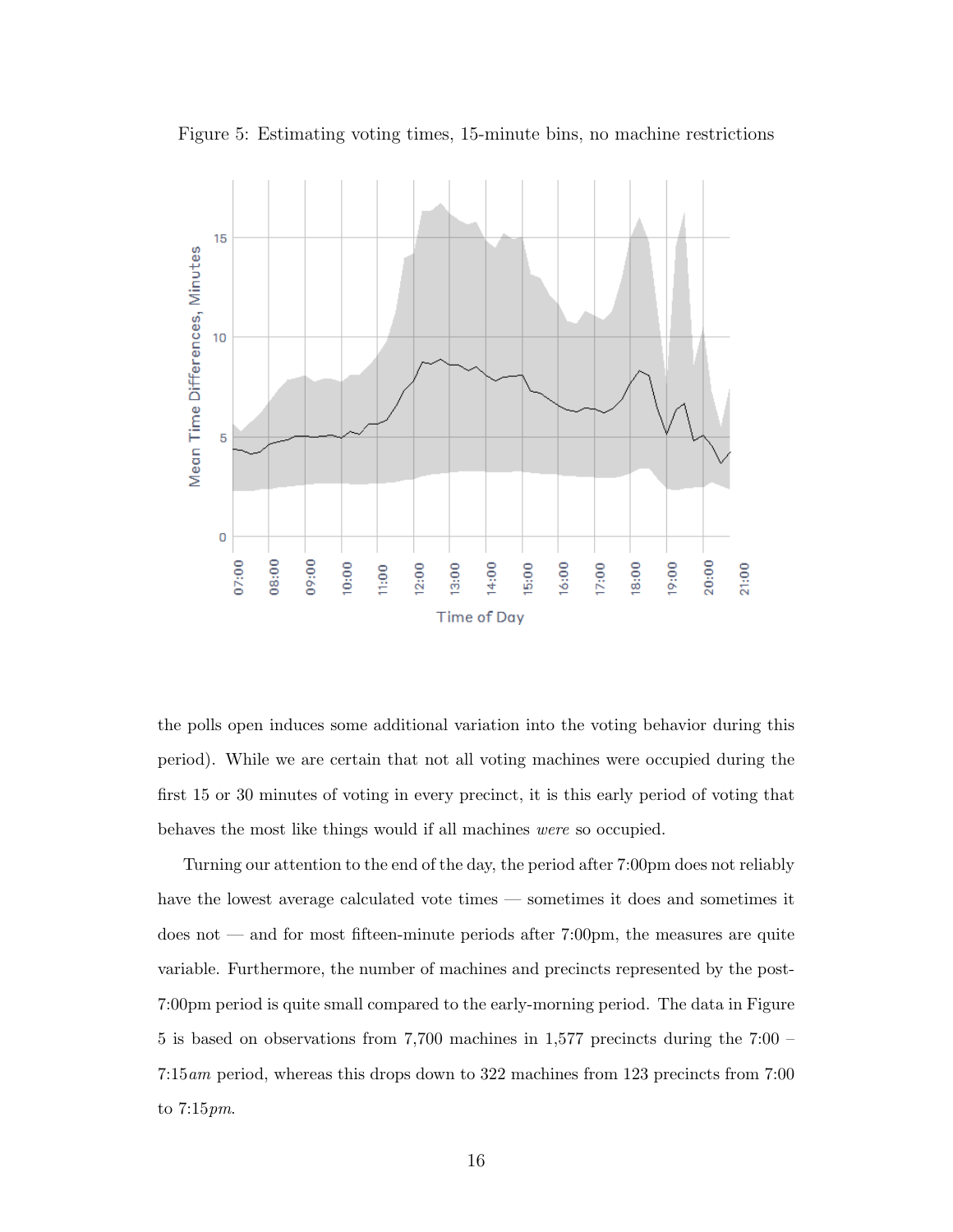We choose, at least preliminarily, to use the  $7:15$ am –  $7:30$ am period to estimate the ballot-marking times in each precinct. Although this is not the period with the lowest average ballot-marking times, it is the period with the least variance. We will, however, conduct sensitivity analyses of this decision.

Before proceeding, we engage in two other forms of data trimming. The first helps us deal with a small detail pertaining to measured voting times at the end of the chosen time window. When we visually inspected the data, we discovered that there were a few cases where estimated service times within the time window were "reasonable," but that the time associated with the last interval was not. For instance, consider a machine with voting times as follows during the  $7:15 - 7:30$ am window:  $7:16:24$ , 7:19:37, 7:21:00, 7:24:27, 7:26:40, and 7:29:35. Using this data, we can estimate the voting service times with precision  $-193, 83, 207, 133,$  and 175 seconds. What do we do with the next time stamp outside this window, or the one before it? Is the machine being used before 7:16:24 or after 7:29:35 or not?

In answering this question, we had to decide how far into the adjacent window to reach, to find the previous or next voting time. Here, we decide to reach only five minutes into the adjacent time bin. If the gap between the measurements within our time window and the next times outside the time window are less than some threshold, we keep the observations. If the gap is greater than the threshold, we delete the observation. Here, we use a five-minute trimming rule. In Appendix III, we explore different trimming rules. (It is sufficient here to report that different trimming rules do not affect the results substantively.) We choose the five-minute rule because it preserves the most data.

Another way we can be assured that we are mostly relying on vote timings from when the machines are at full capacity is by restricting our analysis to precincts in which at least four machines are being used during the fifteen-minute period of interest. When we visually inspected the data, it was clear that precincts in which fewer than four machines were being used typically had at least one idle machine during this period.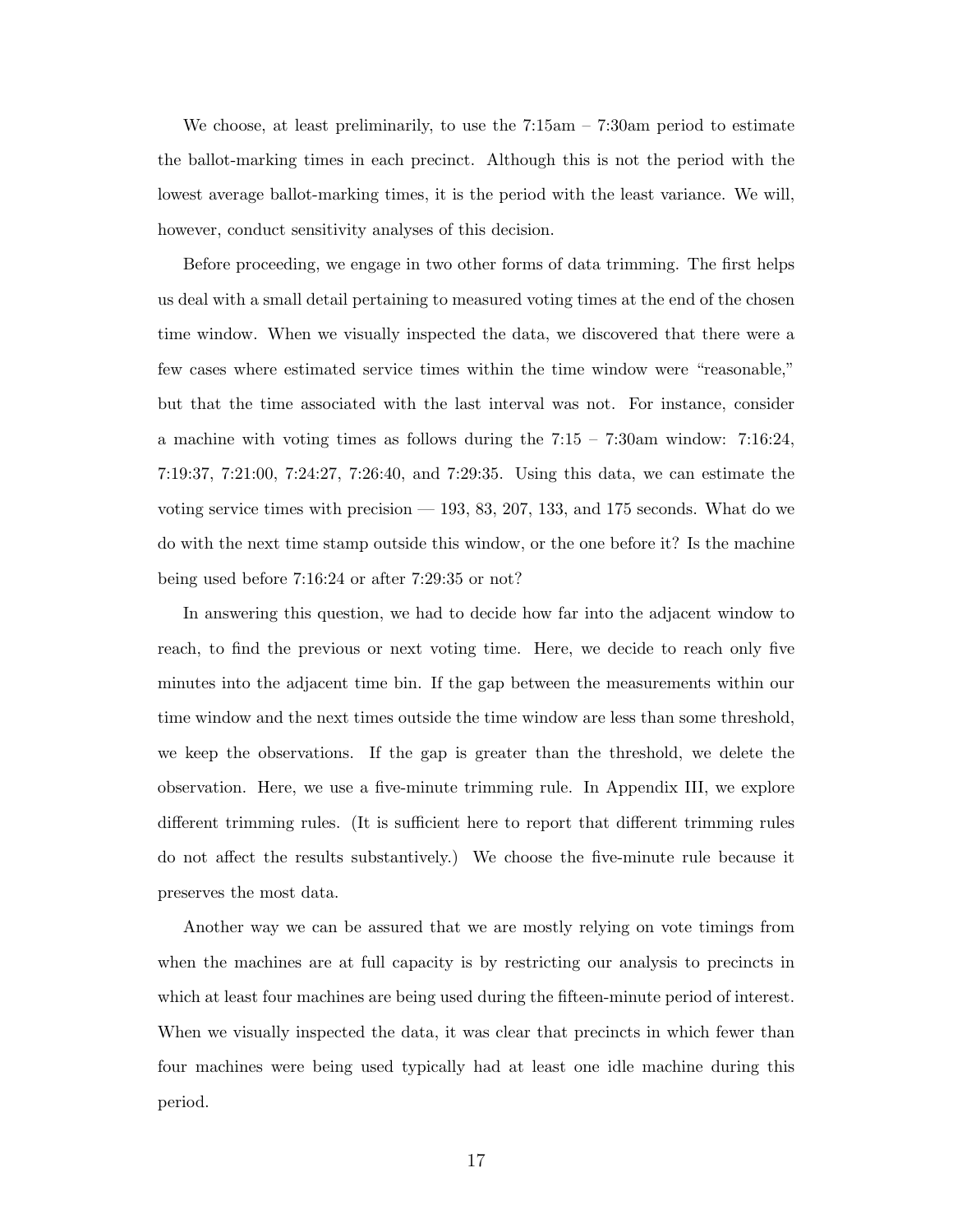The effect of trimming the data in this way is illustrated in Figure 6. In that figure, we take the average estimated voting time for each precinct and plot it against the number of machines in use in that precinct during the 7:00am – 7:15am period. In the precincts with just one machine used during this period, the average estimated voting times range over 100 minutes. In these precincts, the single machine was used once, and then not used again for another hour or two. As more machines are used, the fewer extreme outliers there are. By the time we get to four machines, the distribution is fairly tight around an average of 3.11 minutes.





With the four-machine restriction, the average time throughout the day flattens out, and the variance also decreases (see Figure 7). The variance does gradually grow throughout the day, peaking around noon, which suggests that it is wise to focus measurement on the early part of the day. Finally, it does appear that once we impose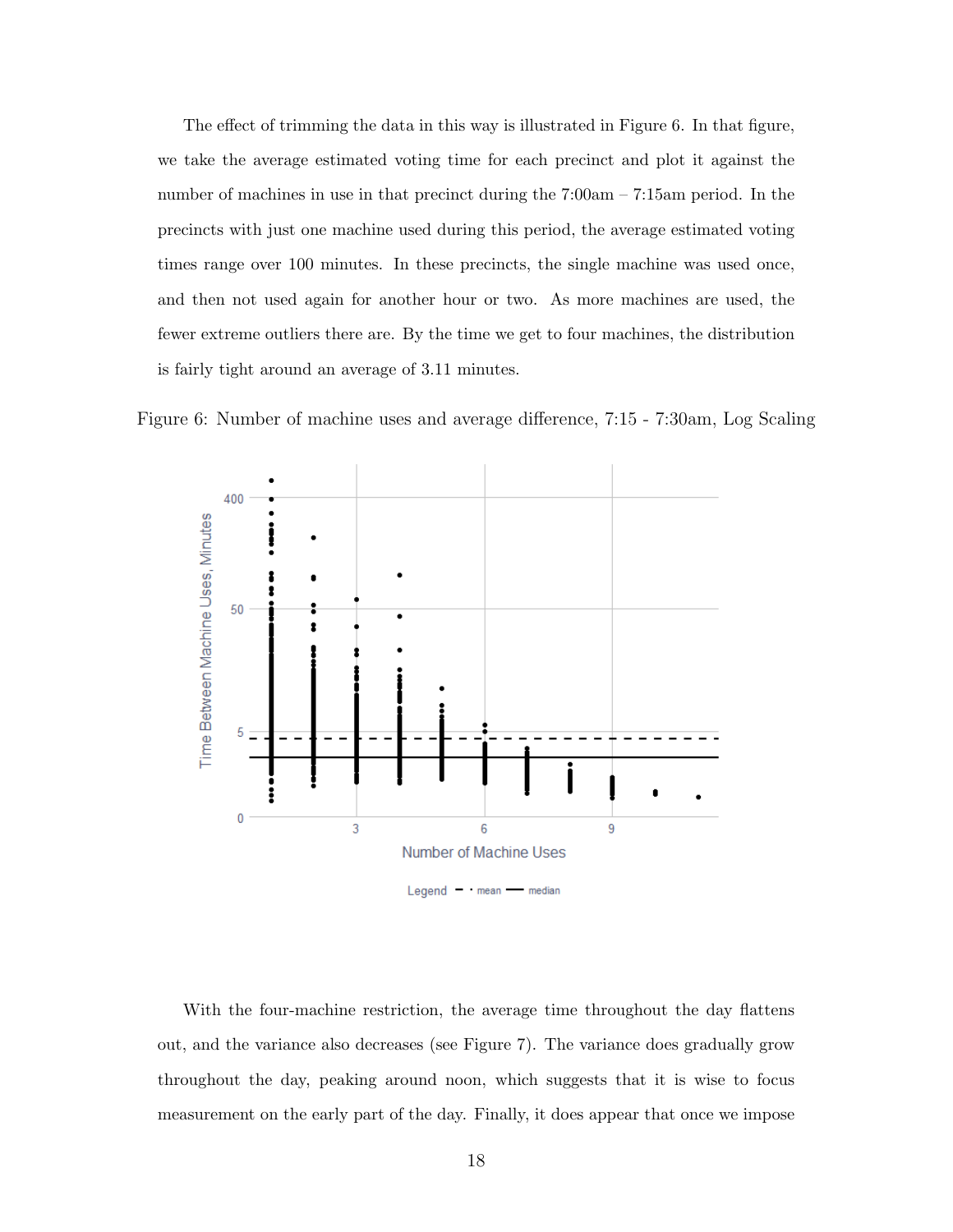the four-machine restriction, the average calculated voting times for the period after 7:00pm return reliably to what we get if focus on the earliest time of the day, although the variance appears to be less stable, probably due to the tiny number of observations past 7:00pm.



Figure 7: Estimating voting time, 15-minute bins, 4-machine restriction

This combination of data-selection decisions presents us with a couple of options for how to proceed in calculating average voting service times. One is to focus on an early fifteen-minute period, augmented by the five-minute trimming and the fourmachine restriction just described, in order to hone in on a period when we are the most assured of having queues and the full-capacity use of machines. Another is to abandon the fifteen-minute period, and rely entirely on the four-machine restriction and the five-minute trimming rule, while using data from the complete day. Going with this second option allows us to estimate average service times in each precinct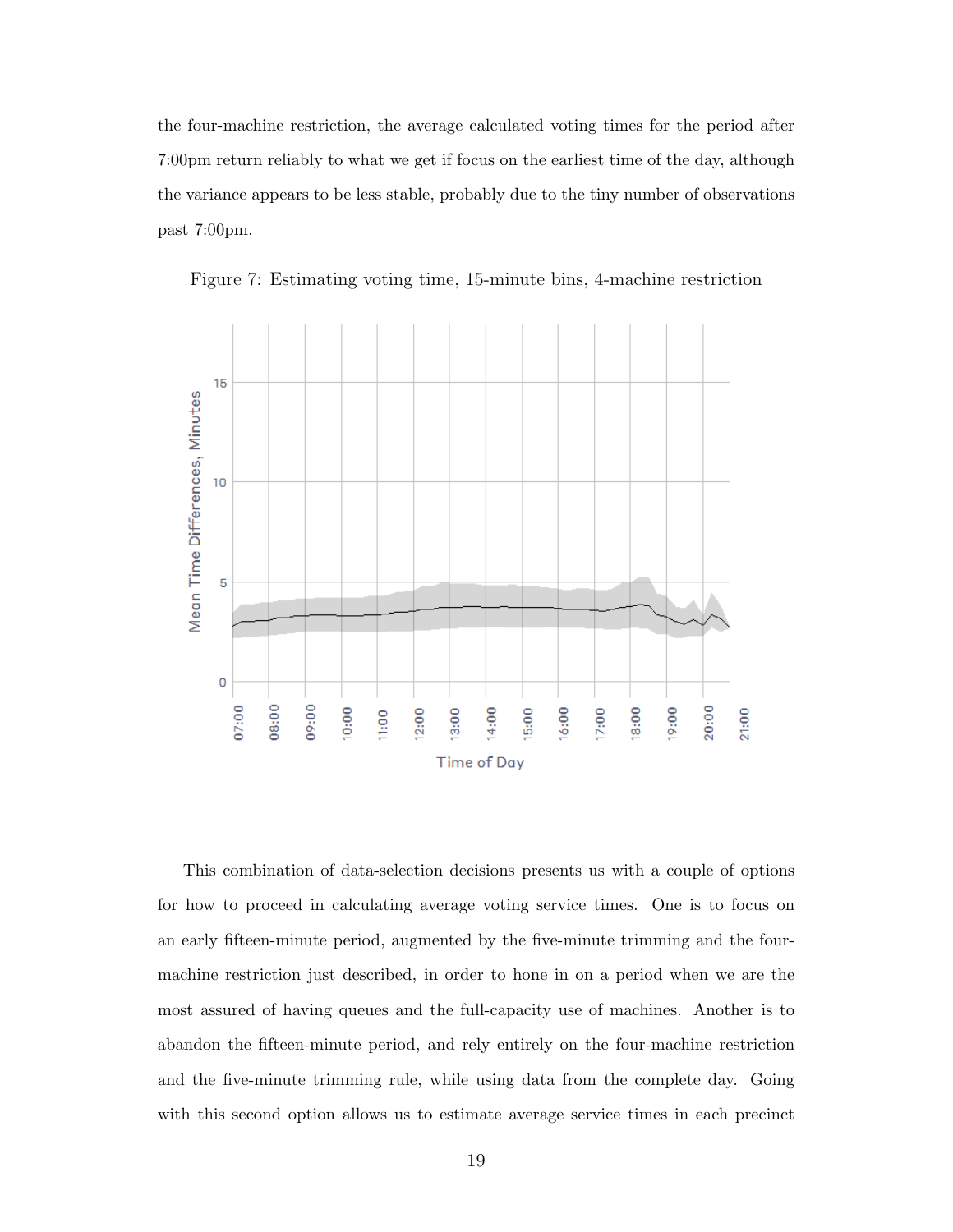with more data. However, it adds a risk that we are using more data from periods when the machines are not being used at capacity.

The risk and benefits are measured, in part, by the summary statistics associated with the various measures. With no data selection at all — that is, using all estimated service times throughout the day, without the four-machine restriction, the average estimated service time is 4.81 minutes ( $s = 5.86$ ). Focusing on measurement taken only from the  $7:15 - 7:30$ am period, and employing the four-machine restriction with the five-minute trimming rule, the average is 2.85 minutes ( $s = 0.405$ ). Using data from the entire day, with the four-machine restriction and the five-minute trimming rule, the average is 3.10 minutes ( $s = 0.242$ ). Thus, going from the early-morning 15-minute period to the full-day period increases the average estimated voting time by 15 seconds, but reduces the standard deviation of the measures nearly in half.

For the rest of this paper, we will keep voting-time estimates from the two extreme methods of restricting the data, for the sake of comparison.

To help validate these measures, we relied on the fact that a team of student researchers from the University of South Carolina participated in a multi-campus research project during the 2016 general election, in which they actually observed voters marking their ballots in Richland County (Columbia), South Carolina (Stein et al., 2017). That observation included hand-timing voters as they cast ballots in 14 different precincts in Richland County.

Figure 8 presents two scatterplots of the calculated voting times (y-axis) against the observed ballot-marking times  $(x$ -axis) from each of these 14 precincts. The left-hand plot uses data from 7:15 – 7:30 am, while the right-hand plot uses data from the entire day. The red dashed line represents the line of equality between the two measures, while the grey solid line represents the best-fit line from a linear regression.

There is mixed news in these comparisons. If all had gone according to our expectations, the voting service times calculated from the machine logs would generally be greater than the observed ballot-marking times. That is because the directly observed measures did not include the voting booth travel time, whereas the measures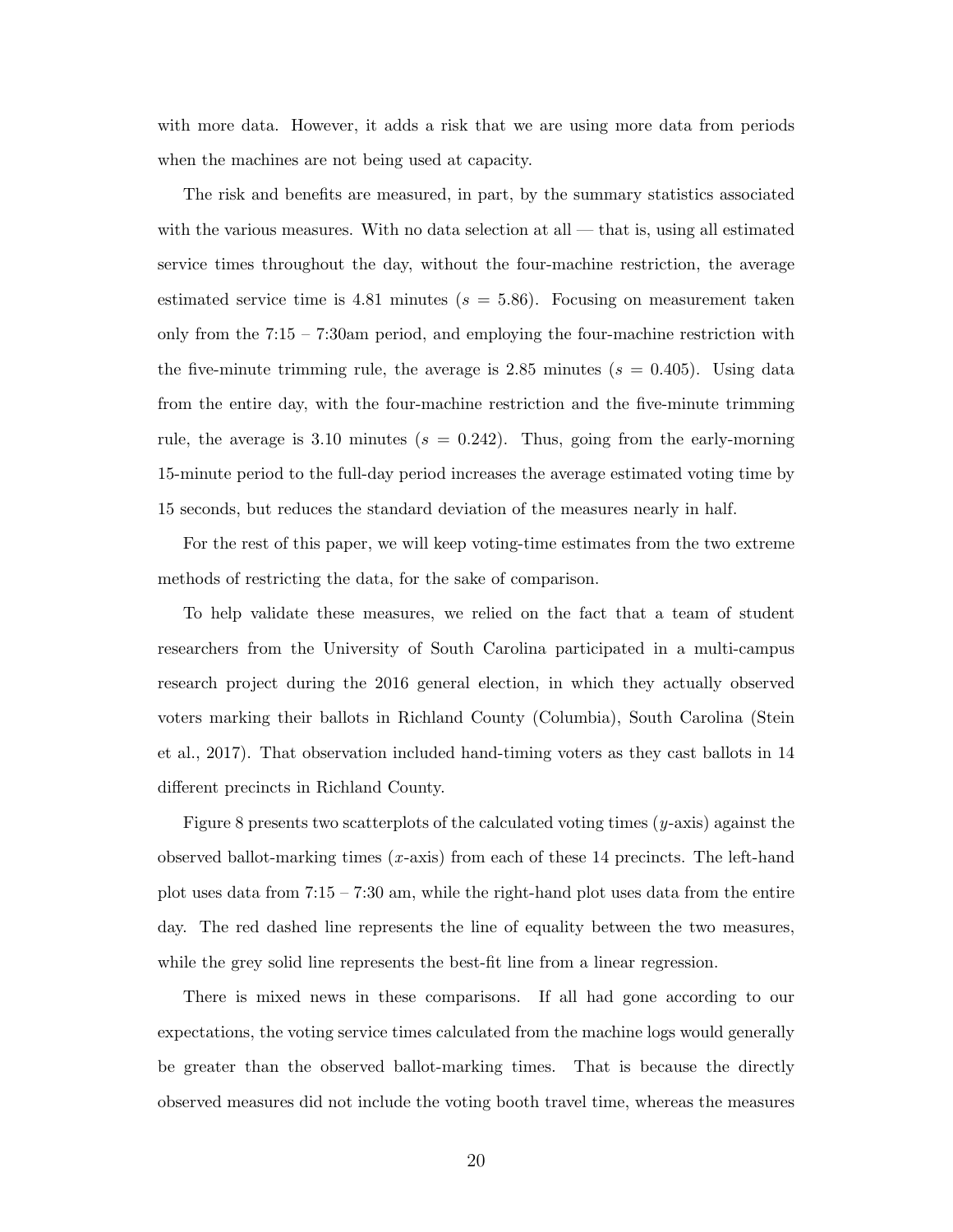

Figure 8: Estimating voting time from machine logs vs. direct observation

from the machine logs did.<sup>5</sup> In addition, we expected that the times calculated from the machine logs would parallel the observed time, with the difference in the two times interpretable as the booth vacating time.

Instead, we see that both measures derived from the machine logs are correlated with the observed times, although they do not follow the patterns described in the previous paragraph. The correlation between the time estimated from early morning observations and the observed observations is strong  $(r = .743)$ . That's the good news. The bad news is that the mean of the time calculated from the machine log is virtually the same as the mean derived from direct observation (2.62 vs. 2.55 minutes) and the slope of the best-fit line is significantly less than  $1 (b = 0.560, \text{ s.e.} = 0.152)$ .

The correlation between the time estimated from the entire day's observations and the directly-observed data is actually a little less than the alternative machine-log measure  $(r = .709)$ , but still fairly strong. The mean estimated voting time is higher

<sup>&</sup>lt;sup>5</sup>The coding instructions asked the student researchers to start timing when the voter arrived at the booth, and to stop when the voter left the booth. Thus, it does not include the booth travel time, but it does include the booth vacating time.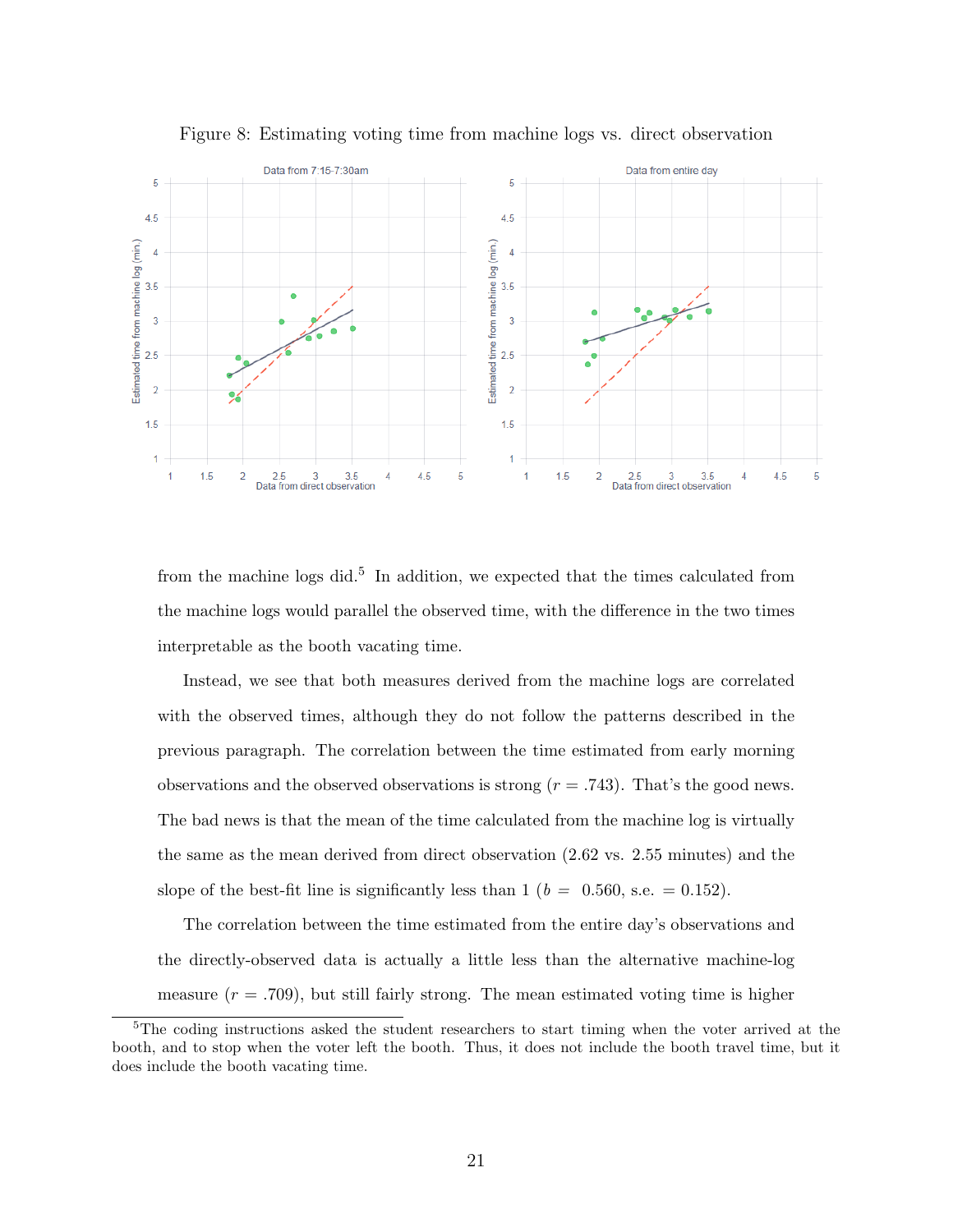than that derived from direct observation (2.94 vs. 2.55), but again the slope of the best-fit line is significantly less than 1 ( $b = 0.329$ , s.e.  $= 0.098$ ).

This attempt to validate the machine-log methods with independent observation meets mixed results. On the one hand, the two types of measures are strongly correlated with the measures that were derived from direct observation. On the other hand, the differences between the estimated derived by the two measures is not what we expected a priori. Of course, one reason for the disappointing results here may be due to the limited number of precincts for which we have direct observations, and the limited amount of time spent by coders at each precinct.<sup>6</sup> However, another possibility is that the machine methods are significantly less reliable than methods based on direct observation.

For now, we treat these validation results as follows. Because the machine-derived voting measures are strongly correlated with the measures based on direct observation, we feel comfortable using the machine-derived voting measures as dependent variables as we explore correlations between independent variables and voting times in precincts. However, because the machine-derived voting measures do not reliably over-estimate the voting times compared to direct observation, we are less comfortable using the measures to derive practical advice to election administrators about how long they should expect ballot-marking times to be, given the structure of the ballot and the demographics of the voters.

# Findings

In this section, we explore the degree to which demographic and election administration factors influence the voting times we calculated. The basic set-up is a simple multiple regression with the unit of analysis being the precinct. The regression includes countylevel fixed effects, clustering the standard errors at the county level as well.

<sup>6</sup>Coders only spent two hours at each precinct, timing an average of 21 voters in each precincts. (The range was from 14 to 29).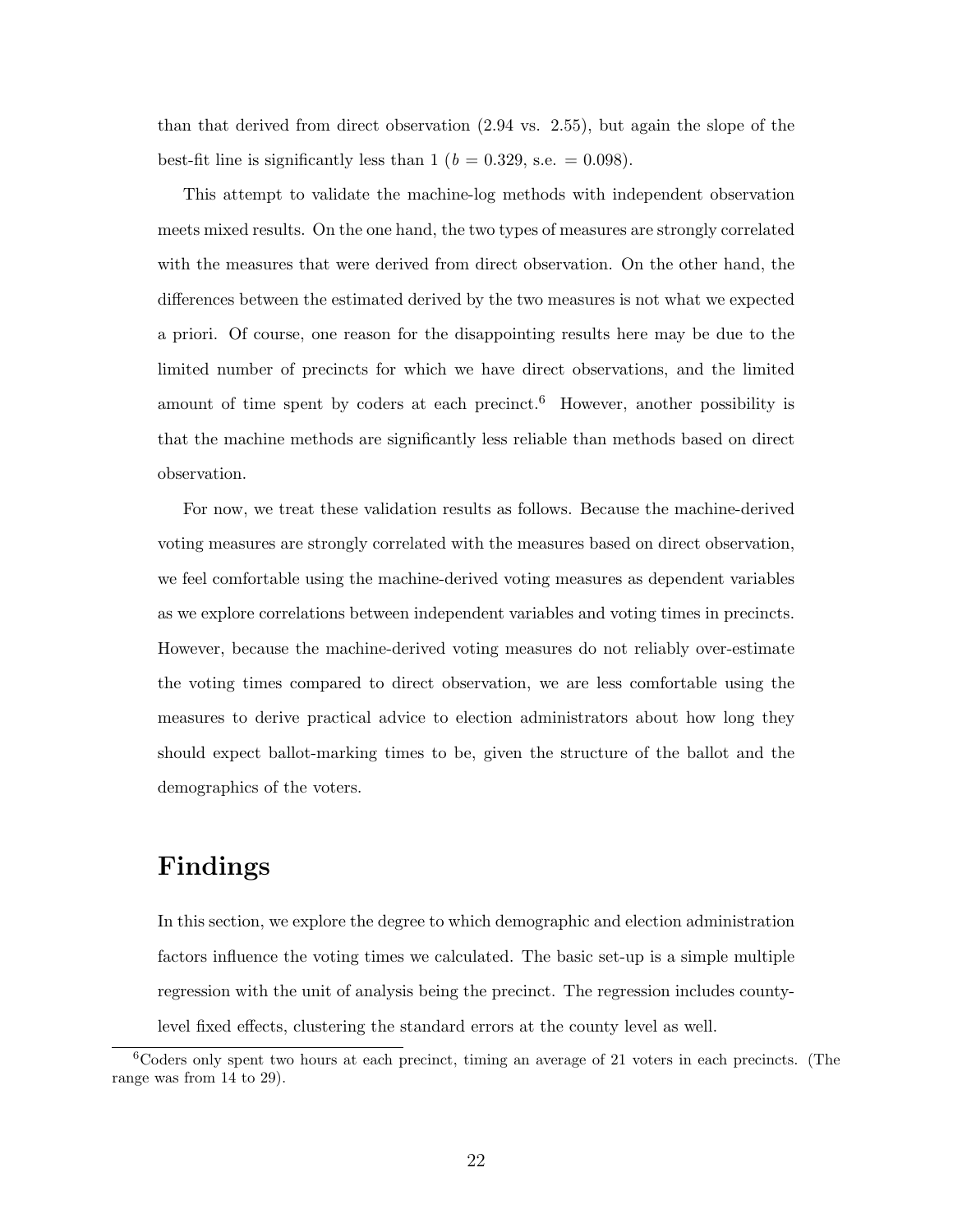The first set of independent variables are related to election-administration factors. From a purely queue-theoretical perspective, voting times should be greatest where the ballots are the longest. We operationalize ballot length with two variables. The first, number of offices, is simply the number of offices or races on the ballot in a particular precinct. For instance, if is a presidential race, a senate race, two house races, two referenda, and three municipal races, the number of offices is seven. The second measure of ballot length is *total candidates*, which is the total number of candidates who appear on each ballot. In the above example, if each office has two candidates and each referendum has two choices, that equals 28 total candidates. If one of the offices is uncontested, then that makes 27 candidates.

Calculating the number of choices available on each ballot took some doing, since the CVR file is a "choices-only" file. That is, each ballot is represented by a list of candidates and questions the voter voted for, but does not list others on the ballot who did not receive a vote from that voter. To reconstruct a precinct's ballot, we had to append together all of the choices represented on all the ballots in a particular precinct, and then construct the super-set that encompassed all the offices that appeared on at least one ballot, and all the candidates who received at least one vote. We also had to take into account the fact that many precincts used several ballot styles, which were also indicated on the CVR file.

The number of offices on the ballots ranged from 9 to 25, with the number of candidates ranging from 14 to 55 (the respective means were 14.0 ( $s = 2.47$ ) and 27.78  $(s = 5.48)$ . Of course the correlation between the two measures is high, but surprisingly less than 1 ( $r = .65$ ). Four precincts in Berkeley County tied for having the fewest number of offices, with 9. The ballot of one of those precincts, Bethera, had the U.S. President (4 candidates), U.S. Senate (3 candidates), U.S. House (4 candidates), state senate (1 candidate), state house (2 candidates), solicitor and auditor (both 1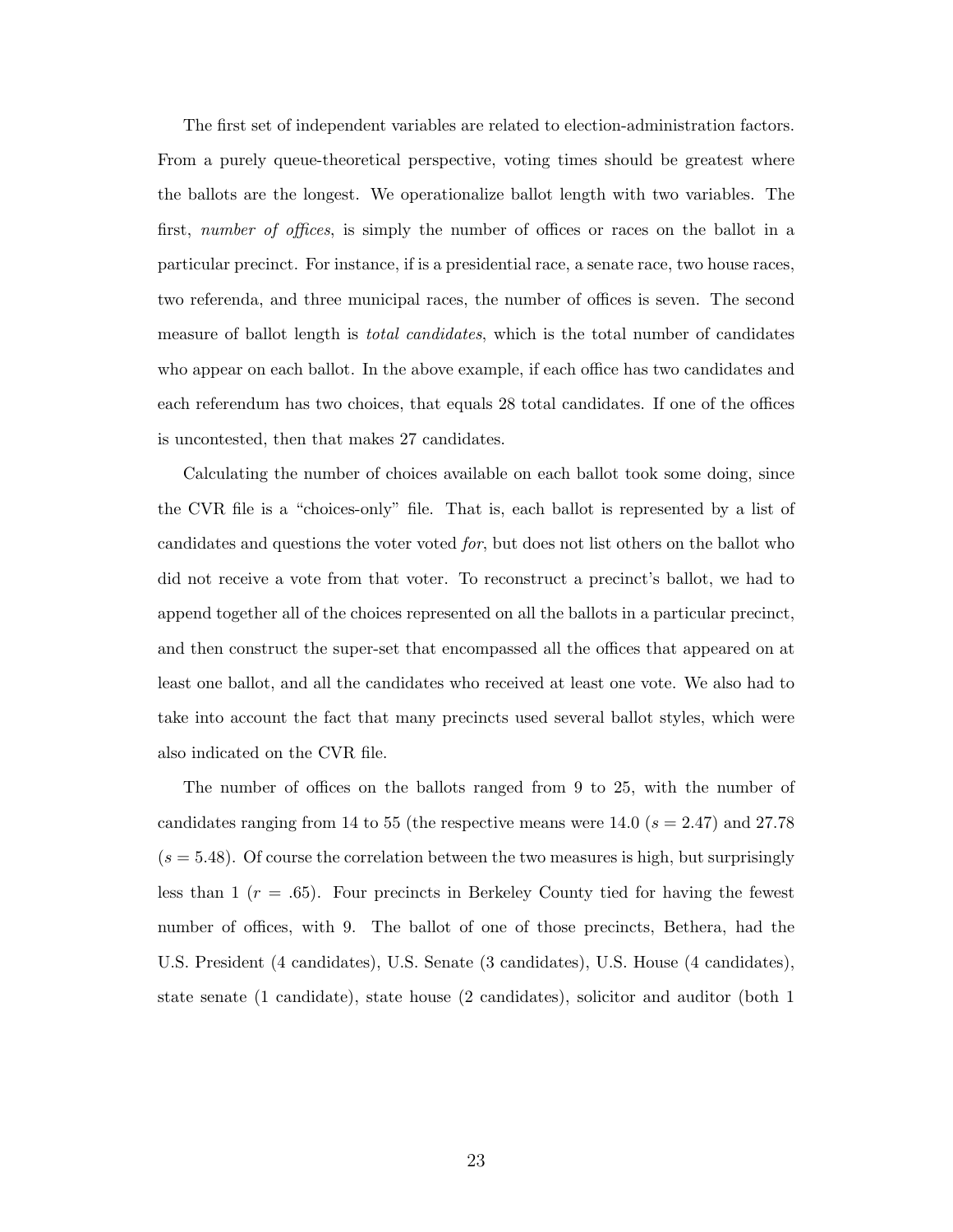candidate), county treasurer (1 candidate on the ballot and one write-in), and soil and water district commission (5 write-in candidates not on the ballot).

Deer Park 3 precinct in Charleston County had the most offices, with 25. This precinct had the usual races such as President, Senator, Representative, but also multiple municipal races, such as sanitation board and school board.

The third election-administration factor we considered was the percentage of voters who vote "straight ticket" at the top of the ballot. Choosing to vote straight ticket would obviate the need to vote for all the federal and state candidates of a particular party (if that was the voter's intent), but would still require the voter to vote in (nonpartisan) local elections and on ballot questions. Overall, 39.5% of the ballots in our study voted straight ticket, ranging from 15.0% in Richland County Ward 3 to 79.9% in in Soluda County's Holstons Precinct.<sup>8</sup> We hypothesize that the greater the percentage of straight-ticket voters in a precinct, the shorter the ballot-marking time.

In addition, ballot roll-off is another ballot-related factor that could affect calculated voting times. We hypothesize that as the roll-off, or undervote rate goes up, voting service time will go down, all things considered.

We analyzed each ballot to see how many offices failed to receive a vote, taking into account the fact that voters selecting the straight-party choice should not be considered to have under-voted federal or state races. For each ballot, we calculated the total number of possible selections on that ballot and the number of selections the voter failed to make. For an individual ballot, the roll-off rate was the number of failed selections divided by the number of possible selections. This quantity was averaged across all ballots in a precinct to create the measure used here. The roll-off rate averaged 25.1%, ranging from 3.6% to 58.1%. Not surprisingly, there was a moderate correlation between the under-vote rate and the number of offices and candidates on the ballot  $(r = .497 \text{ and } .484$ , respectively). Taking into account ballot length, straight

<sup>&</sup>lt;sup>7</sup>In future revisions of this paper, we will explore whether write-in candidates have a separate influence on voting times.

<sup>&</sup>lt;sup>8</sup>Among the variables examined here, the straight-ticket choice was most strongly correlated with the percentage of non-white voters in a precinct, at  $r = .445$ .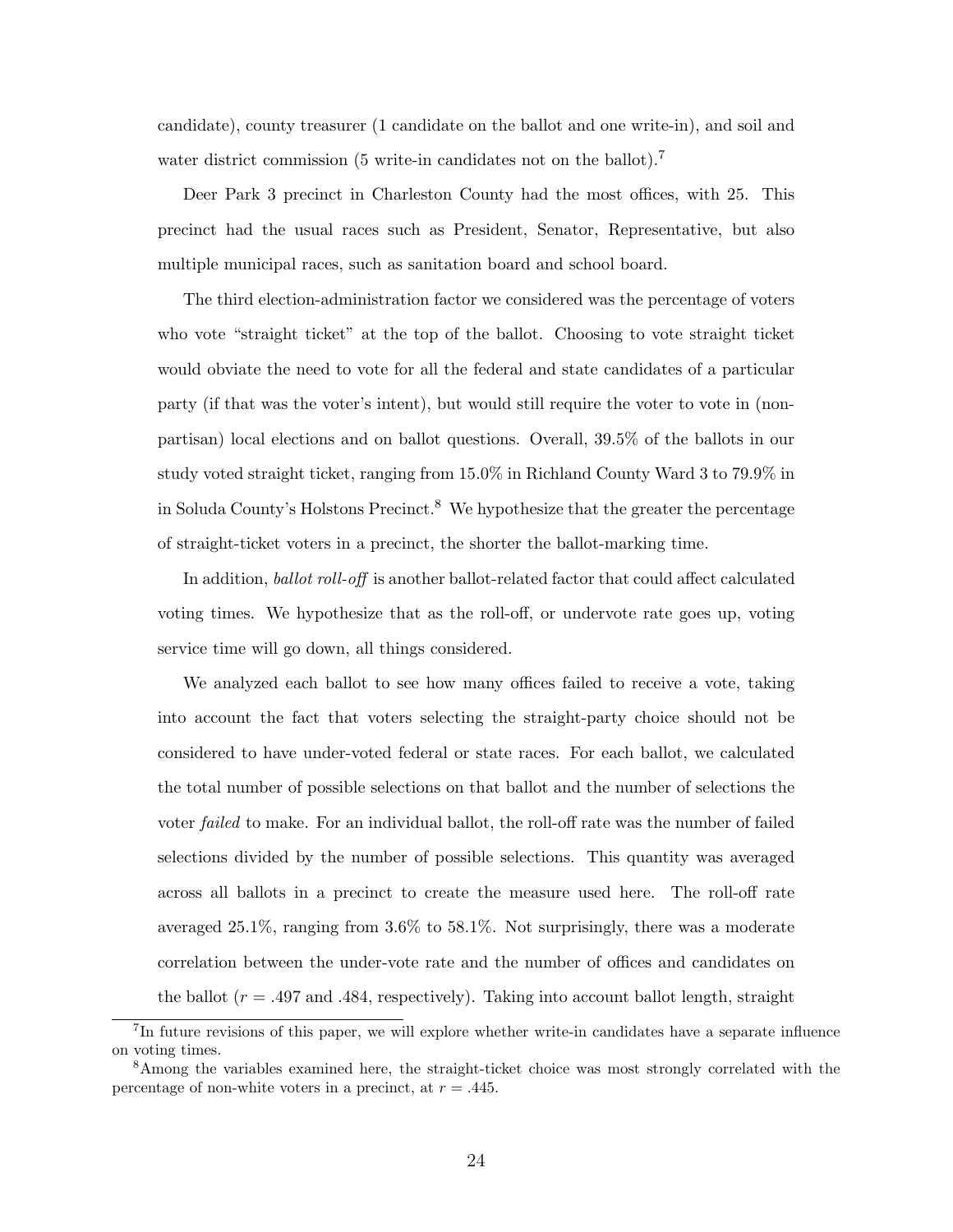ticket and undervoting also appear to be correlated. This may be because they can both be thought of as time-saving measures; on longer ballots voters are less likely to fill in the non-partisan races after voting straight party.

Our final administration-related factor was the number of voters per machine. The number of voters per machine was considered a proxy for how crowded a polling place would seem to a voter casting a ballot. A polling place full of unused voting machines is likely to be less of a spur to get through the voting process quickly than a polling place with many voters, given the equipment available. The number of voters per machine averaged 181.3, ranging from 5.7 in the New Hope Precinct in Fairfield County to 664 in Charleston Precinct 2 in Charleston County.<sup>9</sup>

We focused on two demographic variables, both of which were available from the state board of elections on a precinct basis. The first was the percentage of registered voters who were 65 years of age and older. We hypothesized that there would be a positive relationship between this measure and ballot marking times. The first reason is the obvious one of older voters moving slower than younger voters. In this study, some portion of the dependent variable is taken up by the voter walking to the voting machine and then moving away from it. The effects of aging could very well have an affect on this.

The second demographic variable was the percentage of voters in a precinct that are non-white. We hypothesize a positive relationship between this variable and the voting time, as well, for many reasons. Some of these reasons may have to do with political interest and engagement of African American voters in South Carolina, which is not directly measured in this study. Greater engagement could lead to a voter spending greater time with the ballot, thus leading to longer voting times. However, the primary reason percentage non-white and voting times are likely to be positively correlated has to do with the effects of education, income, and health, none of which are directly measured in this study – at least not yet. Previous research has shown that African

<sup>9</sup>Because the average of this independent variable is two-to-three orders of magnitude larger than the other independent variables in the analysis, we also divide the number of voters per machine by 1,000, so that it range from 0.0057 to 0.664.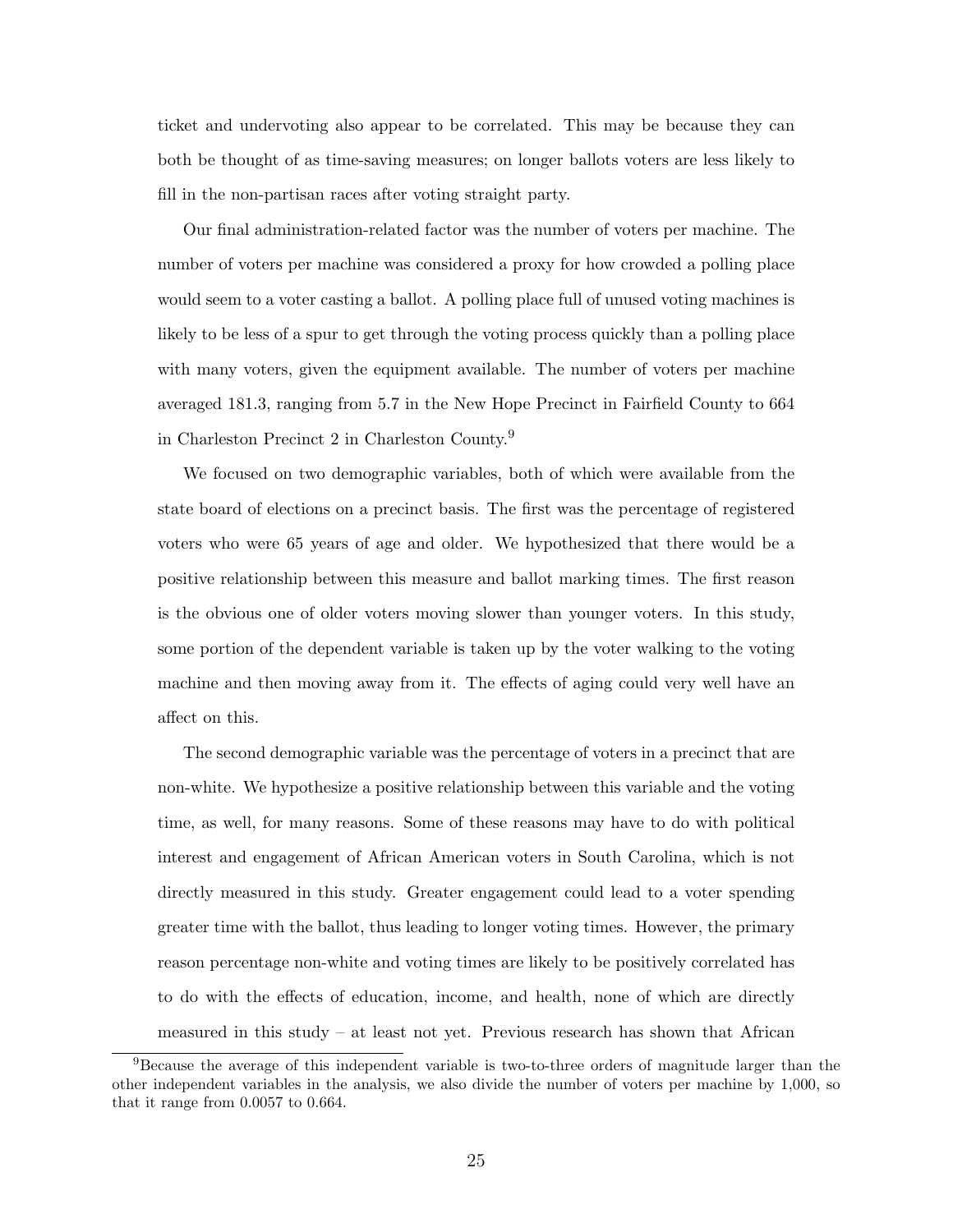Americans in South Carolina have significantly lower education and income levels than whites (Stewart, 2013). Lower educational levels are especially likely to increase voting times. We would prefer to measure the effects of income and education directly, and we are exploring ways to get precinct-level measures of these variables for future research.

The dependent variable examined in this section is the average voting service time calculated from the machine logs, using the observations from the  $7:15 - 7:30$  time period. At the end of this section, we compare the results using the dependent variable calculated using data from the entire day. The Appendix IV contains comparisons of results using different time periods and trimming methods to construct the dependent variable.

We begin by examining the ballot variables alone, since they are the most closely associated with the task involved, and the most relevant to the election administration issues at the core of this analysis. Table reports the results. In the bivariate regressions, both the number of offices and the number of candidates on the ballot show positive effects on voting times. The estimated influence of adding an additional office on the ballot is 0.058 minutes of voting time, or 3.48 seconds; adding an additional candidate on the ballot adds an additional 0.030 minutes, or 1.8 seconds. Of course, adding an additional office on a ballot most typically adds two additional candidates, so it is assuring that the estimated effect of adding an office is very close to the effect of adding two candidates (some races have even more).

When we include both the number of offices and candidates together into the multiple regression, the coefficients around both variables decrease. This is likely because of the moderately high correlation between the number of offices and candidates on the ballot mentioned before.

It is useful to pause and think about what the results in the final column of Table mean. Keep in mind that, as always, the coefficients report the estimated change in the dependent variable from a one-unit change in the independent variable, holding the other variable(s) constant. This interpretation leads to an obvious intuitive interpretation in the case of the coefficient for the candidates on the ballot. If there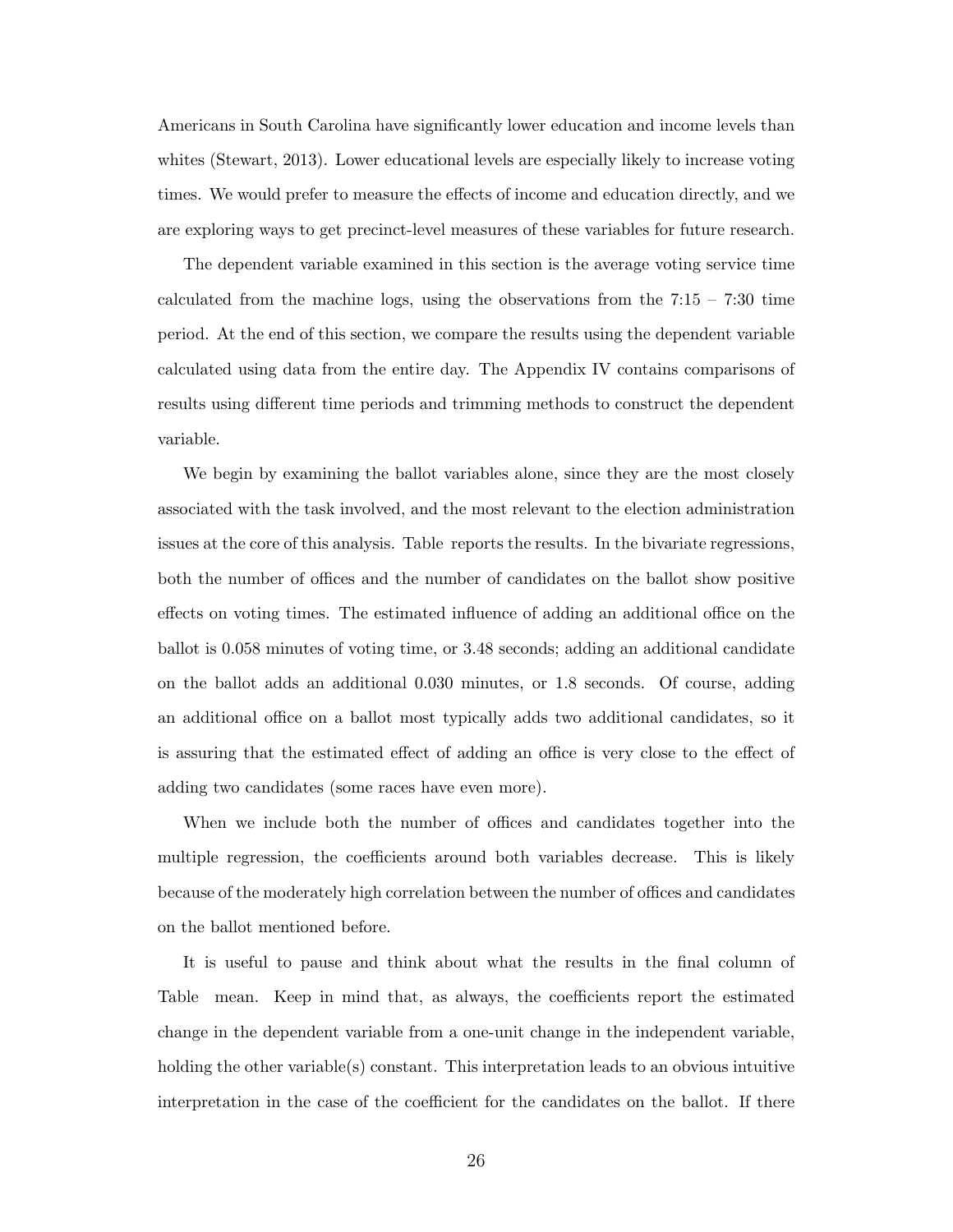| $0.058***$ |            | $0.025***$ |
|------------|------------|------------|
|            |            | (0.008)    |
|            | $0.030***$ | $0.023***$ |
|            | (0.003)    | (0.005)    |
| $2.030***$ | $1.994***$ | $1.831***$ |
| (0.142)    | (0.089)    | (0.133)    |
|            |            |            |
| 1,432      | 1,432      | 1,432      |
| 0.179      | 0.194      | 0.199      |
|            | (0.009)    |            |

Table 4: Effect of ballot features on voting service times

Standard errors in parentheses

<sup>∗</sup> p < 0.05, ∗∗ p < 0.01, ∗∗∗ p < 0.001

is already a fixed number of candidates on a ballot, and an additional one is added, we can expect it to take 0.023 more minutes (1.5 seconds), on average, to complete the ballot. Thinking about the addition of another office on the ballot without adding a candidate takes a little bit of mental gymnastics. It does appears that some of the offices on ballots in South Carolina in fact had no candidates, and were only filled through write-ins. Thus, it may be useful to think about this coefficient in terms of those races. Many voters just skip such races, adding virtually no additional time to the voting time. A few people pause and write in a name, which increases the mean voting time by a small amount overall.

To consider the practical implications of these findings, consider the shortest ballot in our sample, with 9 offices and 17 candidates. The point estimate for the average voting time for this ballot, using the results of the multivariate analysis, is 2.447 minutes. If another office with two candidates were added to the ballot, we would estimate that it would take an additional 0.071 minutes, or 4.2 seconds, to complete the ballot.

We note that the  $R^2$  of the regressions is relatively low, and the standard errors of the estimates are substantively non-trivial. For instance, the 95% confidence interval for the number of candidates on the ballot in the multivariate regression ranges from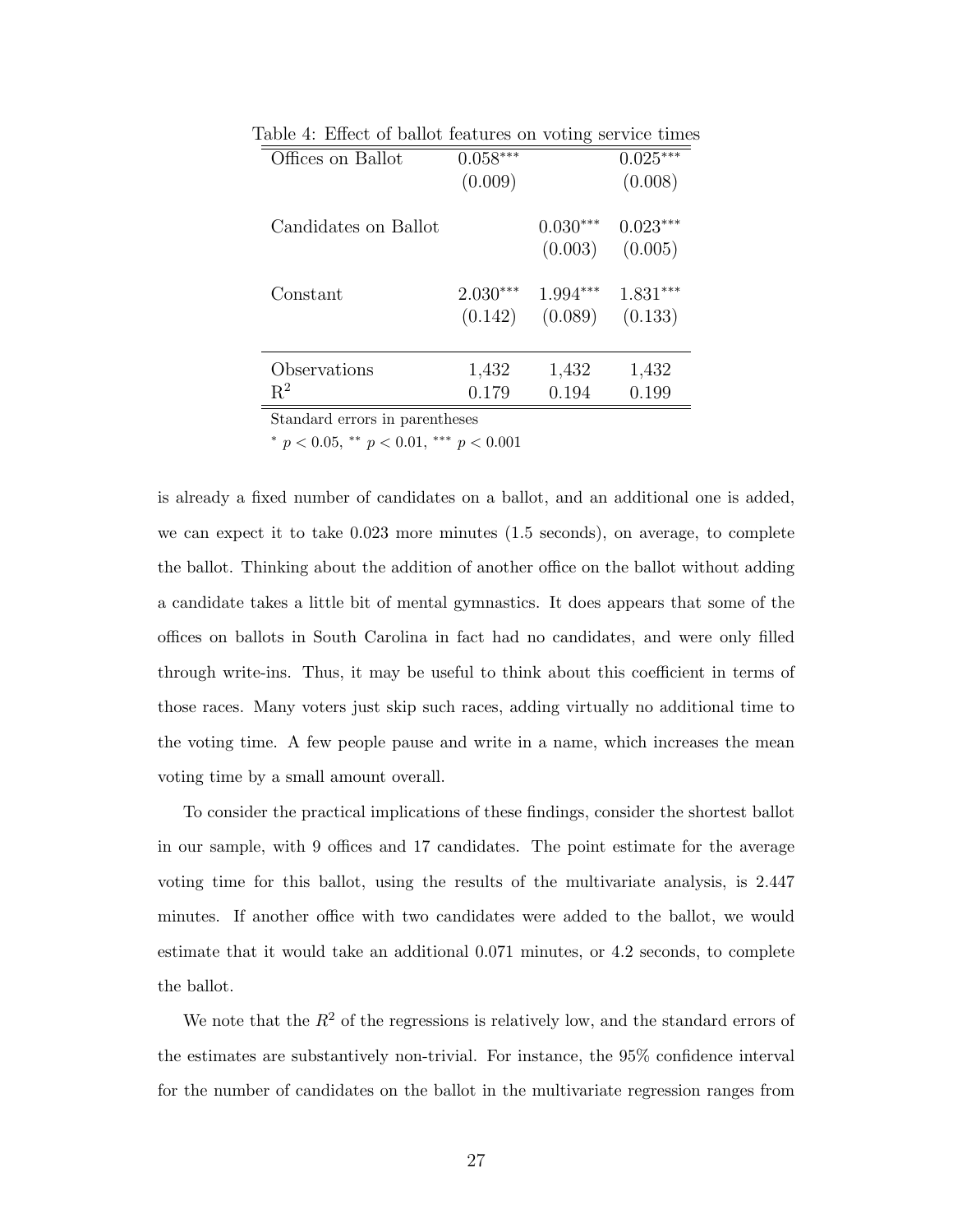0.013 to 0.033 minutes, or between 0.78 and 1.99 seconds. If the estimates from this regression were to be used for planning purposes, it would probably be wise for an election official to use the upper end of the confidence interval in estimating what the effect of adding another set of candidates to a ballot will be, rather than hoping that the effect will be average.

We now turn our attention to other election administration factors that might affect ballot marking, which are the number of voters per machine, the amount of under-voting, and the frequency of the use of the straight-party choice. The results are in Table 5.

| rable 9. regionship of vote things |                  |            |            |                  |             |
|------------------------------------|------------------|------------|------------|------------------|-------------|
|                                    | $\left(1\right)$ | (2)        | (3)        | $\left(4\right)$ | (5)         |
| Thou. voters/machine               | $-1.182***$      |            |            | $-0.781**$       | $-0.879***$ |
|                                    | (0.348)          |            |            | (0.348)          | (0.338)     |
|                                    |                  |            |            |                  |             |
| Undervote pct                      |                  | $1.014***$ |            | $0.924***$       | 0.046       |
|                                    |                  | (0.118)    |            | (0.109)          | (0.252)     |
|                                    |                  |            |            |                  |             |
| Straight-ticket pct.               |                  |            | $0.513***$ | 0.222            | $0.414**$   |
|                                    |                  |            | (0.162)    | (0.185)          | (0.179)     |
|                                    |                  |            |            |                  |             |
| Candidates on ballot               |                  |            |            |                  | $0.024***$  |
|                                    |                  |            |            |                  | (0.007)     |
|                                    |                  |            |            |                  |             |
| Offices on ballot                  |                  |            |            |                  | $0.023***$  |
|                                    |                  |            |            |                  | (0.008)     |
|                                    |                  |            |            |                  |             |
| Constant                           | $3.146***$       | $2.602***$ | $2.732***$ | $2.701***$       | 1.848***    |
|                                    | (0.067)          | (0.037)    | (0.058)    | (0.120)          | (0.216)     |
|                                    |                  |            |            |                  |             |
| Observations                       | 1,432            | 1,432      | 1,432      | 1,432            | 1,432       |
| $R^2$                              | 0.146            | 0.172      | 0.144      | 0.182            | 0.219       |
|                                    |                  |            |            |                  |             |

Table 5: Regression of vote times on administrative factors

Standard errors in parentheses

\*  $p < 0.05$ , \*\*  $p < 0.01$ , \*\*\*  $p < 0.001$ 

First, these results imply that the greater the number of voters per machine, the less the average ballot marking time is, confirming that when a polling place is more crowded, voters speed through the process faster. The effect can be interpreted this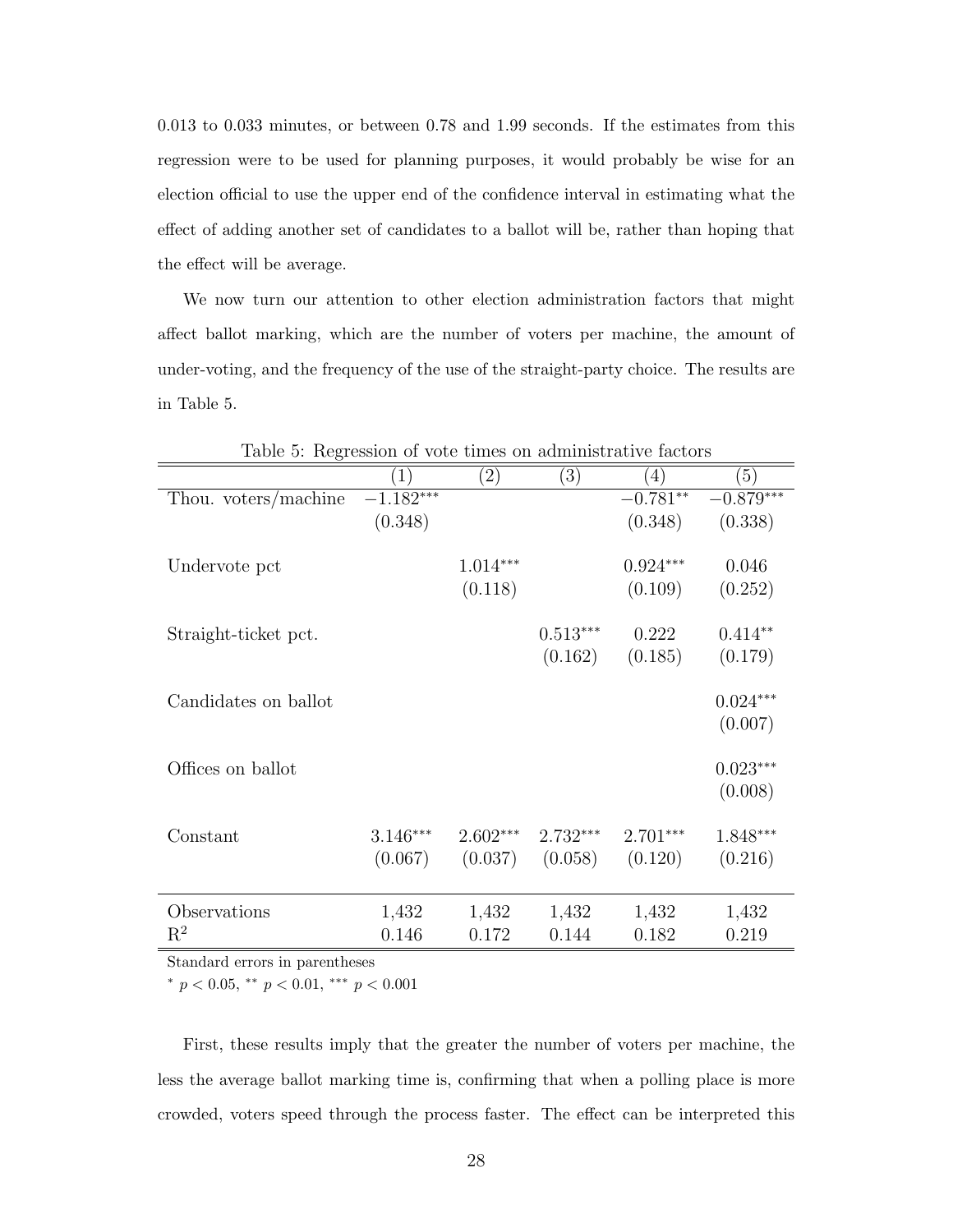way: If we move from one standard deviation below the mean (129 voters per machine) to one standard deviation above the mean (234), the average amount of voting time declines by 0.124 minutes (7.46 seconds) in the bivariate case and 0.093 minutes (5.56 seconds) in the multivariate case. This is the equivalent of adding 4 candidates to a ballot in the multivariate analysis.

In addition, the results reported in Table 5 suggest that a higher undervote rate is associated with longer voting times. This is contrary to expectations. However, once we control for the length of the ballot (recall that undervotes are correlated with ballot length), the effect of undervoting goes to zero.

The effect of straight-ticket voting also demonstrates a counter-intuitive pattern in Table 5, both in the bivariate and multivariate regressions. The effect becomes statistically insignificant when the other administrative factors are included as controls, and then becomes significant again when the ballot-length variables are re-introduced. We defer addressing the effect of this variable further until we discuss the influence of the demographic factors.

The results of the regressions that introduce demographics are in Table 6. In the bivariate regressions, both the variables measuring the population older than 65 and the percentage non-white perform as expected. Once the two demographic variables control for each other, the effect of non-white population remains virtually unchanged, whereas the effect of having an older population on voting times becomes statistically indistinguishable from zero.

In the final column of the table, where all of the previous independent variables are returned as controls, the percentage of the population that is non-white remains statistically significant, as do the two variables we have been using to measure ballot length. We note that in the presence of the demographic controls, the effect of having more straight-ticket votes, which had a surprising *positive* effect on voting times, now has a negative effect.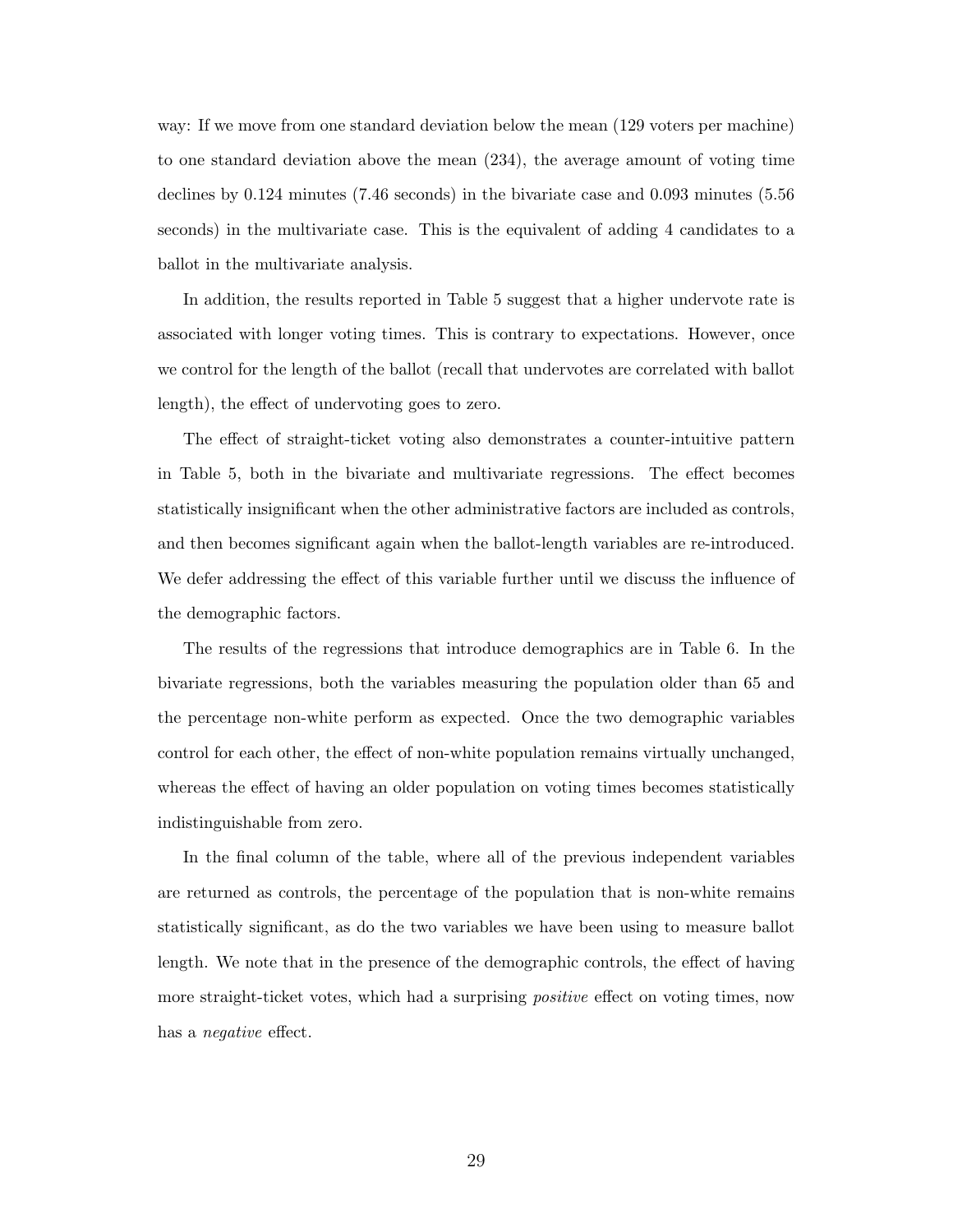| Lable 0. The resident of voice times on demographic |                  |            |                  |             |
|-----------------------------------------------------|------------------|------------|------------------|-------------|
|                                                     | $\left(1\right)$ | (2)        | $\left(3\right)$ | (4)         |
| Pct. pop. $> 65$                                    | $-0.342***$      |            | $-0.063$         | 0.024       |
|                                                     | (0.111)          |            | (0.116)          | (0.111)     |
|                                                     |                  |            |                  |             |
| Pct. pop. non-white                                 |                  | $0.495***$ | $0.489***$       | $0.479***$  |
|                                                     |                  | (0.057)    | (0.064)          | (0.072)     |
|                                                     |                  |            |                  |             |
| Thousand voters/machine                             |                  |            |                  | $-0.893***$ |
|                                                     |                  |            |                  | (0.340)     |
|                                                     |                  |            |                  |             |
| Undervote pct.                                      |                  |            |                  | $-0.125$    |
|                                                     |                  |            |                  | (0.199)     |
|                                                     |                  |            |                  |             |
| Straight-ticket pct.                                |                  |            |                  | $-0.260*$   |
|                                                     |                  |            |                  | (0.144)     |
|                                                     |                  |            |                  |             |
| Offices on ballot                                   |                  |            |                  | $0.026***$  |
|                                                     |                  |            |                  | (0.008)     |
|                                                     |                  |            |                  |             |
| Candidates on ballot                                |                  |            |                  | $0.021***$  |
|                                                     |                  |            |                  | (0.005)     |
|                                                     |                  |            |                  |             |
| Constant                                            | $3.017***$       | $2.774***$ | $2.794***$       | $2.038***$  |
|                                                     | (0.032)          | (0.017)    | (0.048)          | (0.142)     |
|                                                     |                  |            |                  |             |
| Observations                                        | 1,432            | 1,432      | 1,432            | 1,432       |
| $\mathrm{R}^2$                                      | 0.137            | 0.191      | 0.191            | 0.251       |
|                                                     |                  |            |                  |             |

|  |  |  | Table 6: Regression of vote times on demographic |  |
|--|--|--|--------------------------------------------------|--|
|  |  |  |                                                  |  |

Standard errors in parentheses

 $*$   $p$   $<$   $0.05,$   $^{**}$   $p$   $<$   $0.01,$   $^{***}$   $p$   $<$   $0.001$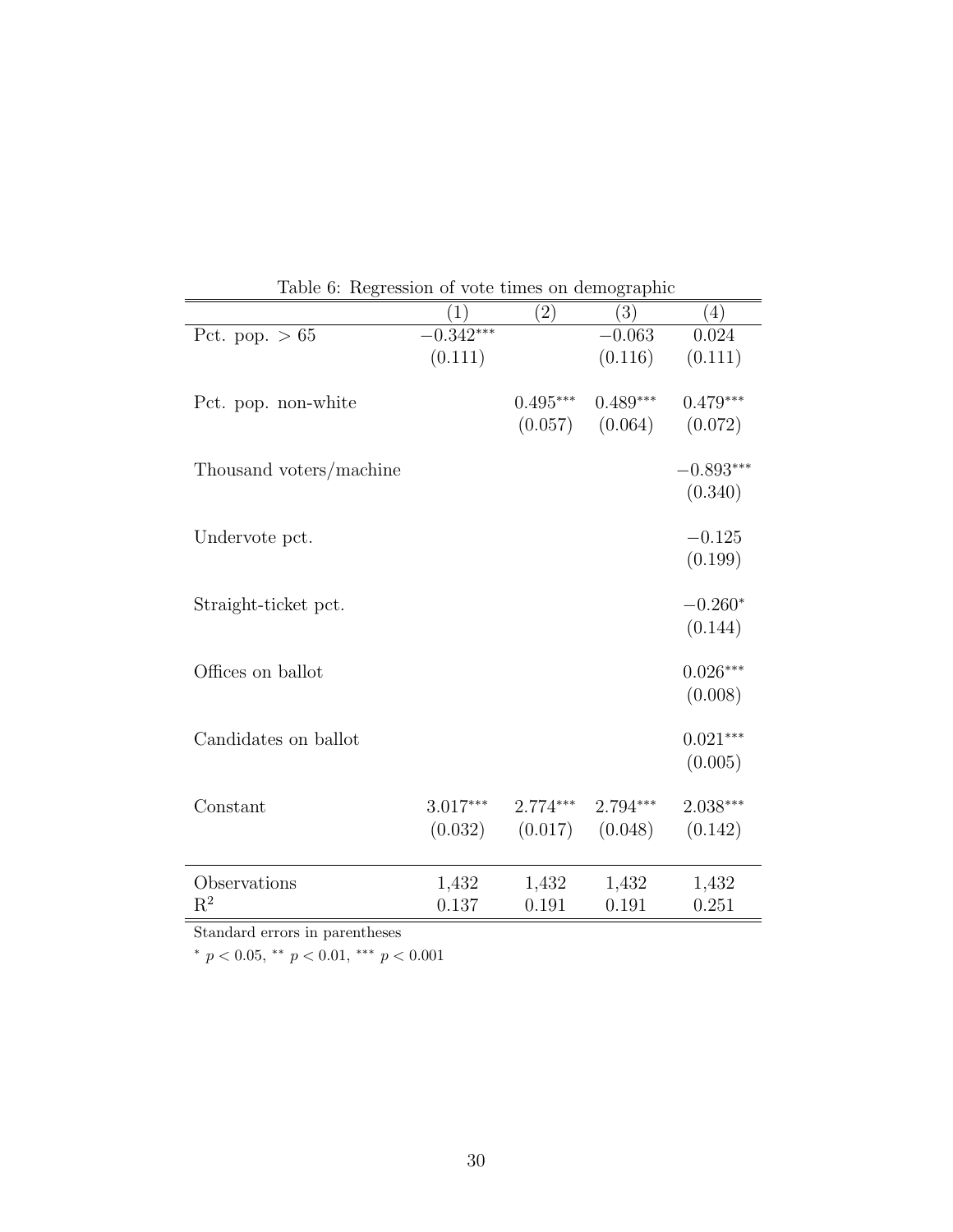Before concluding this section, we return to the issue of how to measure the dependent variable by asking if the results just described change if we measure voting time using data from the entire Election Day. Table 7 reports the results.

| Time period of timing   | $7:15-7:30am$ | All day     |
|-------------------------|---------------|-------------|
| Pct. pop. $> 65$        | 0.0471        | $0.100*$    |
|                         | (0.113)       | (0.0468)    |
|                         |               |             |
| Pct. pop. non-white     | $0.485***$    | $0.409***$  |
|                         | (0.0706)      | (0.0382)    |
|                         |               |             |
| Thousand voters/machine | $-0.891*$     | $-1.802***$ |
|                         | (0.339)       | (0.221)     |
|                         |               |             |
| Undervote pct.          | $-0.162$      | $-0.0775$   |
|                         | (0.210)       | (0.124)     |
| Straight-ticket pct.    | $-0.234$      | $-0.531***$ |
|                         | (0.143)       | (0.150)     |
|                         |               |             |
| Offices on ballot       | $0.0279*$     | $0.0218***$ |
|                         | (0.0129)      | (0.00612)   |
|                         |               |             |
| Candidates on ballot    | $0.0208***$   | $0.0118***$ |
|                         | (0.00480)     | (0.00171)   |
|                         |               |             |
| Constant                | $1.933***$    | 2.838***    |
|                         | (0.165)       | (0.114)     |
| Observations            | 1432          | 1552        |
| $R^2$                   | 0.251         | 0.536       |
| rmse                    | 0.357         | 0.167       |

Table 7: Comparison of regression results with different measures of dependent variable

Standard errors in parentheses

\*  $p < 0.05$ , \*\*  $p < 0.01$ , \*\*\*  $p < 0.001$ 

The regression results using this alternative measurement strategy for the dependent variable produces results that by-and-large reinforce the previously-reported results, while making the coefficients more precisely estimated. The core independent variables in this study that measure ballot length remain significant and very precisely estimated. It is notable that the sizes of these coefficients are reduced somewhat, especially the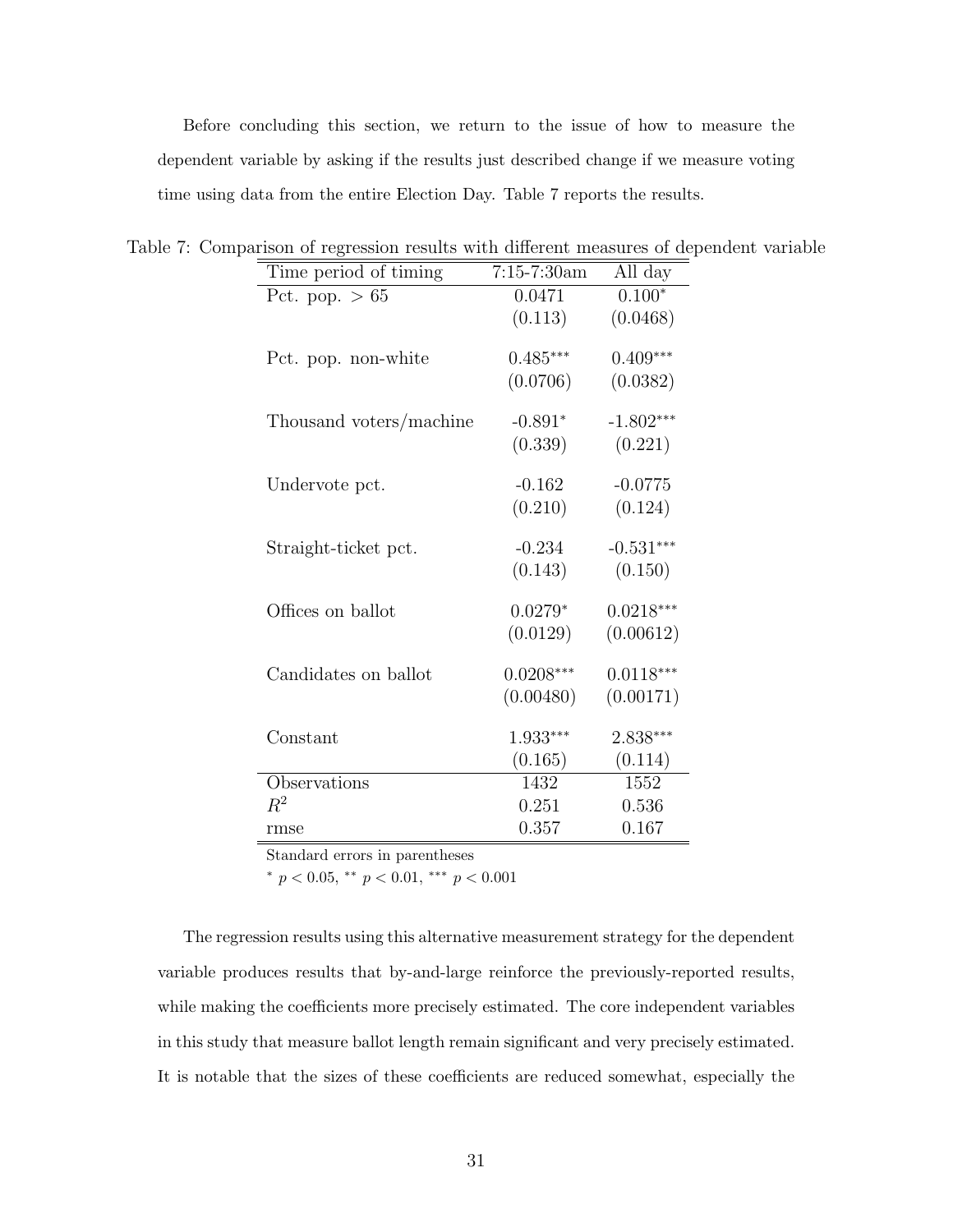coefficient associated with the number of candidates on the ballot. We return to this point below.

Because the coefficients are now much more precisely estimated, some of the effects that had previously been statistically insignificant are now significant. The effect of having more elderly voters in a precinct on voting times now has the hypothesized positive effect, while the effect of straight-ticket voting has the predicted negative effect. The only variable that is statistically insignificant is the extent of under-voting.

As with any political science paper that explores alternative specifications and alternative measurement strategies, there are concerns about p-hacking as we compare the results in the two columns of Table 7. Choosing the methods of data trimming or the algorithm for determining ballot marking times is vulnerable to exploitation. However, in this paper we have been careful to place bounds on the rules that govern our selection of possible measurement strategies for our dependent variable. As a consequence, while we have to be careful about favoring any one specification or measurement strategy over the other, we are confident that we have identified the space in which the "correct" estimates would be found, if we knew for sure when the periods of complete congestion occurred in each precinct in the state.

We close this section by engaging in a couple of exercises to illustrate the substantive impact of the independent variables on estimated voting service times, using both measurement strategies for the dependent variable. First, we show that estimated voting service times as we vary values of each independent variable, from the minimum to the maximum, while holding all other independent variables at their means. Second, we focus on the ballot-length variables specifically, showing how average voting times are expected to change as both the number of offices on a ballot increases, and as more of the offices are contested.

We start with the analysis of the effects of all the independent variables, showing the results in Table 8. Here, we see that the effects of the independent variables that were statistically significant show moderate influences on the voting service times across the extremes of their ranges.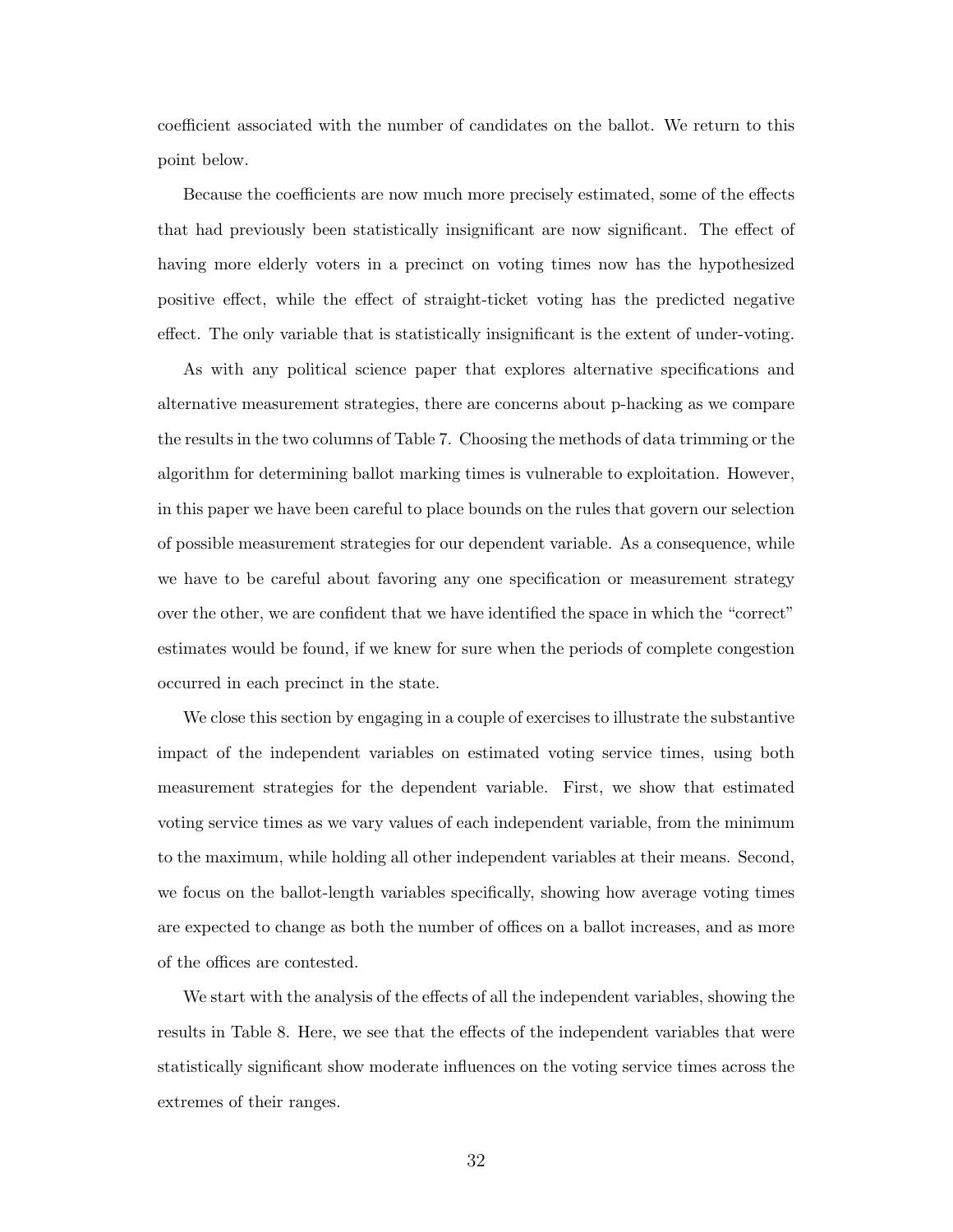| Variable             | Min. | 25th ptile                  | Median | 75th ptile | max  |
|----------------------|------|-----------------------------|--------|------------|------|
|                      |      | a. Time period: 7:15-7:30am |        |            |      |
| Pct. $pop > 65$      | 2.84 | 2.85                        | 2.85   | 2.85       | 2.88 |
| Pct. pop. non-white  | 2.71 | 2.76                        | 2.83   | 2.95       | 3.19 |
| Thou. voters/mch     | 3.02 | 2.89                        | 2.86   | 2.84       | 2.43 |
| Undervote pct.       | 2.89 | 2.86                        | 2.85   | 2.84       | 2.80 |
| Straight ticket pct. | 2.90 | 2.86                        | 2.85   | 2.83       | 2.75 |
| Offices on ballot    | 2.66 | 2.79                        | 2.84   | 2.87       | 2.87 |
| Candidates on ballot | 2.49 | 2.74                        | 2.80   | 2.89       | 3.67 |
|                      |      |                             |        |            |      |
|                      |      | b. Time period: All day     |        |            |      |
| Pct. pop $> 65$      | 3.08 | 3.10                        | 3.10   | 3.11       | 3.16 |
| Pct. pop. non-white  | 2.98 | 3.02                        | 3.08   | 3.18       | 3.39 |
| Thou. voters/mch     | 3.44 | 3.18                        | 3.12   | 3.07       | 2.26 |
| Undervote pct.       | 3.12 | 3.11                        | 3.10   | 3.10       | 3.08 |
| Straight ticket pct. | 3.22 | 3.13                        | 3.10   | 3.06       | 2.88 |
| Offices on ballot    | 2.97 | 3.05                        | 3.10   | 3.12       | 3.12 |
| Candidates on ballot | 2.90 | 3.04                        | 3.08   | 3.12       | 3.39 |

Table 8: Estimated effects of independent variables

From the narrow perspective of planning for election day, Table 9 helps to illustrate how estimated voting service times vary as the length of the ballot varies. Here, we have chosen ballots with three different numbers of offices  $-8$ , 14, and 25. Then, for each, we have specified whether the ballot consists of (1) only uncontested races, (2) 50% uncontested and 50% two-candidate races, and (3) all two-candidate races.

| Table 9: Estimated effects of different ballot lengths |                             |                   |      |           |                   |                      |
|--------------------------------------------------------|-----------------------------|-------------------|------|-----------|-------------------|----------------------|
|                                                        | Time period: $7:15-7:30$ am |                   |      |           |                   | Time period: All day |
|                                                        |                             | Degree of contest |      |           | Degree of contest |                      |
| Num. of offices None Half                              |                             |                   | Аll  | None Half |                   | All                  |
|                                                        | 2.52 2.79                   |                   | 3.05 | 2.88 3.03 |                   | 3.18                 |
| 14                                                     | 2.69                        | 2.95              | 3.21 | 3.01      | 3.16              | 3.31                 |
| 25                                                     | 3.00                        | 3.26              | 3.52 | 3.25      | 3.40              | 3.55                 |

Table 9: Estimated effects of different ballot lengths

For the shortest ballot, with only 8 offices and none of them contested, the estimated voting service time is 2.52 minutes when the voting time is measured only at the beginning of the day, and 2.88 minutes when measured all day long. If all the races are contested, the averages jump to 3.05 and 3.18 minutes, respectively. Thus, on a short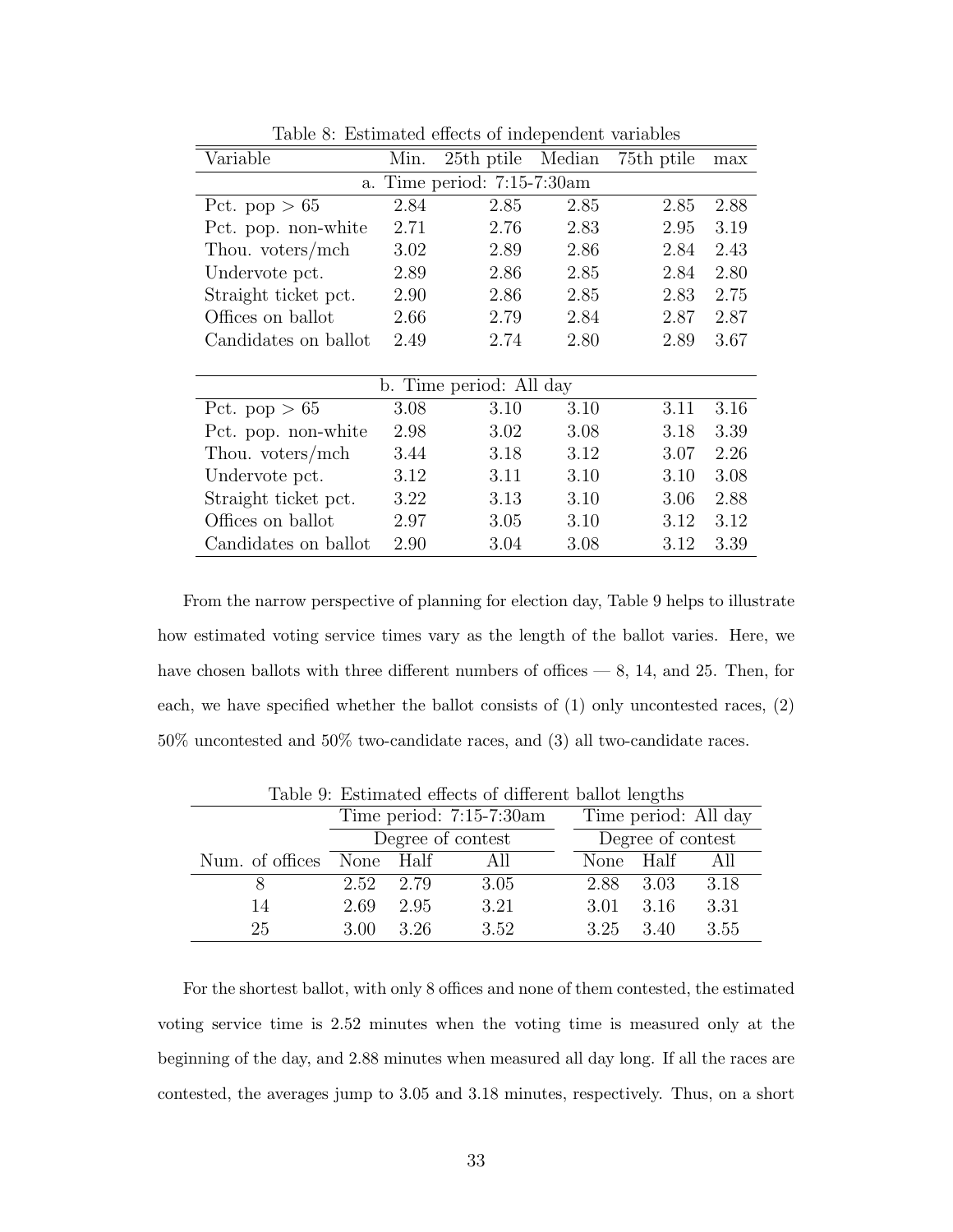ballot like this, the effect of moving from all uncontested to all contested races is an additional half minute to the ballot marking time. This has roughly the same effect as moving from the ballot with the fewest number of offices to the most offices.

It might be said that the effects describes here — only about 30 seconds of voting time at the extremes — are trivial. However, as queuing models show, a small increase in service time can move a precinct from having no lines at all to being in the "elbow of death," that is, in the region in which the capacity of the system cannot process arrivals into it. For instance, using the  $M/M/c$  modeling tool available on the Caltech/MIT Voting Technology website,  $^{10}$  a small precinct with 100 arrivals per minute and 6 voting machines could easily manage this load if voting times were 3.0 minutes, which is the estimating voting time for an eight-race ballot with all the races contested by two candidates. The average wait-time to vote would be only 1.8 minutes. If the ballot went up to fourteen fully contested races, which is the median for the state, ballotcompletion time would rise to 3.2 minutes, and the wait time would also rise to 3.2 minutes. And if the ballot went up to 25 fully contested offices, the voting time would rise to 3.52 minutes, but the average wait would skyrocket to 19 minutes, and 5% of voters would wait more than an hour.

Thus, although the marginal effects of the various independent variables on wait times may seem modest, in the context of South Carolina's election administration, under the right circumstances, relatively common changes to the ballot can lead to significant inconveniences on Election Day.

Finally, a word should be said about the fixed effects estimated in the regressions explored in this section. In this analysis, the fixed effects coefficients are not merely nuisance coefficients, but rather, estimates of the voting time variation across counties that cannot be accounted for by the ballot, election administration, and demographic factors included in the regressions. In the first set of regressions we explored — those using the dependent variable measured only at the beginning of the day, the value of these coefficients range from -0.429 (Cherokee County) to 0.369 (Berkeley County).

 $10$ http://web.mit.edu/vtp/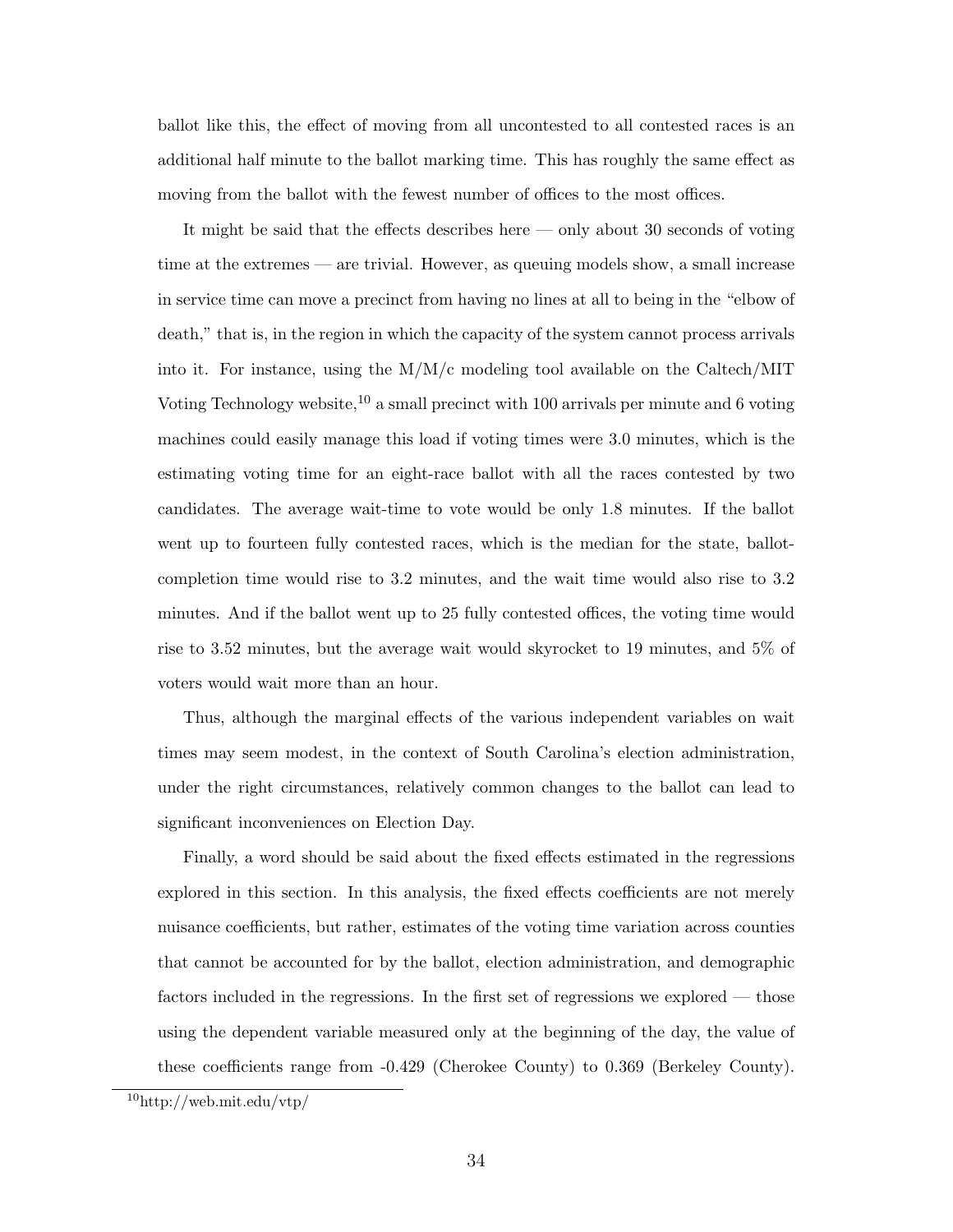This difference, 0.825 minutes, is nearly 50 seconds, and represents a larger range of effects than any of the independent variables we explored in this section. If we look at the regressions based on the dependent variable measured throughout the day, the fixed effects coefficients range from -0.157 (Richland County) to 0.254 (Orangeburg County). This is a 0.411-minute difference, or  $25$  seconds.<sup>11</sup> While smaller in magnitude, it is still a large effect compared to the estimated effects from the independent variables in the regressions.

These results related to the fixed effects coefficients suggest that there are still important county-specific factors related to voting times that we still must explore.

Therefore, the results reported in this section are an important first step in showing that voting machine logs can be used to measure voting service times, and that these times can be related back to features of the ballot. However, it is also important to note that some of the factors shown to be related to voting times, such as demographics, are beyond the control of election administrators. Other factors, such as roll-off and perhaps straight-party voting, can only be estimated after an election. Therefore, although the analysis performed here is useful for understanding important factors that lead to variation in voting times, not all of these factors are subject to pre-election planning efforts.

## Conclusions and Discussion

The purpose of this paper is to propose a method to estimate voting service times using voting machine log files and then to estimate the effects of voting behavior, election administration, and demographics on service times. The results presented here are promising, though further work clearly needs to be done.

If the iVotronic EL152 files contained time stamps for both the initiation and termination of a voter's voting session, the measurement methodology would be far more straightforward. Without a clear starting and stopping time, we must introduce

<sup>&</sup>lt;sup>11</sup>The correlation between the two sets of fixed effects coefficient is  $r = .71$ , when weighted by the number of precincts in each county.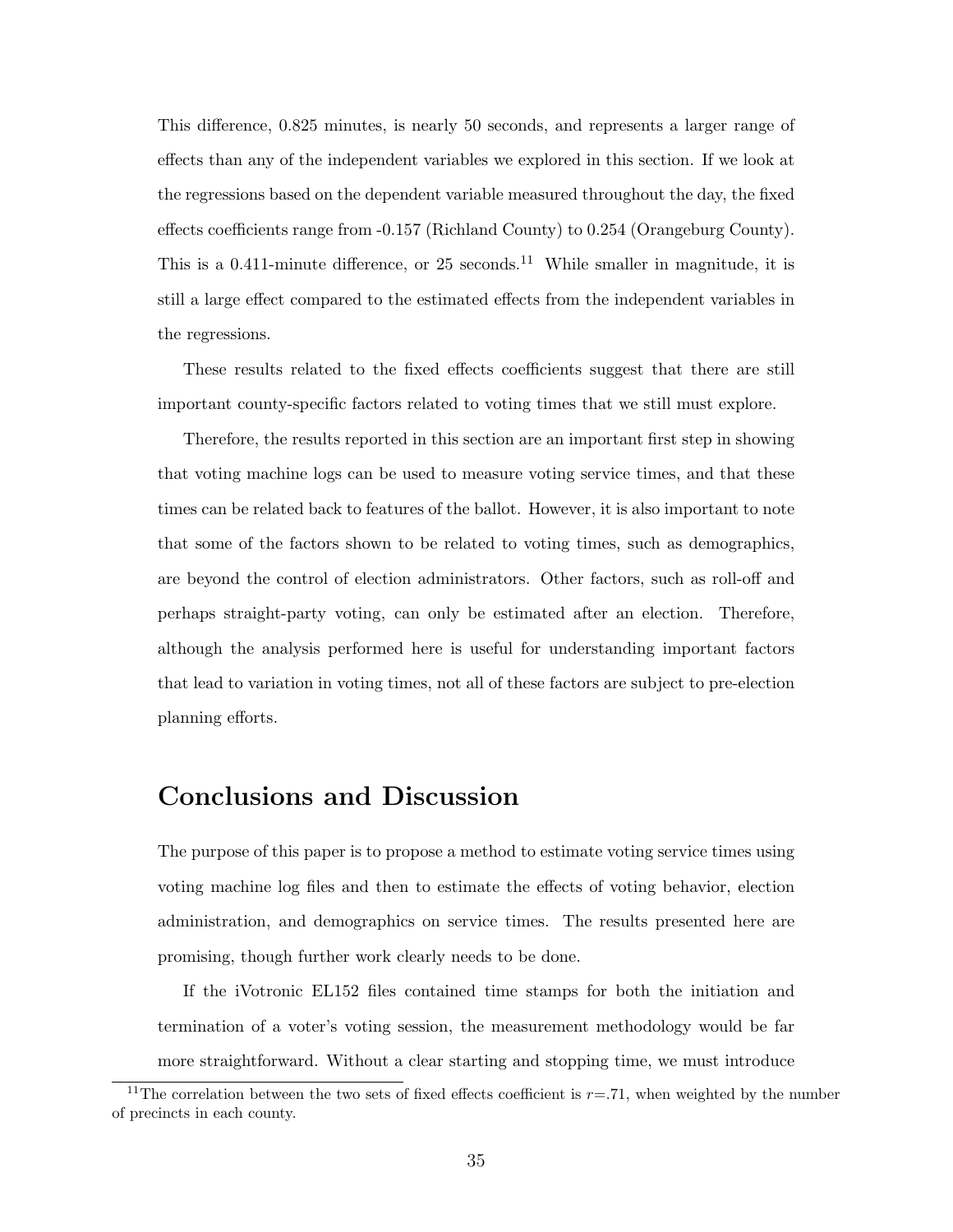the problem of estimating when a precinct is congested. That estimation process introduces error and the possibility of subjective judgment interfering with the method. We believe that the approach we have followed avoids using wishful thinking as we trimmed the observations down to those most likely deriving from fully utilized voting machines. Nonetheless, as we show, employing different data selection criteria results in slightly different results. These results may be "close enough for social science," but it is not clear whether they are close enough for use by election administrators.

Our research shows the importance of relying on as much data as possible to estimate service times in polling stations. Previous research that has focused solely on post-closing times allows the utilization of only a tiny amount of the available data. A method such as our should, once fully developed, have advantages precisely because it utilizes so much of the available data.<sup>12</sup>

We should note that our results suggest a larger effect of adding candidates to the ballot for voting times than found by Stein et al (2017). For instance, they found that the addition of one candidate was associated with an additional 2.7 seconds of voting time across all the precincts in their nationwide study, compared to our estimates of between 6 and 12 seconds depending on the specification. Whether this difference is due to different methods or our focus on DREs, compared to a study that primarily studied marking paper ballots, awaits further research.

On the other hand, data gathered by the Center for Democracy and Civic Life for the purposes of creating an app to estimate ballot-marking times suggests that each additional contested office on the ballot increases voting time by  $4.8$  seconds.<sup>13</sup> In any event, further work will need to be done to see whether differences across jurisdictions are due to differences in methodology, or differences due to geography.

<sup>&</sup>lt;sup>12</sup>We acknowledge that one important comparison is missing from this paper: comparing the method we have developed with results that rely only on data that come from the period after the polls have closed. This is a task for the next round of research.

<sup>&</sup>lt;sup>13</sup>The data were supplied to the authors by Mark Pelczarski, the lead developer on the project. We are grateful for CDCL's sharing of the data. The analysis here is our own, and not the responsibility of CDCL or Pelczarski.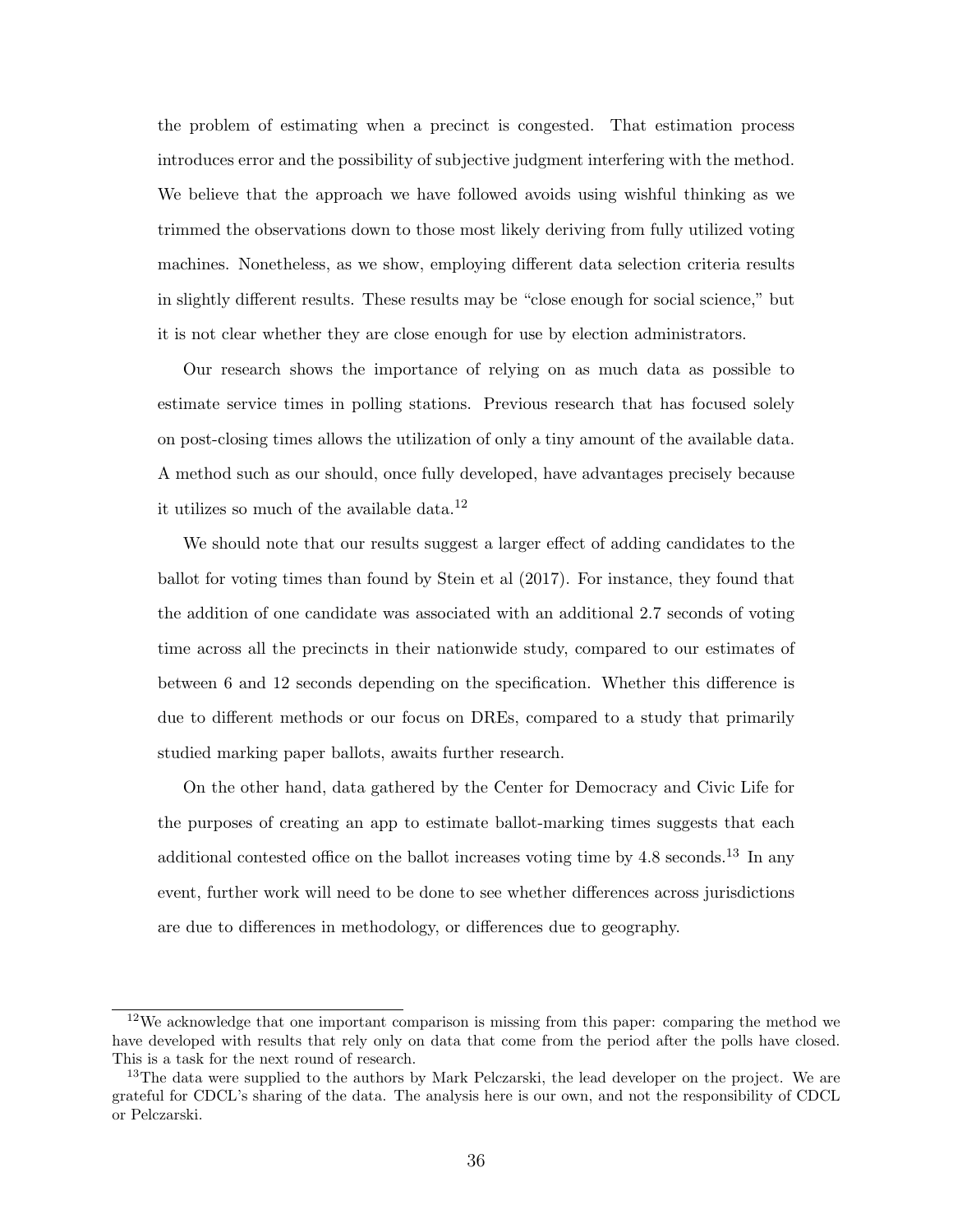# Appendix I: Machine timing and CVR files

The EL152 log files provide information about all the "events" that are logged by the computer unit that constitutes the iVotronics election system. Each iVotronics machine produces a separate log, which is downloaded following elections in South Carolina and then posted on the website of the South Carolina Board of Elections.

Figure A1 shows a snippet of the first few lines of an EL152 file from a machine in South Carolina. The file consists of six columns of data on each row.<sup>14</sup> The first column of data identifies the iVotronics machine in question. The second column identifies the personalized electionic ballot (PEB) associated with the events logged to the right. Note that neither the iVotronic identification number nor the PEB identification number is updated until the number changes. Therefore, in analysis done with the EL152, these two numbers must be filled in to lower rows without those numbers, so that the proper machine and PEB are associated with the relevant events.

Figure A1. Example of EL152

| 5101642 117461 SUP |            |     | 11/08/2016 07:13:32     |  | 0002400 PEB access failed               |
|--------------------|------------|-----|-------------------------|--|-----------------------------------------|
|                    |            | SUP | 11/08/2016 07:13:32     |  | 0000706 Failed to retrieve EQC from PEB |
|                    |            | SUP | 11/08/2016 07:13:32     |  | 0001635 Terminal shutdown - IPS exit    |
|                    |            | SUP | 11/08/2016 07:23:52     |  | 0001633 Terminal shutdown               |
|                    | 139456 SUP |     | 11/08/2016 07:27:00     |  | 0001510 Vote cast by voter              |
|                    |            | SUP | 11/08/2016 07:30:39     |  | 0001510 Vote cast by voter              |
|                    | 0          | UNK | 11/08/2016 07:30:47     |  | 0002400 PEB access failed               |
|                    |            |     | UNK 11/08/2016 07:30:47 |  | 0002400 PEB access failed               |
|                    |            | UNK |                         |  |                                         |
|                    |            |     | UNK 11/08/2016 07:30:59 |  | 0000706 Failed to retrieve EQC from PEB |
|                    |            | UNK | 11/08/2016 07:30:59     |  | 0001635 Terminal shutdown - IPS exit    |
|                    | 139456 SUP |     | 11/08/2016 07:35:52     |  | 0001510 Vote cast by voter              |
|                    |            | SUP | 11/08/2016 07:38:25     |  | 0001510 Vote cast by voter              |
|                    |            | SUP | 11/08/2016 07:41:17     |  | 0001510 Vote cast by voter              |
|                    |            | SUP | 11/08/2016 07:44:35     |  | 0001510 Vote cast by voter              |
|                    |            | SUP | 11/08/2016 07:48:33     |  | 0001510 Vote cast by voter              |
|                    |            | SUP | 11/08/2016 07:52:46     |  | 0001510 Vote cast by voter              |

The third column identifies the type of PEB that has been associated with an event.

Next comes the time and date stamp. Finally, there is a numerical code for the event,

followed by a brief verbal description of the code.

 $14$ Very little documentation is available in the public domain to help with the decoding of the iVotronic files. One very useful paper is Baxter (nd).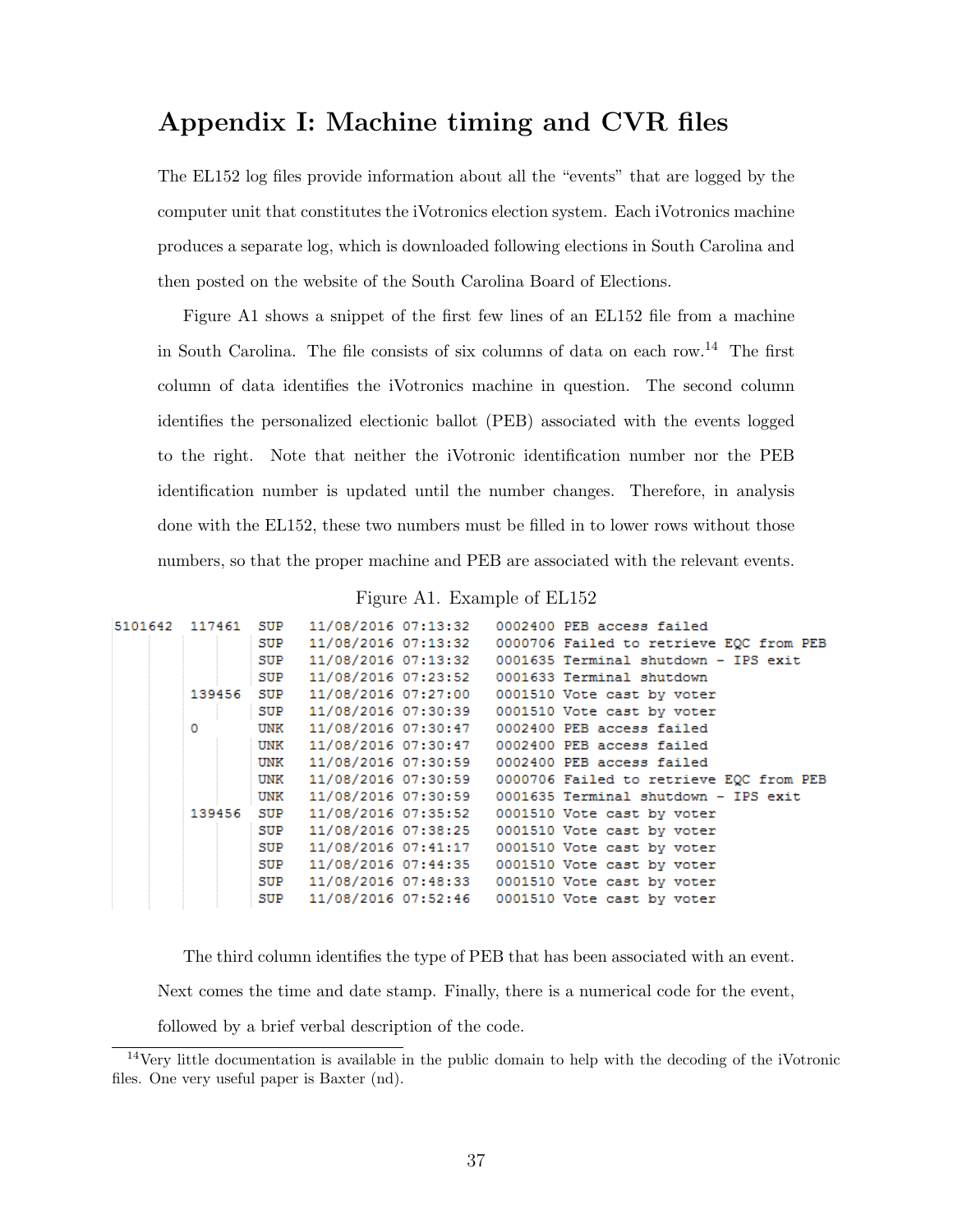Note that code 0001510 is associated with the event "Vote cast by voter." The timing calculations performed in this paper are focused on extracting these entries, along with the time-stamp data. Note, too, that a number of entries in this example are associated with event 0002400, "PEB access failed." This is the most common error code, and is typically associated with a voter (or poll worker) putting a PEB in the machine incorrectly.

Figure A2 shows the first few lines of data from the EL155 file, also known as the cast-vote record (CVR) or ballot image file. The file includes header information that records the time when the report was run, along with the precinct associated with the report.

The core of the file includes the choices made by every voter on each machine. The first column is the iVotronics machine on which the vote was cast, and can be used to help associate voting machines with precincts (it is impossible to associate *voters* with ballots, because the ordering of the ballots in the EL155 is random). The "B/I" column corresponds with the ballot style the voter used. Following that, an asterisk appears every so often. An asterisk indicates the beginning of a voter's choices (in other words, a voter's choices are all the votes recorded right after an asterisk appears, to the record right before the next asterisk). The next three columns record a candidate number, which is unique for that ballot style in that precinct, a candidate's name, and a plain text identification of the office of the candidate chosen. Note that a candidate name preceded with " $W/I$ " is a write-in vote.

Not shown in this example is a case of a voter who activated the voting machine, but who cast his or her ballot without voting for any candidates. A separate notation is made for those cases where no choices were made on a ballot.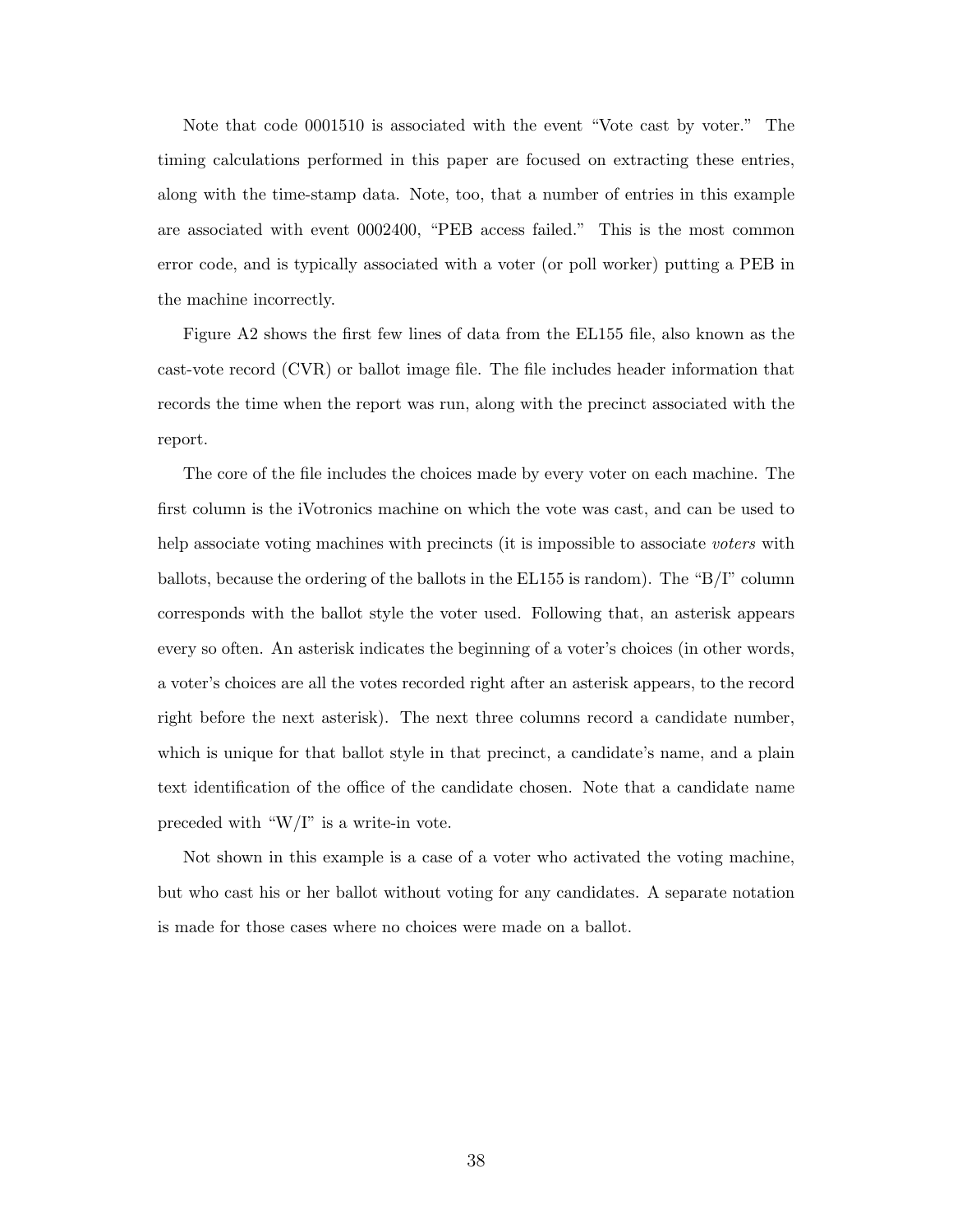Figure A2. Example of EL155<br> **EXAMPLE OF EXAMPLE 1 - Abbeville No. 1** 

RUN DATE:11/08/16 09:56 PM

| VOTR. B/I     |             | CANDIDATES RECEIVING A VOTE   |                                          |
|---------------|-------------|-------------------------------|------------------------------------------|
| $5120096$ 4 * |             | 10 Hillary Rodham Clinton     | President and Vice President             |
| 5120096 4     |             | 19 Thomas Dixon               | U S Senate                               |
| 5120096 4     |             | 27 Hosea Cleveland            | CONG003 President District 3             |
| 5120096 4     |             | 31 Floyd Nicholson            | SEN0010 State Senate District 10         |
| 5120096       | $4^{\circ}$ | 35 Craig Gagnon               | HOUS011 State House of Representatives D |
| 5120096       | $4^{\circ}$ | 38 David Stumbo               | Solicitor District 8                     |
| 5120096 4     |             | 42 W/I CALLAHAN               | Sheriff                                  |
| 5120096 4     |             | 44 Emily Yeargin McMahan      | Clerk of Court                           |
| 5120096 4     |             | 47 Ronnie Ashley              | Coroner                                  |
| 5120096       | $4^{\circ}$ | 50 Charles H Goodwin          | CNCL003 County Council District 3        |
| 5120096 4     |             | 65 Susie K New                | Soil and Water District Commission       |
| 5120096 4     |             | 71 Harold McNeill             | MUNABBE Mayor                            |
| 5120096 4     |             | 79 Jim Grant                  | CTY0008 City Council District 8          |
| 5120096 4     |             | 82 Yes                        | Sales and Use Tax Referendum             |
|               |             | 5120096 5 * 14 Donald J Trump | President and Vice President             |
| 5120096       | 5.          | 22 Tim Scott                  | U S Senate                               |
| 5120096 5     |             | 28 Jeff Duncan                | CONG003 President District 3             |
| 5120096       | 5.          | 32 J Bryan Hope               | SEN0010 State Senate District 10         |
| 5120096       | 5.          | 35 Craig Gagnon               | HOUS011 State House of Representatives D |
| 5120096       | 5.          | 38 David Stumbo               | Solicitor District 8                     |
| 5120096       | 5.          | 41 Ray Watson                 | Sheriff                                  |
| 5120096       | 5.          | 44 Emily Yeargin McMahan      | Clerk of Court                           |
| 5120096       | 5.          | 47 Ronnie Ashley              | Coroner                                  |
| 5120096       | 5.          | 53 Billy Norris               | CNCL004 County Council District 4        |
| 5120096       | 5.          | 65 Susie K New                | Soil and Water District Commission       |
| 5120096       |             | 5 71 Harold McNeill           | MUNABBE Mayor                            |
| 5120096       | 5.          | 76 Joshua Bryan Baughman      | CTY0007 City Council District 7          |
| 5120096 5     |             | 83 No                         | Sales and Use Tax Referendum             |
|               |             | 5120096 9 * 12 Evan McMullin  | President and Vice President             |
| 5120096 9     |             | 22 Tim Scott                  | U S Senate                               |
| 5120096       | 9           | 28 Jeff Duncan                | CONG003 President District 3             |
| 5120096       | 9.          | 31 Floyd Nicholson            | SEN0010 State Senate District 10         |
| 5120096       | 9.          | 35 Craig Gagnon               | HOUS011 State House of Representatives D |
| 5120096       | 9           | 38 David Stumbo               | Solicitor District 8                     |
| 5120096       | 9.          | 41 Ray Watson                 | Sheriff                                  |
| 5120096       | 9.          | 44 Emily Yeargin McMahan      | Clerk of Court                           |
| 5120096       | 9.          | 47 Ronnie Ashley              | Coroner                                  |
| 5120096 9     |             | 50 Charles H Goodwin          | CNCL003 County Council District 3        |
| 5120096 9     |             | 65 Susie K New                | Soil and Water District Commission       |
| 5120096 9     |             | 71 Harold McNeill             | MUNABBE Mayor                            |
| 5120096       |             | 9 76 Joshua Bryan Baughman    | CTY0007 City Council District 7          |
| 5120096       | ۹           | 82 Yes                        | Sales and Use Tax Referendum             |

# Appendix II: Ballot Style Construction

For this paper, the quantity of interest is the time required to send one person through a voting booth. Previously, what a voter actually does in the voting booth has not been addressed. The voter enters the booth, and for each issue on the ballot the voter reads the issue at hand, chooses one or multiple options if allowed or elects not to vote in that contest, and does that for every race on the ballot. Alternatively, the option of "straight ticket" voting is available throughout South Carolina, in which the voter selects a political party and the machine automatically votes the relevant party for the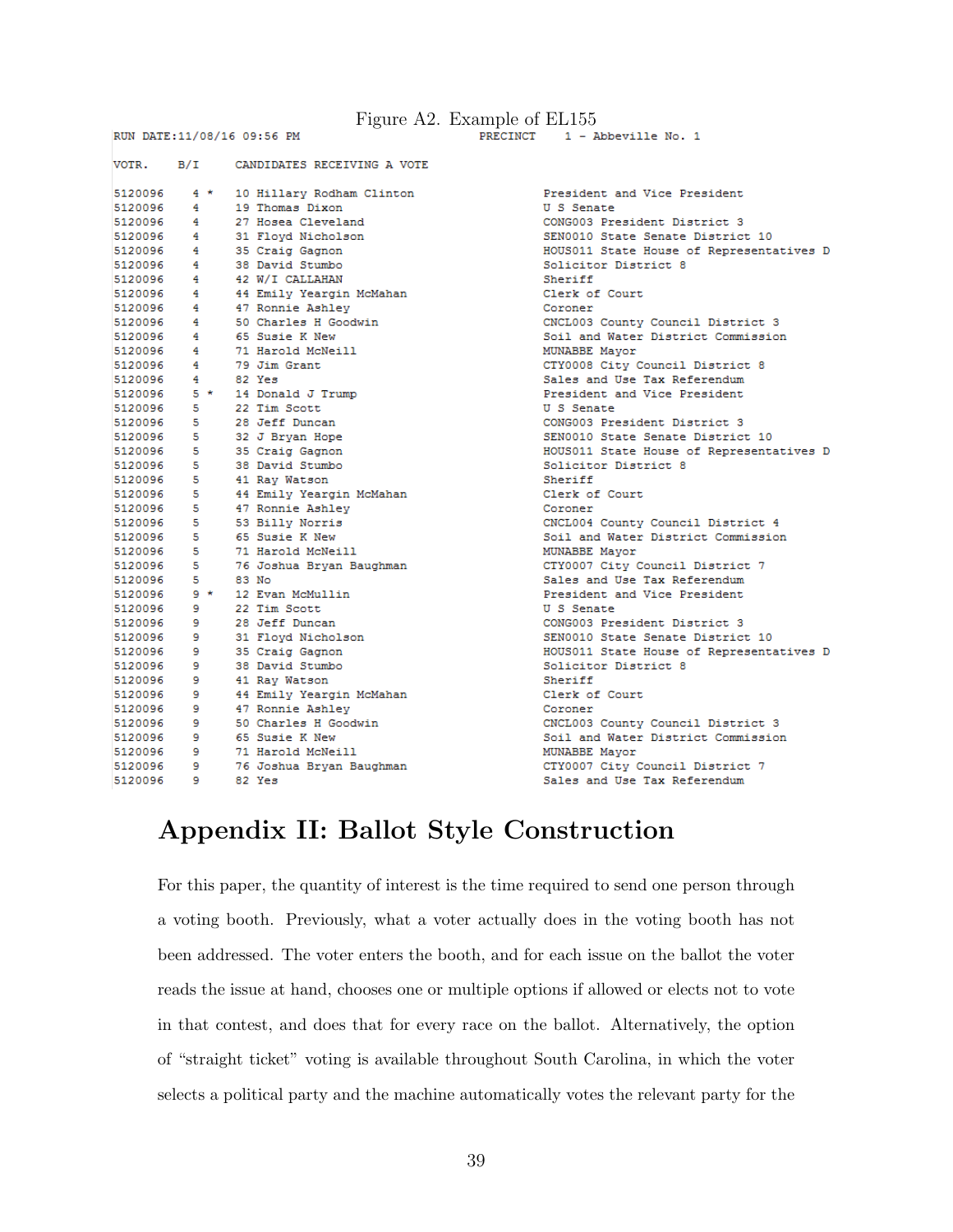races in which a candidate running is nominated by that party. This gives a strong idea of what factors on the ballot may affect ballot marking times. The number of races on the ballot, the number of candidates to choose between on the ballot, the number of races in which voters did not select a voter, and the number of times a voter chose the "straight ticket" option would all be relevant to ballot marking times.

Those pieces of information are gathered through the cast vote records (also referred to as the ballot images). These records contain every vote cast in a precinct. Since write-ins and individual races are specifically marked, by listing every unique race on the ballot found in the EL155 form for a precinct, we have a record of how many races each voter is asked to vote in. This assumes, of course, that each office on a ballot received at least one vote. By counting the number of unique non-write-in candidates, it is also possible to identify the candidates who are listed to be chosen from on the ballot, per precinct. As a final assumption, this also assumes that every candidate on the ballot receives at least one vote in each precinct.

Straight ticket votes are also specially marked, so counting them is relatively straight forward. For each race, recording the most candidates any voter voted for in a precinct for a specific race gives the number of legal votes it is possible to cast in that race. For most races, such as President or member of Congress, this will only ever be one, but for some races such as school board, more than one vote is possible per race. By subtracting the number of selections made per ballot from this hypothetical maximum, it is possible to determine the rate of undervoting.

40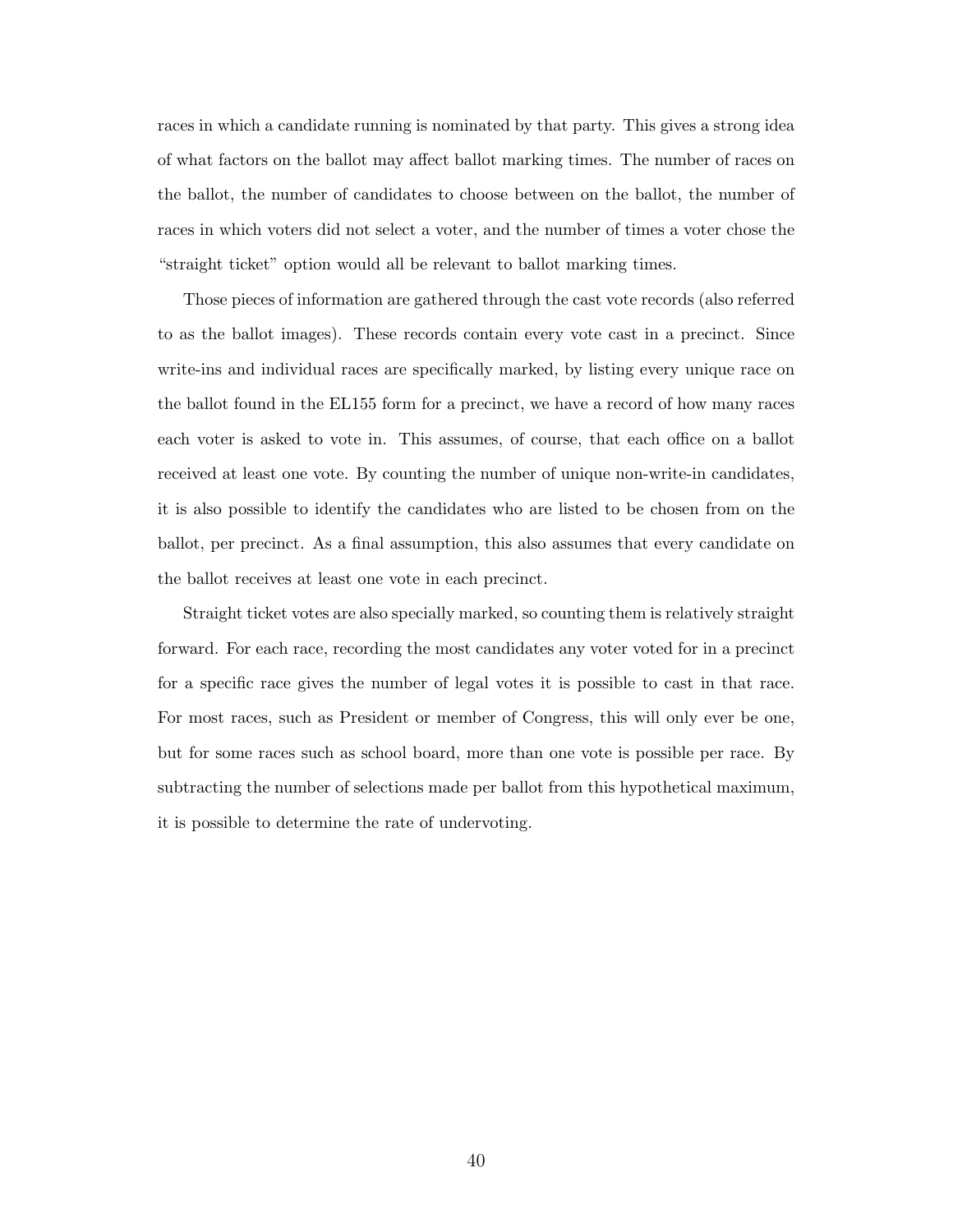## Appendix III: Alternative Data Selection Rules

The body of the paper notes different decision rules that were employed for the inclusion and exclusion of vote-cast time stamps that were used to calculate voting service times. Below, in Table A3, we list the results of the regressions performed on dependent variables calculated using decision criteria not explored in the paper.

These alternative data-choice methods are distinguished by two parameters: (1) the period of time in which the time stamps are gathered and (2) the trimming performed to account for time stamps immediately adjacent to the target time period. The target time periods were 7:00-7:15am, 7:15-7:30am, and all day. The trimming periods were 5, 10, and 30 minutes.

Note that the results displayed in Appendix A3 are very similar to those reported in the body of the table. As a general matter, the regression coefficients grow slightly larger as the amount of time defining the target grows. The standard errors also tend to shrink as the target time window grows, too, as the  $R^2$  tends to grow.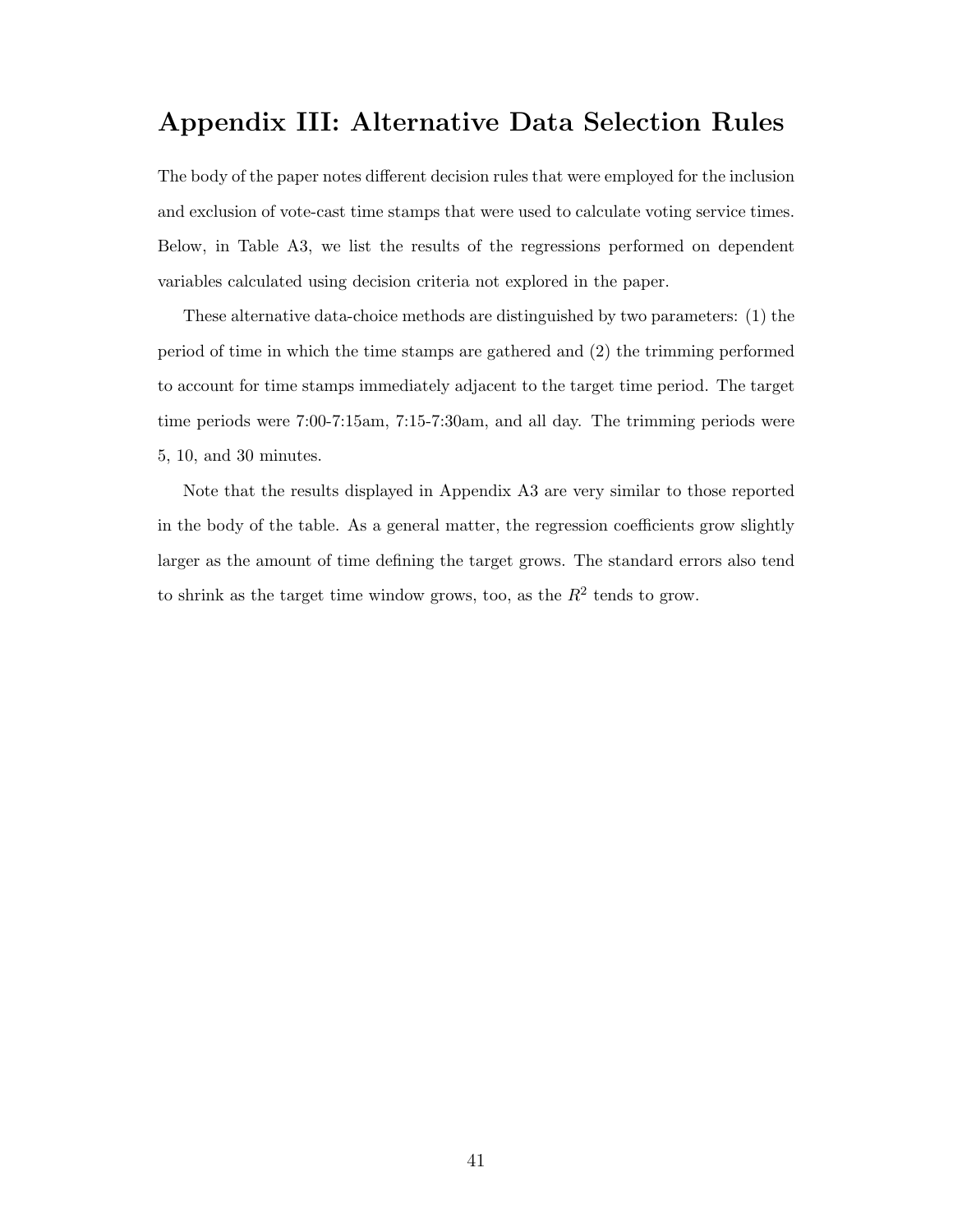| Table A3. Comparison of multivariate regression results for different datasets |                        |                          |                                                  |                                  |                          |                          |                          |                         |                          |                          |
|--------------------------------------------------------------------------------|------------------------|--------------------------|--------------------------------------------------|----------------------------------|--------------------------|--------------------------|--------------------------|-------------------------|--------------------------|--------------------------|
| Trimming cut-off (min.)<br>Time period                                         | $7-7:15am$<br>ນລ       | $7-7:15am$<br>$\Box$     | $7-7:15am$<br>30                                 | $7:15-7:30am$<br>$\overline{10}$ | $7:15-7:30am$<br>೫       | $7 - 7:30$ am<br>LQ      | $7 - 7:30$ am<br>$\Xi$   | $7 - 7:30$ am<br>೫      | All day<br>$\Xi$         | All day<br>೫             |
| Pct. pop. $> 65$                                                               | (0.143)<br>0.161       | (0.133)<br>0.220         | $ 27\rangle$<br>0.248<br>$\overline{0}$          | (0.135)<br>0.125                 | (0.221)<br>0.299         | 0.0709<br>(0.110)        | (0.124)<br>0.114         | (0.154)<br>0.236        | (0.0546)<br>$0.143*$     | (0.0836)<br>$0.233***$   |
| Pct. pop. non-white                                                            | $0.293***$<br>(0.0766) | $0.330***$<br>(0.0919)   | $0.339***$<br>(6.0984)                           | $0.630***$<br>(0.0815)           | $0.773***$<br>(0.0944)   | $0.435***$<br>(0.0629)   | $0.555***$<br>(0.0709)   | $0.651***$<br>(7770, 0) | $0.527***$<br>(0.0357)   | $0.691***$<br>(0.0491)   |
| Thou. voters/machine                                                           | $-0.962**$<br>(0.348)  | $-1.415***$<br>(0.362)   | $-1.526***$<br>(0.395)                           | $-1.008*$<br>(0.439)             | $-1.458***$<br>(0.511)   | $-0.845*$<br>(0.344)     | $-1.053*$<br>(0.425)     | $-1.472**$<br>(0.498)   | $2.345***$<br>(0.253)    | $3.494***$<br>(0.291)    |
| Undervote pct.                                                                 | (0.209)<br>0.120       | (0.219)<br>0.107         | 824<br>235)<br>$\overline{0}$ .<br>$\ddot{0}$ :2 | $-0.239$<br>(0.234)              | $-0.230$<br>(0.260)      | $-0.0430$<br>(0.193)     | $-0.0981$<br>(0.201)     | $-0.0885$<br>(0.229)    | $-0.0678$<br>(0.116)     | $-0.0982$<br>(0.119)     |
| Straight-ticket pct.                                                           | $-0.348**$<br>(0.118)  | $-0.314*$<br>(0.129)     | 84**<br>$\left($ 38<br>$-0.3$<br>$\overline{0}$  | (0.172)<br>$-0.224$              | $-0.467*$<br>(0.226)     | $-0.245*$<br>(0.119)     | $-0.195$<br>(0.143)      | $-0.386*$<br>(0.178)    | $0.622***$<br>(0.168)    | $0.788***$<br>(0.184)    |
| Offices on ballot                                                              | (0.0106)<br>0.0174     | (0.00983)<br>$0.0236*$   | )942)<br>$0.0249*$<br>0.00                       | (0.0173)<br>0.0283               | (0.0204)<br>0.0229       | (0.0107)<br>$0.0243*$    | (0.0134)<br>0.0251       | (0.0152)<br>0.0217      | $0.0241***$<br>(0.00702) | $0.0347***$<br>(0.00722) |
| Candidates on ballot                                                           | (0.00829)<br>$0.0215*$ | (0.00768)<br>$0.0220***$ | (168)<br>$0.0207*$<br>$\sum_{i=1}^{\infty}$      | $0.0228***$<br>(0.00628)         | (0.00674)<br>$0.0212***$ | $0.0196***$<br>(0.00493) | $0.0213***$<br>(0.00586) | $0.0191***$<br>0.00665  | $0.0106***$<br>(0.00177) | (0.00300)<br>0.00243     |
| Constant                                                                       | $1.969***$<br>(0.227)  | $1.974***$<br>(0.247)    | $2.054***$<br>(0.262)                            | $1.926***$<br>(0.203)            | $2.179***$<br>(0.248)    | $1.976***$<br>(0.153)    | $1.981***$<br>(0.180)    | $2.223***$<br>(0.215)   | $3.098***$<br>(0.121)    | 3.546***<br>(0.151)      |
| Observations<br>$\ensuremath{R^2}$                                             | 1144<br>0.221          | 0.213<br>1144            | 0.200<br>144<br>$\Box$                           | 0.249<br>1432                    | 1432<br>0.231            | 0.282<br>1474            | 0.284<br>1474            | 0.252<br>1474           | 0.568<br>1552            | 0.599<br>1552            |
| rmse                                                                           | 0.340                  | 0.381                    | 0.408                                            | 0.413                            | 0.476                    | 0.317                    | 0.362                    | 0.414                   | 0.192                    | 0.234                    |
| Standard errors in narentheses                                                 |                        |                          |                                                  |                                  |                          |                          |                          |                         |                          |                          |

Standard errors in parentheses

Standard errors in parentheses<br>\*  $p < 0.05$ , \*\*  $p < 0.01$ , \*\*\*  $p < 0.001$ \*  $p < 0.05$ , \*\*  $p < 0.01$ , \*\*\*  $p < 0.001$